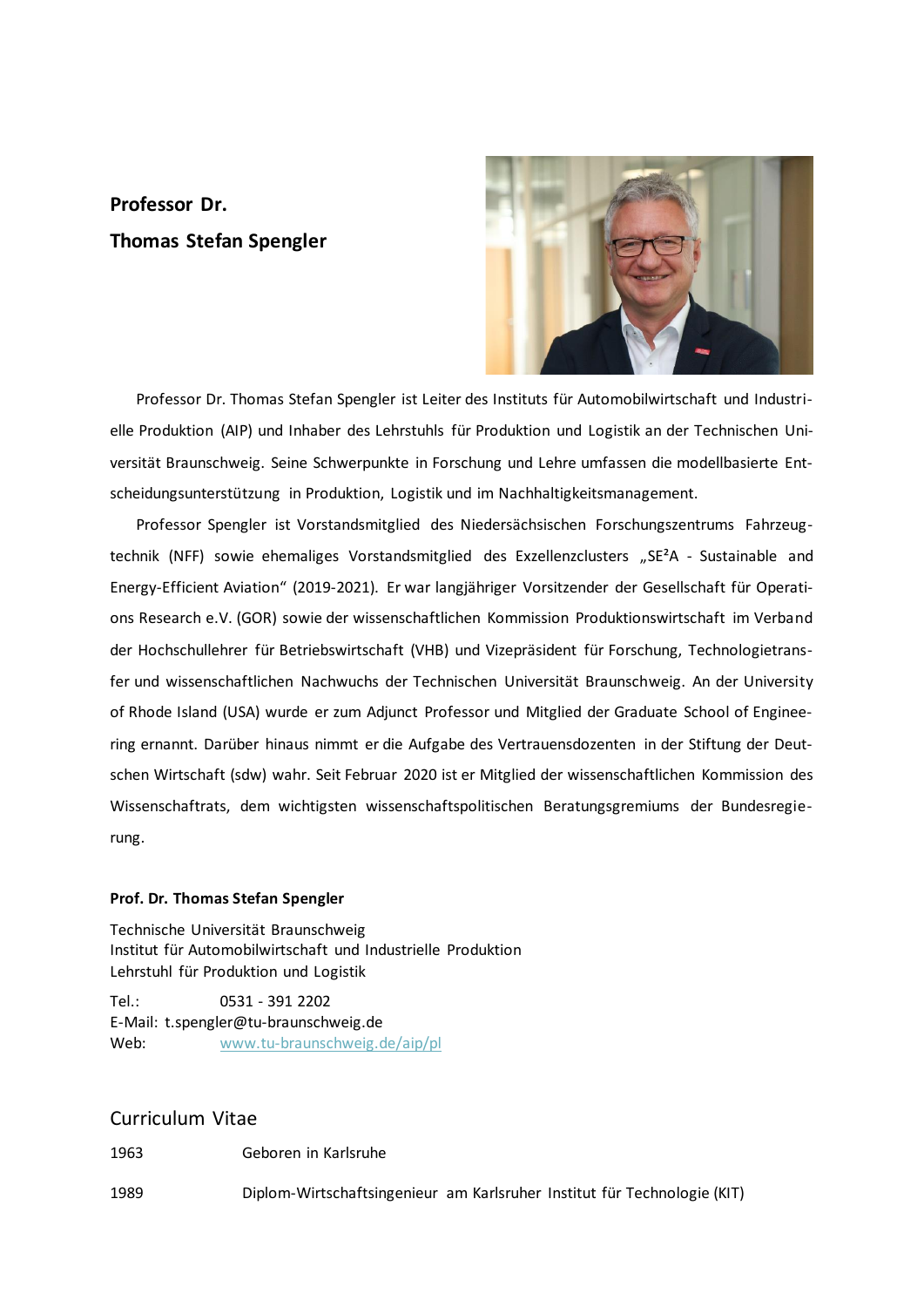- 1994 Promotion zum Dr. rer. pol. am Deutsch-Französischen Institut für Umweltforschung (DFIU) des Karlsruher Instituts für Technologie (KIT)
- 1998 Habilitation zur Erlangung der venia legendi im Fach Betriebswirtschaftslehre am Karlsruher Institut für Technologie (KIT)
- 1998 Rufe an die Technischen Universitäten Braunschweig, Clausthal und Darmstadt
- seit 1998 Universitätsprofessor und Inhaber des Lehrstuhls für Produktion und Logistik der Technischen Universität Braunschweig
- seit 1999 Mitglied im Editorial Board verschiedener Zeitschriften, darunter European Journal of Operational Research, OR Spectrum, Production and Operations Management und Business Research (BuR)
- 2000 2004 Geschäftsführender Leiter des Instituts für Wirtschaftswissenschaften
- 2002 2008 Studienleiter der Verwaltungs- und Wirtschaftsakademie (VWA) Braunschweig
- 2003 2008 Vorstand der Gesellschaft für Operations Research e.V. (GOR), Vorsitzender von 2007-2008
- 2004 2008 Rufe an die Universitäten Bamberg und Wien sowie an das Karlsruher Institut für Technologie (KIT)
- 2006 2007 Dekan der Fakultät für Wirtschafts- und Sozialwissenschaften
- seit 2008 Leiter des Instituts für Automobilwirtschaft und Industrielle Produktion (AIP)
- seit 2008 Vorstand des Niedersächsischen Forschungszentrums Fahrzeugtechnik (NFF)
- 2008 2010 Vizepräsident für Forschung und wissenschaftlichen Nachwuchs der Technischen Universität Braunschweig
- 2010 2012 Vizepräsident für Forschung und Technologietransfer der Technischen Universität Braunschweig
- seit 2014 Adjunct Professor und Mitglied der Graduate School of Engineering an der University of Rhode Island (USA)
- seit 2016 Gastvorlesungen an der St. Petersburg University of Economics (Russland)
- 2016-2020 Department Editor "Operations and Information Systems" der Zeitschrift Business Research (BuR)
- 2017-2020 Vorsitzender der wissenschaftlichen Kommission Produktionswirtschaft im Verband der Hochschullehrer für Betriebswirtschaft (VHB)
- 2019-2021 Vorstand des Exzellenzclusters "SE<sup>2</sup>A Sustainable and Energy-Efficient Aviation"
- seit 2019 Vetrauensdozent der Stiftung der Deutschen Wirtschaft (sdw)
- seit 2020 Mitglied der wissenschaftlichen Kommission des Wissenschaftsrats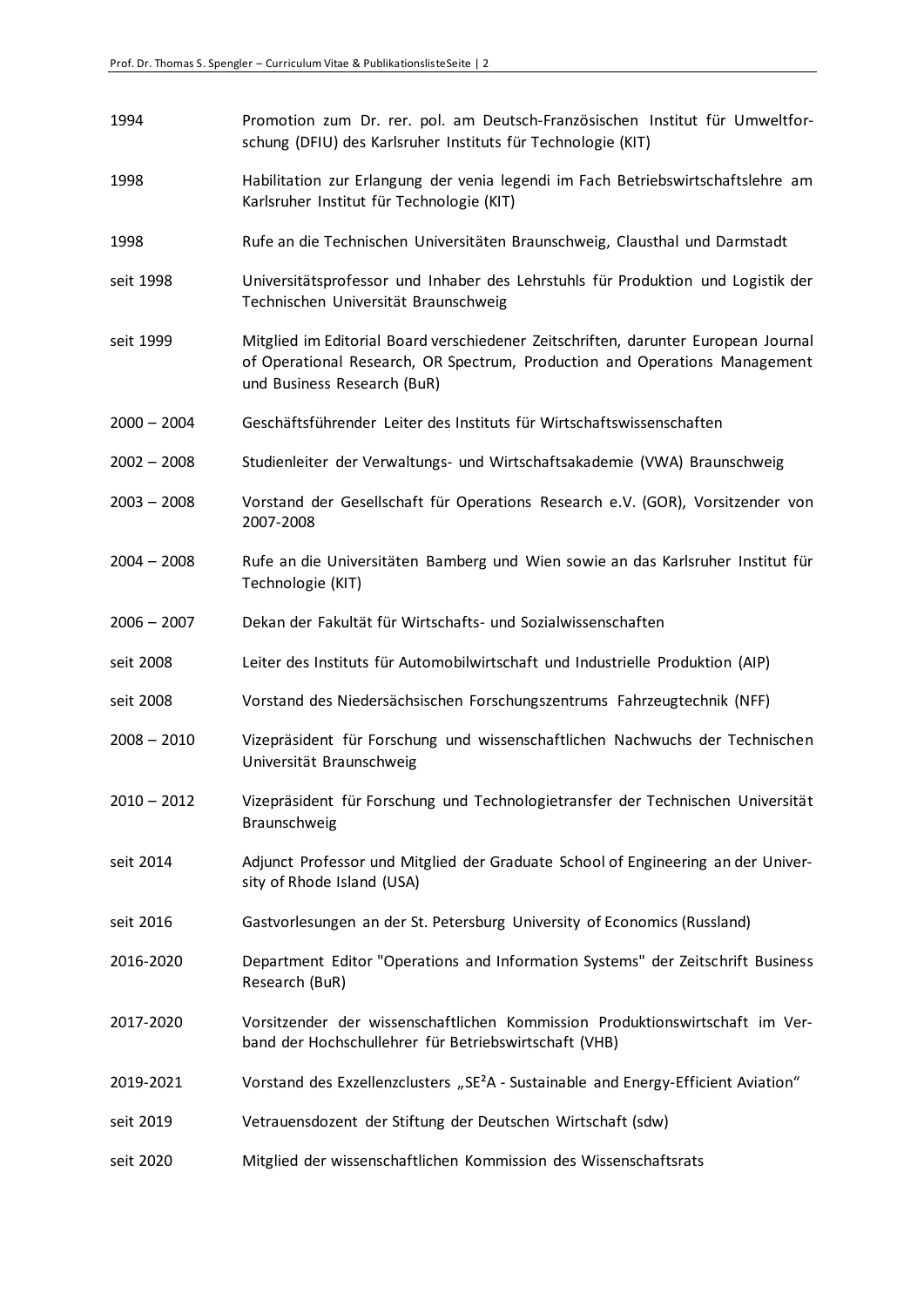seit 2021 Department Editor "Operations" der Zeitschrift Schmalenbach Journal of Business Research (SBUR)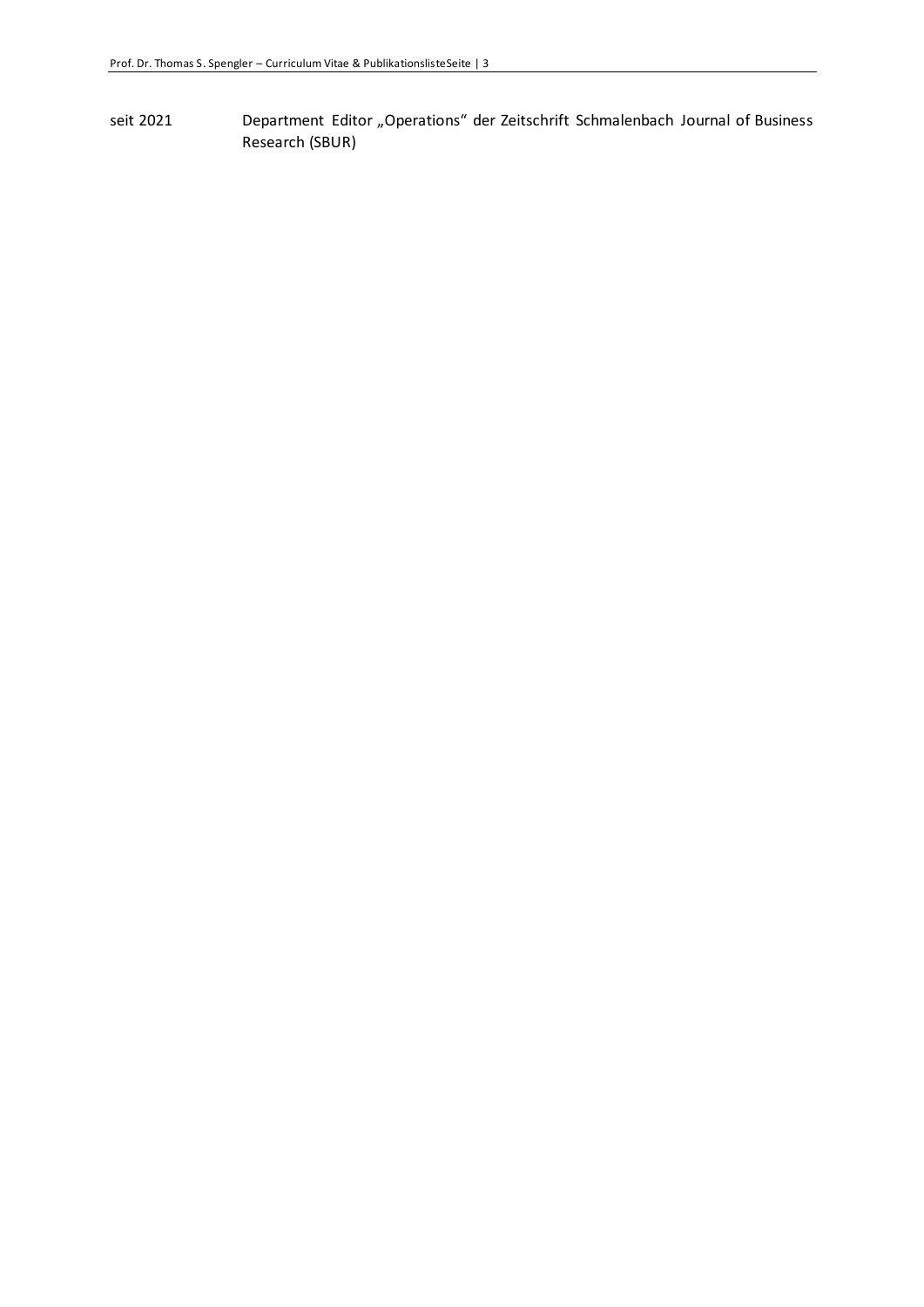# Publikationsliste

- **A. Referierte Zeitschriften**
- **B. Sonstige Zeitschriften**
- **C. Monographien**
- **D. Herausgeberbände**
- **E. Begutachtete Beiträge in Proceedings und Sammelbänden**
- **F. Sonstige Beiträge in Proceedings und Sammelbänden**
- **G. Projekt- und Forschungsberichte**

#### **A. Referierte Zeitschriften**

Marcos, J.; Godina, R.; Spengler, T. S.; Scheller, C.; Carvalho, H. (2021): Sources of uncertainty in the Closed-loop supply chain of lithium-ion batteries for electric vehicles, in: Cleaner Logistics and Supply Chain, Accepted for Publication.

Thies, C.; Kieckhäfer, K.; Spengler, T. S. (2021): Activity analysis based modeling of global supply chains for sustainability assessment, in: Journal of Business Economics, 91 (2), pp. 215–252.

Scheller, C.; Schmidt, K.; Spengler, T. S. (2021): Decentralized master production and recycling scheduling of lithium-ion batteries – a techno-economic optimization model, in: Journal of Business Economics, 91(2), pp. 253–282.

Kik, D.; Wichmann, M. G.; Spengler, T. S. (2021): [Decision Support Framework for the Regional Facil](http://link.springer.com/article/10.1007/s11573-021-01050-z)[ity Location and Development Planning Problem,](http://link.springer.com/article/10.1007/s11573-021-01050-z) in: Journal of Business Economics.

Weckenborg, C.; Kieckhäfer, K.; Müller, C.; Grunewald, M.; Spengler, T. S. (2020): Balancing of assembly lines with collaborative robots, in: Business Research, 13 (1), pp. 93–132.

Weckenborg, C.; Kieckhäfer, K.; Spengler, T. S.; Bernstein, P. (2020): The Volkswagen Pre-Production Center Applies Operations Research to Optimize Capacity Scheduling, in: INFORMS Journal on Applied Analytics, 50 (2), pp. 119–136.

Hüls, C.; Thies, C.; Kieckhäfer, K.; Spengler, T. S. (2020): Limiting CO2 Fleet Emissions in the Automotive Industry – A portfolio planning approach, in: International Journal of Automotive Technology and Management, accepted for publication.

Melo, S. P.; Barke, A.; Cerdas, F.; Thies, C.; Mennenga, M.; Spengler, T. S.; Herrmann, C. (2020): Sustainability Assessment and Engineering of Emerging Aircraft Technologies – Challenges, Methods and Tools, in: Sustainability, 12 (14), 5663.

Wichmann, M. G.; Gäde, M.; Spengler, T. S. (2019): A fuzzy robustness measure for the scheduling of commissioned product development projects, in: Fuzzy Sets and Systems, 377, pp. 125–149.

Thies, C.; Kieckhäfer, K.; Spengler, T. S.; Sodhi, M. S. (2019): Operations Research for sustainability assessment of products – A review, in: European Journal of Operational Research, 274 (1), pp. 1–21.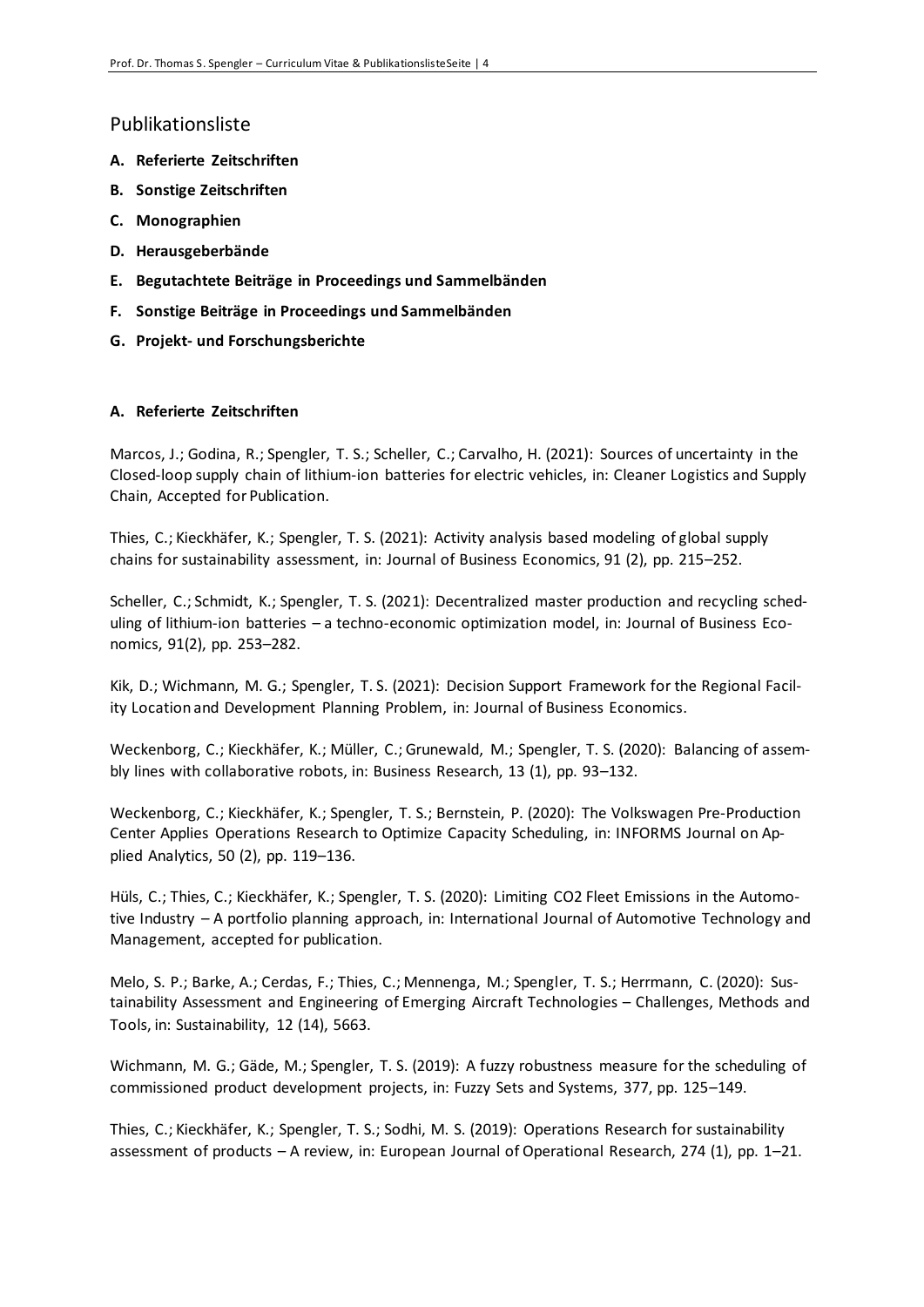Wichmann, M. G.; Johannes, C.; Spengler, T. S. (2019): An extension of the General Lot-sizing and Scheduling Problem (GLSP) with time-dependent energy prices, in: Journal of Business Economics, 89 (5), pp. 481–514.

Wichmann, M. G.; Johannes, C.; Spengler, T. S. (2019): Energy-Oriented Lot-Sizing and Scheduling considering Energy Storages, in: International Journal of Production Economics, 216, pp. 204–214.

Schlei-Peters, I.; Wichmann, M. G.; Matthes, I.-G.; Gundlach, F.-W.; Spengler, T. S. (2018): Integrated material flow analysis and process modelling to increase energy and water efficiency of industrial cooling water systems, in: Journal of Industrial Ecology, Vol. 22, pp. 41–54.

Müller, C.; Grunewald, M.; Spengler, T. S. (2018): Redundant configuration of robotic assembly lines with stochastic failures, in: International Journal of Production Research, 56 (10), pp. 3662–3682.

Müller, C.; Kieckhäfer, K.; Spengler, T. S. (2018): The influence of emission thresholds and retrofit options on airline fleet planning: An optimization approach, in: Energy Policy, 112, pp. 242–257.

Kieckhäfer, K.; Quante, G.; Müller, C.; Spengler, T. S.; Lossau, M.; Jonas, W. (2018): Simulation-based analysis of the potential of alternative fuels towards reducing CO2 emissions from aviation, in: Energies, 11 (1), 186.

Grunewald, M.; Volling, T.; Müller, C.; Spengler, T. S. (2018): Multi-item single-source ordering with detailed consideration of transportation capacities, in: Journal of Business Economics, 88, pp. 971– 1007.

Kieckhäfer, K.; Breitenstein, A.; Spengler, T. S. (2017): Material flow-based economic assessment of landfill mining processes, in: Waste Management, 60 (February 2017), pp. 748–764.

Kieckhäfer, K.; Wachter, K.; Spengler, T. S. (2017): Analyzing manufacturers' impact on green products' market diffusion – the case of electric vehicles, in: Journal of Cleaner Production, 162 (September 2017), pp. S11–S25.

Müller, C.; Grunewald, M.; Spengler, T. S. (2017): Redundant configuration of automated flow lines based on "Industry 4.0"-technologies, in: Journal of Business Economics, 87 (7), pp. 877–898.

Lukas, E.; Spengler, T. S.; Kupfer, S.; Kieckhäfer, K. (2017): When and how much to invest? Investment and capacity choice under product life cycle uncertainty, in: European Journal of Operational Research, 260 (3), pp. 1105–1114.

Thies, C.; Kieckhäfer, K.; Spengler, T. S. (2016): Market introduction strategies for alternative powertrains in long-range passenger cars under competition, in: Transportation Research Part D: Transport and Environment, 45 (June), pp. 4–27.

Matzke, A.; Volling, T.; Spengler, T. S. (2016): Upgrade-auctions in build-to-order manufacturing with loss-averse customers, in: European Journal of Operational Research, 250 (2), pp. 470–479.

Puttkammer, K.; Wichmann, M. G.; Spengler, T. S. (2016): A GRASP Heuristic for the Hot Strip Mill Scheduling Problem under Consideration of Energy Consumption, in: Journal of Business Economics, 86 (5), pp. 537–573.

Meyer, C.; Wichmann, M. G.; Spengler, T. S. (2016): Management of recycling operations for iron and steel making slags, in: Journal of Business Economics, 86 (7), pp. 773–808.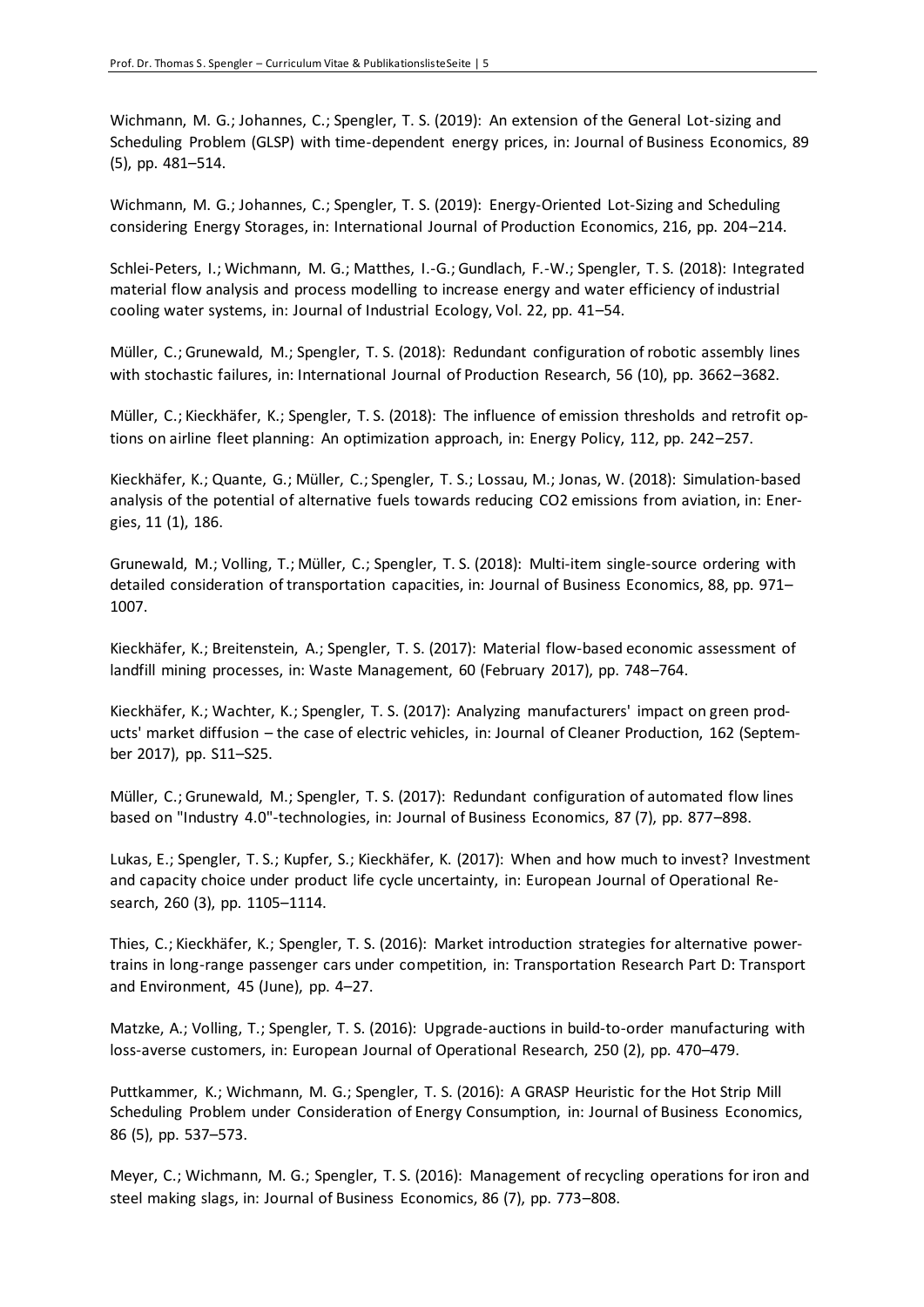Hoyer, C.; Kieckhäfer, K.; Spengler, T. S. (2015): Technology and Capacity Planning for the Recycling of Lithium-Ion Electric Vehicle Batteries in Germany, in: Journal of Business Economics, 85 (5), pp. 505– 544.

Huth, C.; Kieckhäfer, K.; Spengler, T. S. (2015): Make-or-buy strategies for electric vehicle batteries – A simulation-based analysis, in: Technological Forecasting & Social Change, 99 (October 2015), pp. 22–34.

Wichmann, M. G.; Spengler, T. S. (2015): Slab scheduling at parallel continuous casters, in: International Journal of Production Economics, 170 (B), pp. 551–562.

Kieckhäfer, K.; Feld, V.; Jochem, P.; Wachter, K.; Spengler, T. S.; Walther, G.; Fichtner, W. (2015): Prospects for regulating the CO2 emissions from passenger cars within the European Union after 2023, in: Zeitschrift für Umweltpolitik und Umweltrecht, 38 (4), pp. 425–450.

Kieckhäfer, K.; Volling, T.; Spengler, T. S. (2014): A hybrid simulation approach for estimating the market share evolution of electric vehicles, in: Transportation Science, 48 (4), pp. 651–670.

Schmidt, K.; Volling, T.; Spengler, T. S. (2014): Towards contract based coordination of distributed product development processes with complete substitution, in: Journal of Business Economics, 2014 (84), pp. 665–714.

Volling, T.; Matzke, A.; Grunewald, M.; Spengler, T. S. (2013): Planning of capacities and orders in build-to-order automobile production: A review, in: European Journal of Operational Research, 224 (2), pp. 240–260.

Volling, T.; Grunewald, M.; Spengler, T. S. (2013): An integrated inventory-transportation system with periodic pick-ups and leveled replenishment, in: BuR Business Research, 6 (2), pp. 173–194.

Huth, C.; Wittek, K.; Spengler, T. S. (2013): OEM strategies for vertical integration in the battery value chain, in: International Journal of Automotive Technology and Management, 13 (1), pp. 75–92.

Wichmann, M. G.; Volling, T.; Spengler, T. S. (2013): A GRASP heuristic for slab scheduling at continuous casters, in: OR Spectrum, 36 (3), pp. 693–722.

Volling, T.; Akyol, D.; Wittek, K.; Spengler, T. S. (2012): A two-stage bid-price control for make-to-order revenue management, in: Computers & Operations Research, 39 (5), pp. 1021–1032.

Walther, G.; Schatka, A.; Spengler, T. S. (2012): Design of regional production networks for second generation synthetic bio-fuel – A case study in Northern Germany, in: European Journal of Operational Research, 218 (1), pp. 280–292.

Labitzke, N.; Volling, T.; Spengler, T. S. (2011): Wertorientierte Simulation zur Unterstützung der logistischen Prozessgestaltung bei der Stahlherstellung, in: Zeitschrift für Betriebswirtschaft, 81 (7), pp. 771–803.

Volling, T.; Spengler, T. S. (2011): Modeling and simulation of order-driven planning policies in buildto-order automobile production, in: International Journal of Production Economics, 131 (1), pp. 183– 193.

Hintsches, A.; Spengler, T. S.; Volling, T.; Wittek, K.; Priegnitz, G. (2010): Revenue Management in Make-To-Order Manufacturing: Case Study of Capacity Control at ThyssenKrupp VDM, in: BuR - Business Research, 3 (2), pp. 173 –190.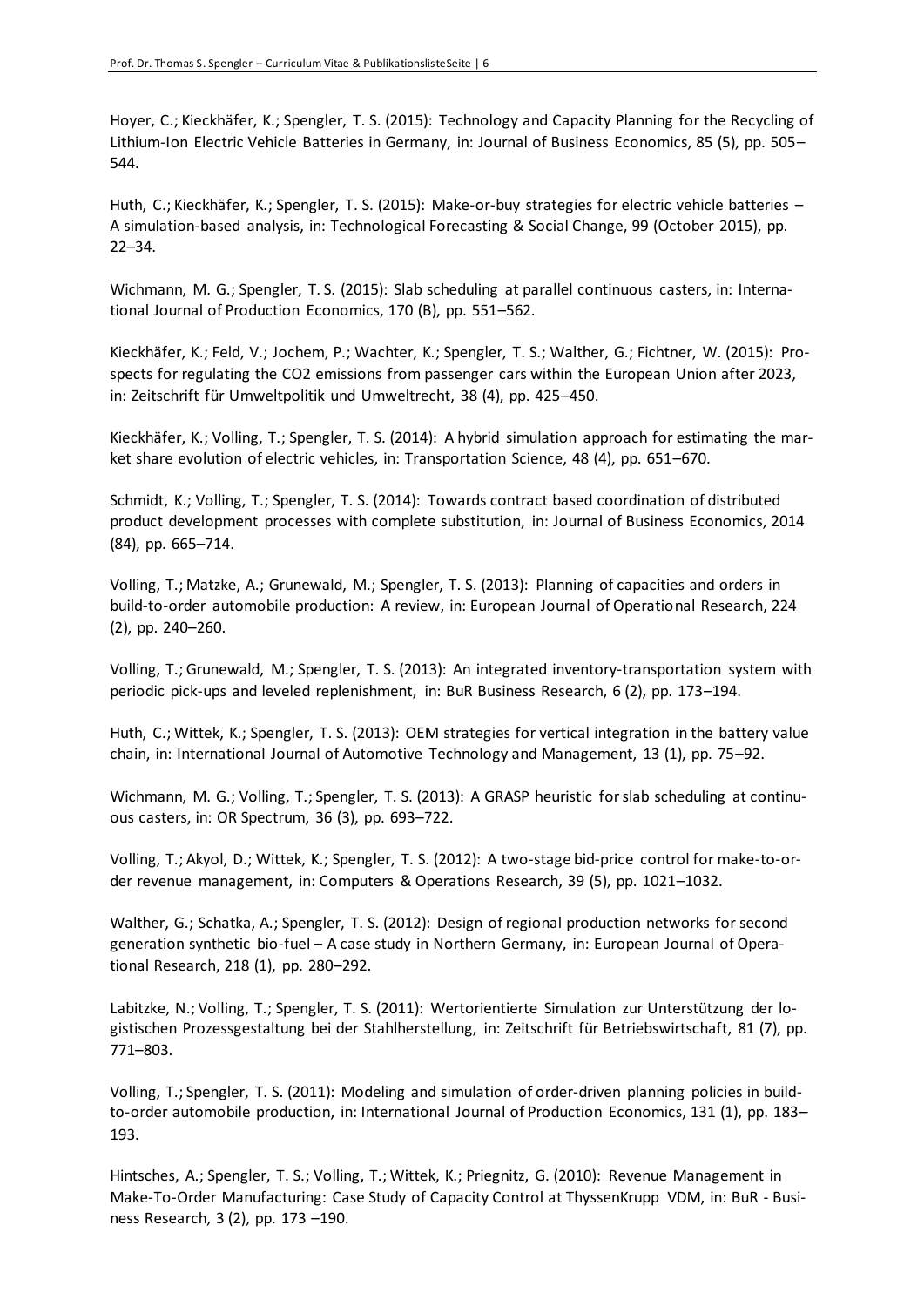Quariguasi, J.; Walther, G.; Bloemhof, J.; van Nunen, J. A. E. E.; Spengler, T. S. (2010): From closedloop to sustainable supply chains: The WEEE case, in: International Journal of Production Research, 48 (15), pp. 4463–4481.

Rox, J.; Schmidt, K.; Winter, A.; Spengler, T. S.; Rolf, E. (2010): Estimating and mitigating design risk in a flexible distributed design process, in: IEEE Embedded Systems Letters, 2 (2), pp. 35–38.

Walther, G.; Steinborn, J.; Spengler, T. S.; Luger, T.; Herrmann, C. (2010): Implementation of the WEEE-directive – Economic effects and improvement potentials for reuse and recycling in Germany, in: International Journal of Advanced Manufacturing Technology, 47 (5), pp. 461–474.

Walther, G.; Wansart, J.; Kieckhäfer, K.; Schnieder, E.; Spengler, T. S. (2010): Impact assessment in the automotive industry – Mandatory market introduction of alternative powertrain technologies, in: System Dynamics Review, 26 (3), pp. 239–261.

Quariguasi, J.; Walther, G.; Bloemhof, J.; van Nunen, J. A. E. E.; Spengler, T. S. (2009): A methodology for assessing eco-efficiency in logistics networks, in: European Journal of Operational Research, 193 (3), pp. 670–682.

Walther, G.; Schmid, E.; Spengler, T. S. (2009): Dezentrale Koordination von Stoffströmen in Recyclingnetzwerken, in: Zeitschrift für Betriebswirtschaft, 79 (6), pp. 717–749.

Queiruga, D.; Walther, G.; González-Benito, J.; Spengler, T. S. (2008): Evaluation of sites for the location of WEEE recycling plants in Spain, in: Waste Management, 28 (1), pp. 181–190.

Spengler, T. S.; Stölting, W. (2008): Life cycle costing for strategic evaluation of remanufacturing systems, in: Progress in Industrial Ecology, An International J, 5 (1/2), pp. 65–81.

Spengler, T. S.; Volling, T.; Hintsches, A. (2008): Integration von Revenue Management Konzepten in die Auftragsannahme - konkretisiert für Unternehmen der eisen- und stahlerzeugenden Industrie, in: Zeitschrift für Betriebswirtschaft, Special Issue, 4, pp. 125–151.

Walther, G.; Schmid, E.; Spengler, T. S. (2008): Negotiation-based coordination in product recovery networks, in: International Journal of Production Economics, 111 (2), pp. 334–350.

Walther, G.; Spengler, T. S.; Queiruga, D. (2008): Facility location planning for treatment of large household appliances in Spain, in: International Journal of Environmental Technology , 8 (4), pp. 405– 425.

Spengler, T. S.; Labitzke, N.; Volling, T. (2007): Simulationsgestützte Prozessoptimierung in Push-Pullgetriebenen Logistikstrukturen bei der Stahlherstellung - eine fallbasierte Analyse, in: Logistik Management, 9 (2), pp. 48–61.

Spengler, T. S.; Rehkopf, S.; Volling, T. (2007): Revenue management in make-to-order manufacturing—an application to the iron and steel industry, in: OR Spectrum, 29 (1), pp. 157–171.

Spengler, T. S.; Rehkopf, S. (2005): Revenue Management Konzepte zur Entscheidungsunterstützung bei der Annahme von Kundenaufträgen, in: Zeitschrift für Planung, 16 (2), pp. 123–146.

Spengler, T. S.; Schröter, M. (2005): Konzeption eines System Dynamics Modells zur strategischen Planung von Closed-Loop Supply Chains - dargestellt am Beispiel der Ersatzteilversorgung, in: Zeitschrift für Betriebswirtschaft, Special Issue, 3, pp. 1–30.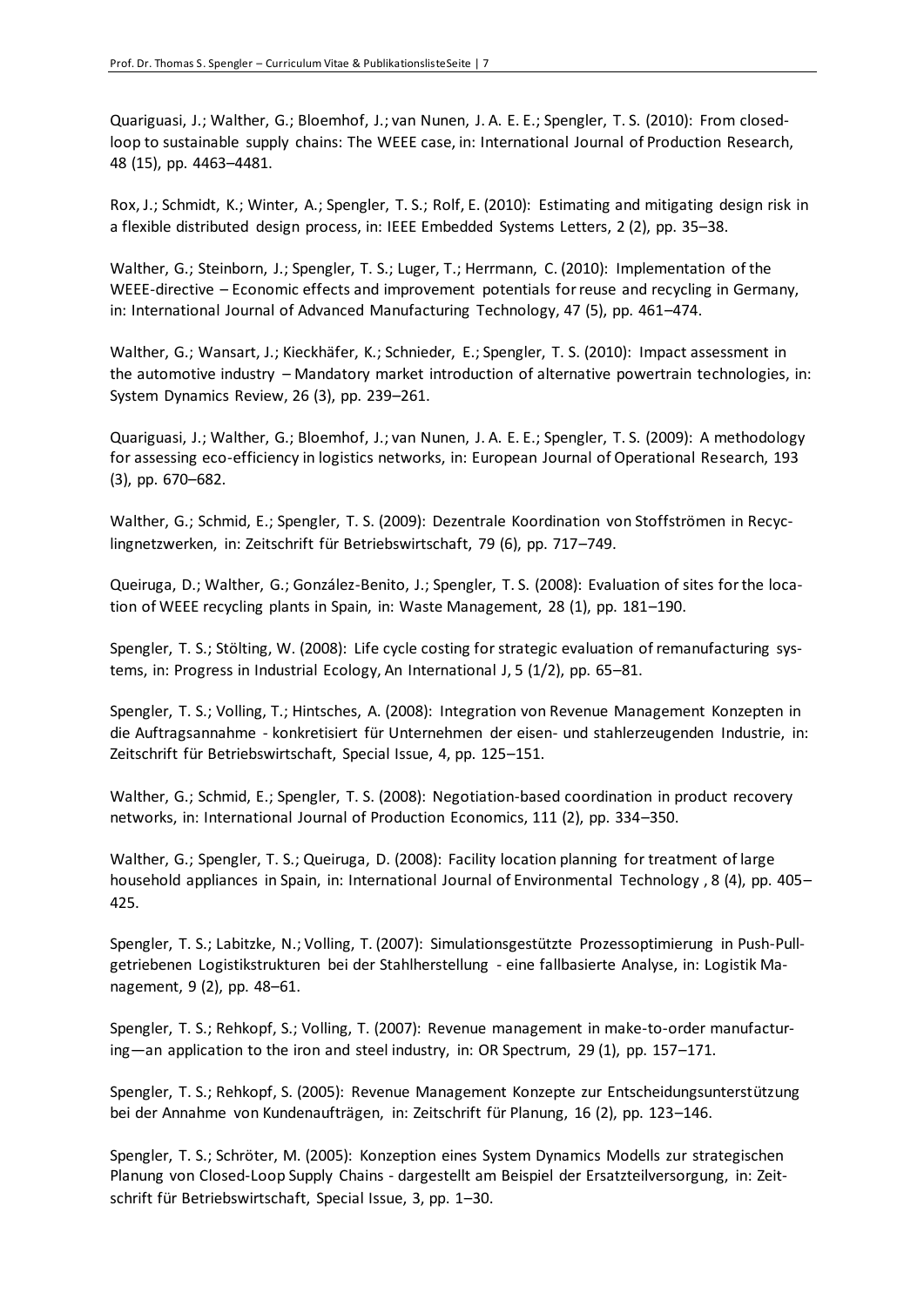Spengler, T. S.; Walther, G.; Queiruga, D. (2005): Formulierung und Anwendung eines Planungsmodells zur Standortwahl von Recyclinganlagen für Haushaltsgroßgeräte in Spanien, in: Logistik Management, 7 (1), pp. 25–41.

Walther, G.; Spengler, T. S. (2005): Impact of WEEE-directive on reverse logistics in Germany, in: International Journal of Physical Distribution & L, 35 (5), pp. 337–361.

Spengler, T. S.; Walther, G. (2005): Strategische Planung von Wertschöpfungsnetzwerken zum Produktrecycling, in: Zeitschrift für Betriebswirtschaft, 75 (3), pp. 247–275.

Schröter, M.; Spengler, T. S. (2004): Designing control management systems for parts recovery and spare parts management in the final phase within closed-loop supply chains, in: International Journal of Integrated Supply Management, 1 (2), pp. 158–179.

Spengler, T. S.; Ploog, M.; Stölting, W.; Dürr, C. (2004): Disassembly planning in closed-loop supply chains: an ERP-based solution, in: International Journal of Integrated Supply Management, 1 (2), in: Durr, C. (ed.):, pp. 139–157.

Walther, G.; Spengler, T. S. (2004): Empirical analysis of collaboration potential of SMEs in product recovery networks in Germany, in: Progress in Industrial Ecology - An International Journal, 1 (4), pp. 363–384.

Spengler, T. S.; Ploog, M.; Schröter, M. (2003): Integrated planning of acquisition, disassembly and bulk recycling: a case study on electronic scrap recovery, in: OR Spectrum, 25 (3), Springer, Berlin, Heidelberg, pp. 413–442.

Spengler, T. S.; Schröter, M. (2003): Strategic Management of Spare Parts in Closed-Loop Supply Chains - A System Dynamics Approach, in: INTERFACES - An International Journal of INFORMS, 33 (6), pp. 7–17, Special Issue on Closed-Loop Supply Chains.

Spengler, T. S.; Schröter, M. (2001): Einsatz von Operations Research im produktbezogenen Umweltschutz - Stand und Perspektiven, in: Betriebswirtschaftliche Forschung und Praxis, 53 (3), pp. 227– 244.

Dyckhoff, H.; Faber, M.; Petersen, T.; Schmidt, M.; Spengler, T. S. (2000): Kuppelproduktion: Ein für interdisziplinäre Zusammenarbeit geeigneter Ansatzpunkt zur Lösung von Umweltproblemen, in: Zeitschrift für Betriebswirtschaft, 69 (10), in: Dyckhoff, H.; FaberM.; Petersen, T.; Schmid, M. (ed.):, pp. 1235–1237.

Geldermann, J.; Spengler, T. S.; Rentz, O. (2000): Fuzzy outranking for environmental assessment. Case study: iron and steel making industry, in: Fuzzy Sets and Systems - Special Issue on Soft Decision Analysis, 115 (1), pp. 45–65.

Geldermann, J.; Jahn, C.; Spengler, T. S.; Rentz, O. (1999): Proposal for an integrated approach for the assessment of cross-media aspects relevant for the determination of "best available techniques" BAT in the European Union, in: International Journal of Life Cycle Assessment, 4 (2), pp. 94–106.

Spengler, T. S.; Hähre, S.; Sieverdingbeck, A.; Rentz, O. (1998): Stoffflußbasierte Umweltkostenrechnung zur Bewertung industrieller Kreislaufwirtschaftskonzepte - Dargestellt am Beispiel der Eisenund Stahlindustrie, in: Zeitschrift für Betriebswirtschaft, 68 (2), pp. 147–174.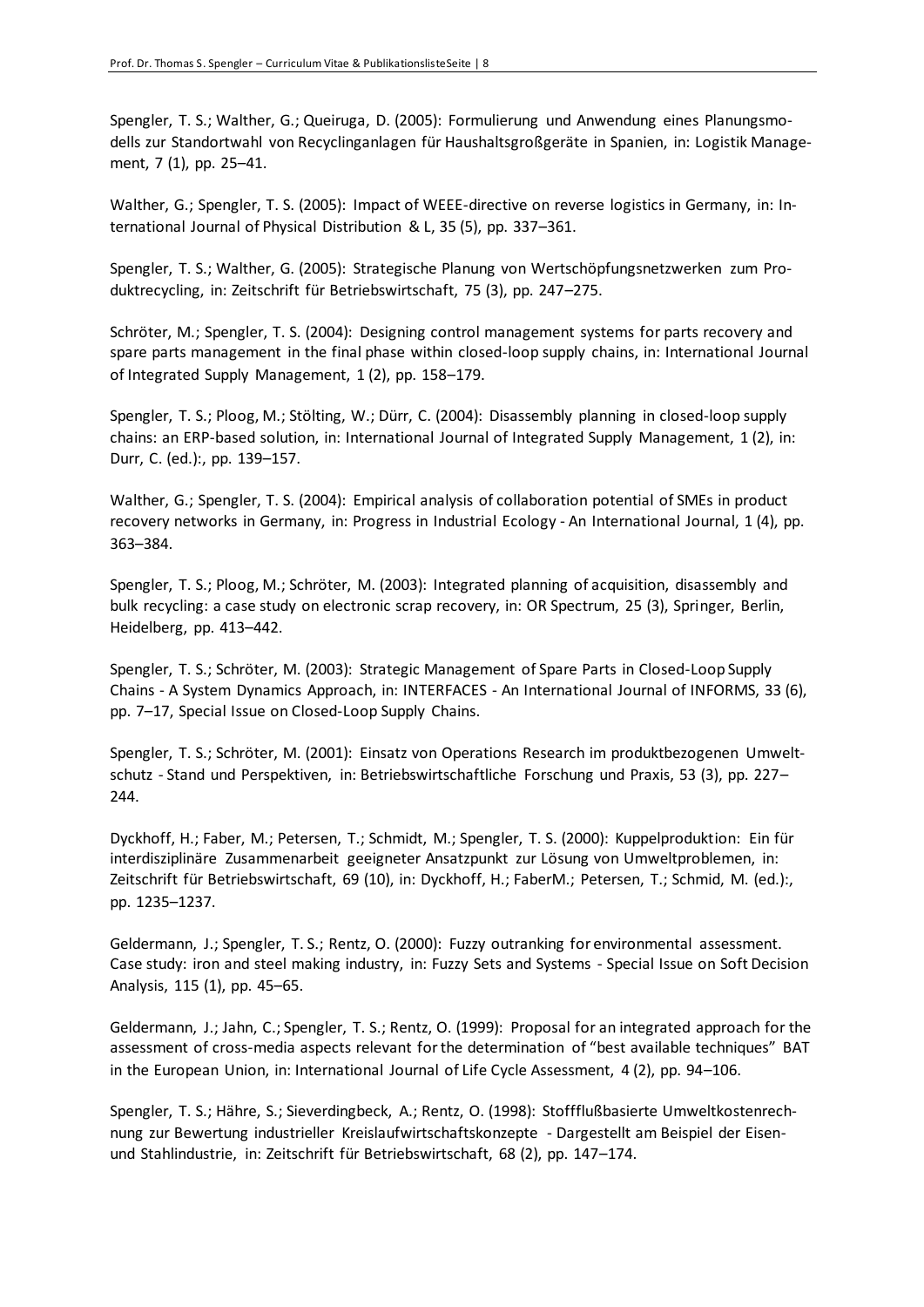Spengler, T. S.; Geldermann, J.; Hähre, S.; Sieverdingbeck, A.; Rentz, O. (1998): Development of a multiple criteria based decision support system for environmental assessment of recycling measures in the iron and steel making industry, in: Journal of Cleaner Production, 6 (1), pp. 37–52.

Spengler, T. S.; Rentz, O. (1998): Abschätzung zukünftiger Recyclingkosten industrieller Produkte mittels Fuzzy Linearer Optimierung, in: OR Spektrum, 20 (3), pp. 199–211.

Penkuhn, T.; Spengler, T. S.; Püchert, H.; Rentz, O. (1997): Environmental integrated production planning for the ammonia synthesis, in: European Journal of Operational Research (EJOR), Special Issue on Large Scale, High Priced Applications , 97 (2), pp. 327–336.

Püchert, H.; Spengler, T. S.; Rentz, O. (1997): Techno-ökonomische Auswirkungen rechtlicher Anforderungen an die zukünftige Kreislauf- und Abfallwirtschaft genehmigungsbedürftiger Anlagen, in: Zeitschrift für Umweltpolitik & Umweltrecht, 20 (1), pp. 101–130.

Spengler, T. S.; Geldermann, J.; Rentz, O. (1997): Multikriterielle Entscheidungsverfahren zur ganzheitlichen Bewertung von Investitions-alternativen - dargestellt am Beispiel von Oberflächenreinigungssystemen, in: Zeitschrift für Planung, 18, pp. 55–79.

Spengler, T. S.; Püchert, H.; Penkuhn, T.; Rentz, O. (1997): Environmental integrated production and recycling management, in: European Journal of Operational Research (EJOR), Special Issue on Large Scale, High Priced Applications, 97 (1), pp. 308–326.

Spengler, T. S.; Geldermann, J.; Hähre, S.; Penkuhn, T.; Sieverdingbeck, A.; Rentz, O. (1997): Multicriteria Decision Support System for Ecological Management, in: Journal of Greener Management International, 18, pp. 59–77.

Brunn, H.; Bretz, R.; Fankhauser, P.; Spengler, T. S.; Rentz, O. (1996): LCA in decision-making processes - What Should be done with Sulfuric Acid?, in: International Journal of Life Cycle Assessment, 1 (4), pp. 221–225.

Püchert, H.; Penkuhn, T.; Spengler, T. S.; Rentz, O. (1996): Konkretisierung des § 5 Abs. 1 Nr. 3 Bundes-Immissionsschutzgesetz für die Eisen- und Stahlindustrie, in: Abfallwirtschaftsjournal, pp. 50–55.

Püchert, H.; Spengler, T. S.; Rentz, O. (1996): Strategische Planung von Kreislaufwirtschafts- und Redistributionssystemen - Am Fallbeispiel des Altautorecyclings, in: Zeitschrift für Planung, 7 (1), pp. 27–44.

Spengler, T. S.; Rentz, O. (1996): Betriebswirtschaftliche Planungsmodelle zur Demontage und zum Recycling komplexer zusammengesetzter Produkte, in: Zeitschrift für Betriebswirtschaft, pp. 79–96, Ergänzungsheft 2/96 (Betriebliches Umweltmanagement).

Brunn, H.; Kippelen, C.; Spengler, T. S.; Rentz, O. (1995): Luftemissionen der Prozeßkette: Vergipsung gebrauchter Schwefelsäure, in: Chemie Ingenieur Technik , 67 (12), WILEY-VCH Verlag, pp. 1634– 1638.

Kippelen, C.; Spengler, T. S.; Brunn, H.; Rentz, O. (1995): Ganzheitliche Bilanzierung und Bewertung von Produktionsprozessen - Dargestellt am Beispiel von Reinigungssystemen für die Oberflächenbehandlung, in: Staub - Reinhaltung der Luft, 55 (10), pp. 361–366.

#### **B. Sonstige Zeitschriften**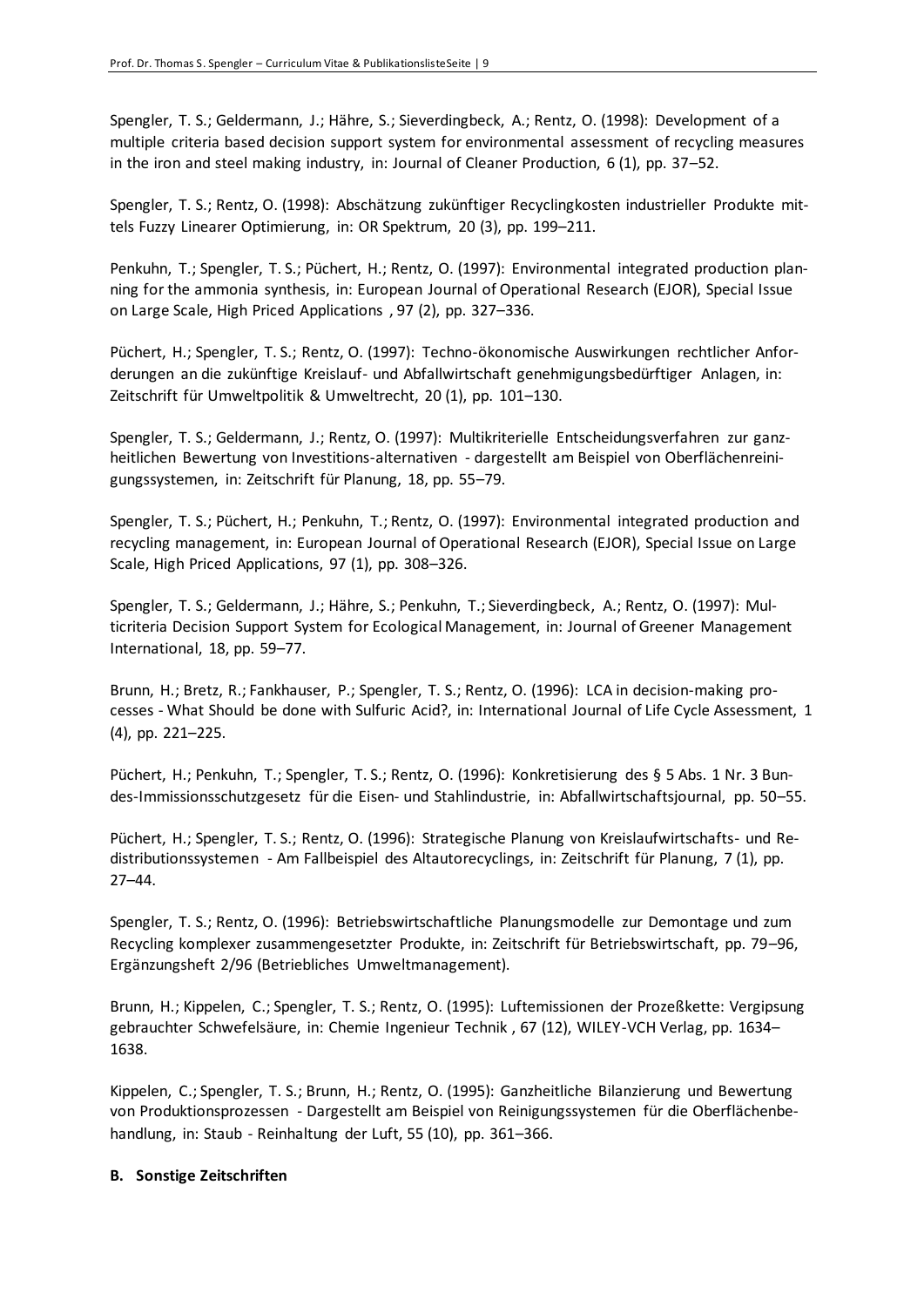Oetjegerdes, P.; Weckenborg, C.; Spengler, T. S. (2021): [Iterative Optimierungsbasierte Simulation](https://doi.org/10.30844/I40M_21-1_S63-66) – [Entscheidungsunterstützung in der hierarchischen Planung komplexer Produktions-](https://doi.org/10.30844/I40M_21-1_S63-66) und Logistiksys[temen,](https://doi.org/10.30844/I40M_21-1_S63-66) in: Industrie 4.0 Management, 37 (1), pp. 63–66.

Krause, M.; Kik, D.; Spengler, T. S.; Nyhuis, P. (2020): Integrierter Planungsansatz zur regionalen Standortplanung und -entwicklung – Workshopbasierte Validierung, in: wt Werkstattstechnik online, 2020 (4), Springer-VDI-Verlag, Düsseldorf, pp. 184–188.

Weckenborg, C.; Kieckhäfer, K.; Spengler, T. S.; Bernstein, P.; Hahn, M. (2020): IMPROVING RE-SOURCE UTILISATION IN PROTOTYPE VEHICLE PRODUCTION, in: Impact, 2020 (2), pp. 13–18.

Schumacher, P.; Weckenborg, C.; Spengler, T. S.; Schneider, D.; Huth, T.; Vietor, T. (2020): [Das Poten](http://doi.org/10.30844/I40M_20-6_S25-29)zial-Modell – [Eine Methode zur Unterstützung kleiner und mittlerer Unternehmen bei der Auswahl](http://doi.org/10.30844/I40M_20-6_S25-29)  [geeigneter Industrie 4.0-Lösungen,](http://doi.org/10.30844/I40M_20-6_S25-29) in: Industrie 4.0 Management, 36 (6), pp. 25–29.

Krause, M.; Kik, D.; Spengler, T. S.; Nyhuis, P. (2019): Empirische Studie zur regionalen Standortplanung – Ergebnisse und konzeptionelle Integration in einen problemadäquaten Planungsansatz, in: wt Werkstattstechnik online, 2019 (6), Springer-VDI-Verlag, Düsseldorf, pp. 457–461.

Kik, D.; Krause, M.; Wichmann, M. G.; Spengler, T. S.; Nyhuis, P. (2018): Betriebliche Standortplanung und -entwicklung in Metropolregionen – Einblicke in die unternehmens- und kommunenseitige Beeinflussbarkeit qualitativer und quantitativer regionaler Standortfaktoren, in: ZWF Zeitschrift für wirtschaftlichen Fabrikbetrieb, Band 113 (7-8), Carl Hanser Verlag, München, pp. 503–507.

Kik, D.; Wichmann, M. G.; Krause, M.; Nyhuis, P.; Spengler, T. S. (2018): Multikriterielle Entscheidungsunterstützung in der regionalen Standortplanung und -entwicklung, in: OR News, (64), pp. 6– 11.

Puttkammer, K.; Wichmann, M. G.; Spengler, T. S.; Vornkahl, P. (2016): Integrierte Produktionsplanung – Energie- und Ressourceneffizienz weiter gedacht, in: Stahl und Eisen, 136 (5), pp. 69–73.

Müller, C.; Grunewald, M.; Spieckermann, S.; Spengler, T. S. (2016): Smart Factory – Potenziale für die robuste Konfiguration automatisierter Fließproduktionssysteme, in: Productivity Management, 2/2016.

Diener, A.; Kieckhäfer, K.; Schmidt, K.; Spengler, T. S. (2015): Abschätzung der Wirtschaftlichkeit von Landfill-Mining-Projekten, in: Müll und Abfall, 47 (1), pp. 4–12.

Richter, L.; Johannes, C.; Bussemer, F.; Spengler, T. S.; Nyhuis, P. (2015): Wertschöpfungsnetzwerke in Metropolregionen – Herausforderungen der Standortwahl und Standortsicherung für produzierende Unternehmen, in: wt: Werkstattstechnik online, 2015 (3), Springer-VDI-Verlag, Düsseldorf, pp. 148–151.

Kupfer, S.; Lukas, E.; Kieckhäfer, K.; Spengler, T. S. (2015): Modellbasierte Investitions- und Kapazitätsplanung für Traktionsbatterien, in: OR News, (53), pp. 6–9.

Herrmann, C.; Reinhart, G.; Schuh, G.; Spengler, T. S.; Vietor, T.; Drescher, B.; Gäde, M.; Klein, T.; Richter, T.; Schönemann, M. (2015): Strategien, Methoden und Werkzeuge für die Entwicklung mechatronischer Produkte – Ergebnisse und Synergiepotentiale aus den Forschungsprojekten GiBWert, MEPROMA und SynProd, in: ZWF, 110(5), pp. 251–255.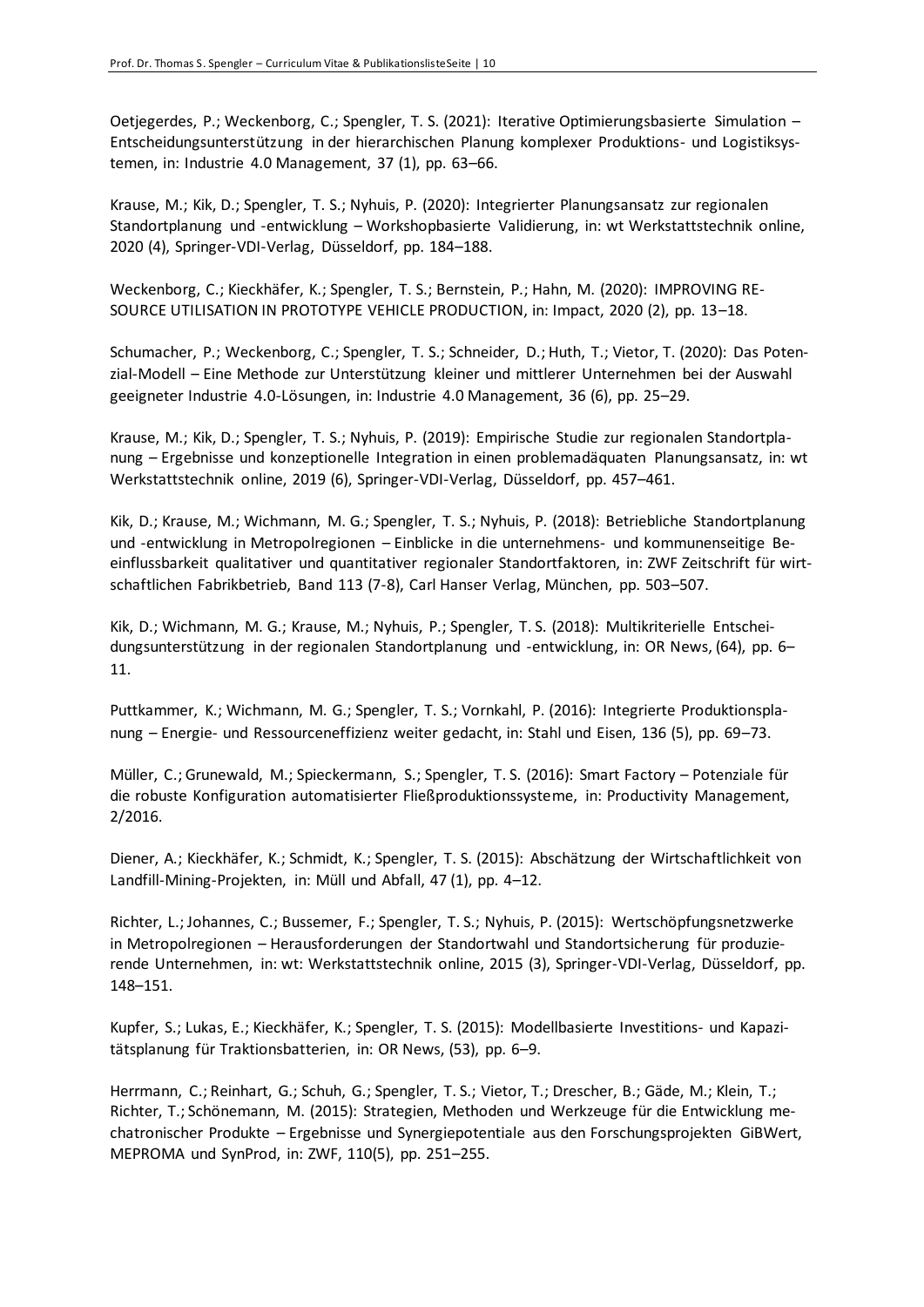Johannes, C.; Wichmann, M. G.; Spengler, T. S. (2015): Unternehmensansiedlungen in Metropolregionen – Einblicke in kommunale Ziele und Ansiedlungskonzepte, in: ZWF: Zeitschrift für wirtschaftlichen Fabrikbetrieb, 2015 (7-8), Carl Hanser Verlag, München, pp. 439–443.

Kieckhäfer, K.; Hoyer, C.; Spengler, T. S. (2015): Geschäftsfeld der Zukunft, in: RECYCLING magazin, 70 (18), pp. 20–23.

Richter, T.; Schönemann, M.; Gäde, M.; Türck, E.; Vietor, T.; Herrmann, C.; Spengler, T. S. (2014): Unternehmensübergreifende Produktentstehung – Modellbasierte Integration der Produktion in die Produktentwicklung und Projektplanung, in: wt: Werkstattstechnik online, Springer-VDI-Verlag, Düsseldorf, 2014 (7/8), pp. 505–510.

Spengler, T. S.; Kieckhäfer, K.; Wachter, K.; Herrmann, C.; Mennenga, M.; Dietrich, A.-M.; Sieg, G.; Walther, G.; Hombach, L. (2014): Jetzt aktiv werden – Handlungsfelder zur Förderung elektrischer Fahrzeuge, in: Neue Mobilität, 2014 (14), pp. 18–20.

von Hoesslin, I.; Schmidt, K.; Spengler, T. S.; Volling, T. (2014): eCarsharing – Herausforderungen - Konzepte - Potenziale, in: Neue Mobilität, 2014 (14), pp. 101–103.

Meyer, C.; Wichmann, M. G.; Spengler, T. S. (2014): Modellbasierte Recyclingplanung für Eisenhüttenschlacken, in: OR News, (52), pp. 6–10.

Puttkammer, K.; Wichmann, M. G.; Spengler, T. S. (2013): Energieeffiziente Walzprogrammplanung, in: OR News, (48), pp. 6–9.

Gäde, M.; Schönemann, M.; Türck, E.; Richter, T.; Herrmann, C.; Spengler, T. S.; Vietor, T. (2013): Synergien in der kooperativen Produktentstehung – Hemmnisse und Potenziale im Entstehungsprozess mechatronischer Produkte, in: ZWF: Zeitschrift für wirtschaftlichen Fabrikbetrieb, Carl Hanser Verlag, München, Ausgabe 12, pp. 917–921.

Volling, T.; Matzke, A.; Spengler, T. S. (2012): Revenue Management bei kundenindividueller Automobilproduktion, in: ProductivITy Management, Jan 12, pp. 20–23.

Huth, C.; Wittek, K.; Spengler, T. S. (2012): Elektrifizierung des Antriebsstrangs - Strategien der OEM im Zeitverlauf, in: Neue Mobilität, 6, pp. 106–107.

Wittek, K.; Huth, C.; Spengler, T. S. (2012): Integration von Hybrid- und Elektrofahrzeugen in die Produktion, in: Neue Mobilität, 7, pp. 52–53.

Ay, T.; Volling, T.; Augustin, M.; Akinlar, S.; Spengler, T. S. (2011): Revenue Management für Lagerfahrzeuge, in: ZWF Zeitschrift für wirtschaftlichen Fabrikbetrieb, 106 (7), pp. 536–541.

Wittek, K.; Mennenga, M.; Huth, C.; Schnöring, M.; Herrmann, C.; Woisetschläger, D. M.; Spengler, T. S. (2011): Die automobile Wertschöpfungskette von morgen, in: Neue Mobilität, 5, pp. 72–73.

Steinborn, J.; Schmidt, K.; Walther, G.; Spengler, T. S. (2010): Integrierte Produktions- und Aufarbeitungsplanung in Unternehmensnetzwerken, in: UmweltWirtschaftsForum, 18 (2), pp. 83–89.

Walther, G.; Schatka, A.; Spengler, T. S. (2010): Gestaltung von Netzwerken zur Produktion von synthetischen Biokraftstoffen der zweiten Generation, in: UmweltWirtschaftsForum, 18 (1), pp. 61–69.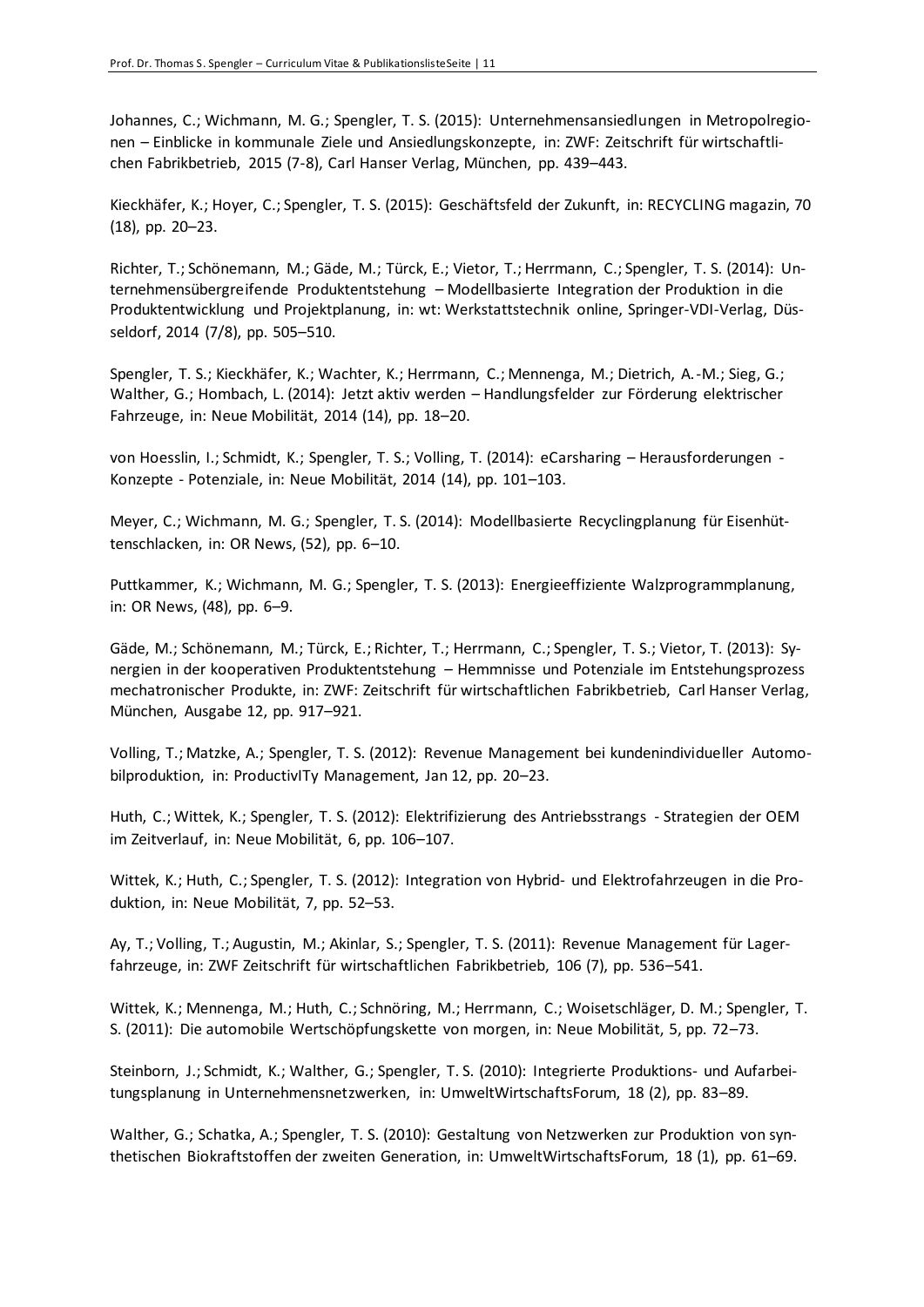Wichmann, M. G.; Volling, T.; Spengler, T. S.; Kolb, W. (2010): Flexible Auftragsverschlüsselung zur Systembasierten Planung in Integrierten Hüttenwerken, in: Stahl und Eisen, 130 (11), in: Stahlinstitut VDEh (ed.):, pp. 101–112.

Walther, G.; Engel, B.; Spengler, T. S. (2009): Bewertung und Verbesserung kumulierter Emissionsintensitäten, in: UmweltWirtschaftsForum, 17 (2), pp. 191–199.

Chang, L.; Mrowietz, M.; Engel, B.; Holbein, D.; Spengler, T. S. (2009): KEI – Ein neuer Ansatz zur Bewertung von Produktionsstandorten eines Unternehmens, in: UmweltWirtschaftsForum, 17 (2), pp. 211–218.

Luger, T.; Herrmann, C.; Steinborn, J.; Walther, G.; Spengler, T. S. (2008): Wertschöpfung durch Mehrfachnutzung - Potenziale, Herausforderungen, Lösungen, in: Zeitschrift für wirtschaftlichen Fabrikbetrieb, 103 (9), pp. 602–606.

Schmid, E.; Walther, G.; Spengler, T. S. (2008): Gestaltung von Rahmenverträgen in Recyclingnetzwerken, in: OR News, 32.

Spengler, T. S.; Hintsches, A.; Volling, T. (2008): Herausforderungen und Potenziale des Einsatzes von Revenue Management am Beispiel eines Unternehmens der Buntmetallindustrie, in: OR News, 33.

Quariguasi, J.; Walther, G.; Bloemhof, J.; van Nunen, J. A. E. E.; Spengler, T. S. (2007): Closed-Loop Supply Chain for Electrical and Electronic Equipment in Germany : An Eco-efficient Approach, in: The journal of the Jiao Tong University.

Spengler, T. S.; Herrmann, C. (2007): Life Cycle Costing, in: Electricity + Control, May, pp. 24–28.

Herrmann, C.; Spengler, T. S.; Schatka, A.; Torney, M. (2006): Life Cycle Costing für Industriearmaturen, in: VDI Ingenieur Forum, Westfalen-Ruhr, 5, pp. 28–30.

Spengler, T. S.; Herrmann, C. (2006): Industriearmaturen - Was kosten Sie wirklich?, in: VDMA Nachrichten, Mai 06, pp. 36–38.

Spengler, T. S.; Herrmann, C. (2006): Life Cycle Costing, in: DriveWorld, Feb 06, pp. 14–17.

Walther, G.; Spengler, T. S. (2006): Kooperationsformen in Reverse Logistic Netzwerken, in: Industrie Management, 22 (3), pp. 49–52.

Walther, G.; Stölting, W.; Spengler, T. S. (2006): Lebenszyklusorientierte strategische Planung von Remanufacturing-Systemen, in: UmweltWirtschaftsForum, 14 (3), pp. 17–22.

Spengler, T. S.; Walther, G. (2005): Wertschöpfungsnetzwerke zur Umsetzung der WEEE-Richtline durch KMU - Handlungsempfehlungen an umweltpolitische Entscheidungsträger, in: UmweltWirtschaftsForum, 13 (3), pp. 49–54.

Hesselbach, J.; Herrmann, C.; Graf, R.; Spengler, T. S.; Stölting, W.; Schröter, M. (2004): StreaM - Stoffstrombasiertes Supply Chain Management in der Elektronikindustrie zur Schließung von Materialkreisläufen, in: UmweltWirtschaftsForum, 12 (2), in: Hesselbach, J.; Herrmann, C.; GrafR. (ed.):, pp. 61–66.

Schröter, M.; Spengler, T. S. (2004): Closed-Loop Supply Chains zur Ersatzteilversorgung in der Elektronikindustrie, in: OR News, 20, pp. 17–24.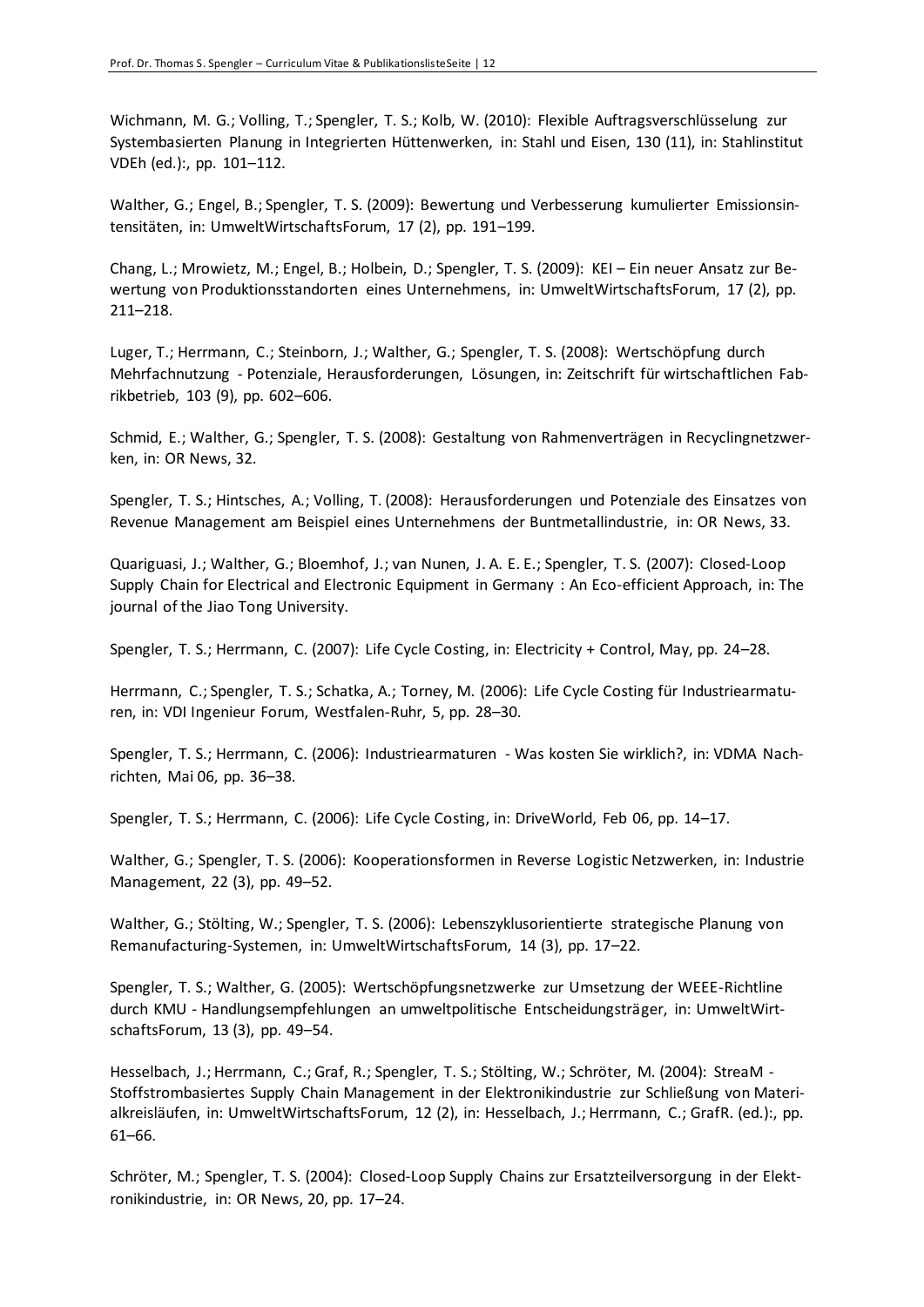Queiruga, D.; González-Benito, J.; Spengler, T. S.; Suárez González, I.; Walther, G. (2003): El fabricante de electrodomésticos español ante la directiva europea sobre residuos de aparatos eléctricos y electrónicos, in: Economía Industrial, 352, pp. 177–188.

Queiruga, D.; Walther, G.; Spengler, T. S. (2003): La localización de empresas de reciclaje de RAEE en España, in: Mundo Electrónico, 348, pp. 34–38.

Spengler, T. S. (2003): Ökonomie und Ökologie - Zielkonflikte bei der ganzheitlichen Bewertung von Investitionsprojekten?, in: CAROLO WILHELMINA, Forschungsmagazin der Technischen Universität Braunschweig, 38 (Sonderheft AGENDA 21).

Spengler, T. S.; Seefried, O. (2003): Zur Planung von Gießprogrammen in der Eisen- und Stahlindustrie, in: OR News, 17, pp. 14–19.

Hesselbach, J.; Spengler, T. S.; Graf, R.; Ploog, M. (2001): Stoffstrombasiertes Supply Chain Management - Materialkreisläufe schließen, in: Umwelt, 04. Mai, pp. 37–39.

Sieverdingbeck, A.; Rentz, O.; Spengler, T. S. (1999): Modellierung und Simulation flexibler Kuppelproduktionsprozesse - dargestellt am Beispiel produktionsintegrierter Umweltschutzmaßnahmen in der Eisen- und Stahlindustrie, in: UmweltWirtschaftsForum, 7 (2), pp. 14–19.

Hähre, S.; Spengler, T. S.; Rentz, O. (1998): Kopplung von Flowsheeting-Modellen und Petri-Netzen zur Planung industrieller Stoffstromnetzwerke - konkretisiert für den Zinkkreislauf in der Metallindustrie, in: UmweltWirtschaftsForum, 6 (2), pp. 9–15.

Spengler, T. S.; Hähre, S.; Jochum, R.; Rentz, O. (1998): Anforderungen der IVU-Richtlinie an den Betrieb industrieller Produktionsanlagen - dargestellt am Beispiel der Elektrostahlerzeugung, in: Entsorgungspraxis, Apr 98, pp. 56–60.

Spengler, T. S.; Geldermann, J.; Hähre, S.; Sieverdingbeck, A.; Rentz, O. (1997): A multi-criteria decision-support system for ecological management - Structure and application to the German steel industry, in: Greener Management International, (18), pp. 59–77.

Spengler, T. S.; Rentz, O.; Odoj, B. (1997): Umweltkostencontrolling mit SAP R/3 - eine Fallstudie, in: Kostenrechnungspraxis (krp), 41, pp. 75–80.

Spengler, T. S.; Sieverdingbeck, A.; Hähre, S.; Rentz, O. (1997): Produktionsintegrierter Umweltschutz in der Eisen- und Stahlindustrie - Untersuchung innovativer Technologien zur Kreislaufschließung im Rahmen des Stoffstrommanagements, in: Abfallwirtschaftsjournal, Jun 97, pp. 38–43.

Penkuhn, T.; Püchert, H.; Spengler, T. S.; Rentz, O. (1996): Reststoffmanagement in der Eisen- und Stahlindustrie, Konkretisierung des § 5 Abs. 1 Nr. 3 Bundes-Immissionsschutzgesetz, in: Müll und Abfall, 28 (5), pp. 297–311.

Spengler, T. S.; Strempfer, M.; Rentz, O. (1996): Produktionssteuerung mit Betriebskennlinien und belastungsorientierter Auftragsfreigabe, in: Zeitschrift für wirtschaftlichen Fabrikbetrieb, 91 (7/8), pp. 348–351.

Spengler, T. S.; Ruch, M.; Schultmann, F.; Rentz, O. (1995): Stand und Perspektiven des Bauschuttrecyclings im Oberrheingraben (Baden - Elsaß), Konzeption integrierter Demontage- und Recyclingstrategien für Wohngebäude, in: Müll und Abfall, 27 (2), pp. 97–109.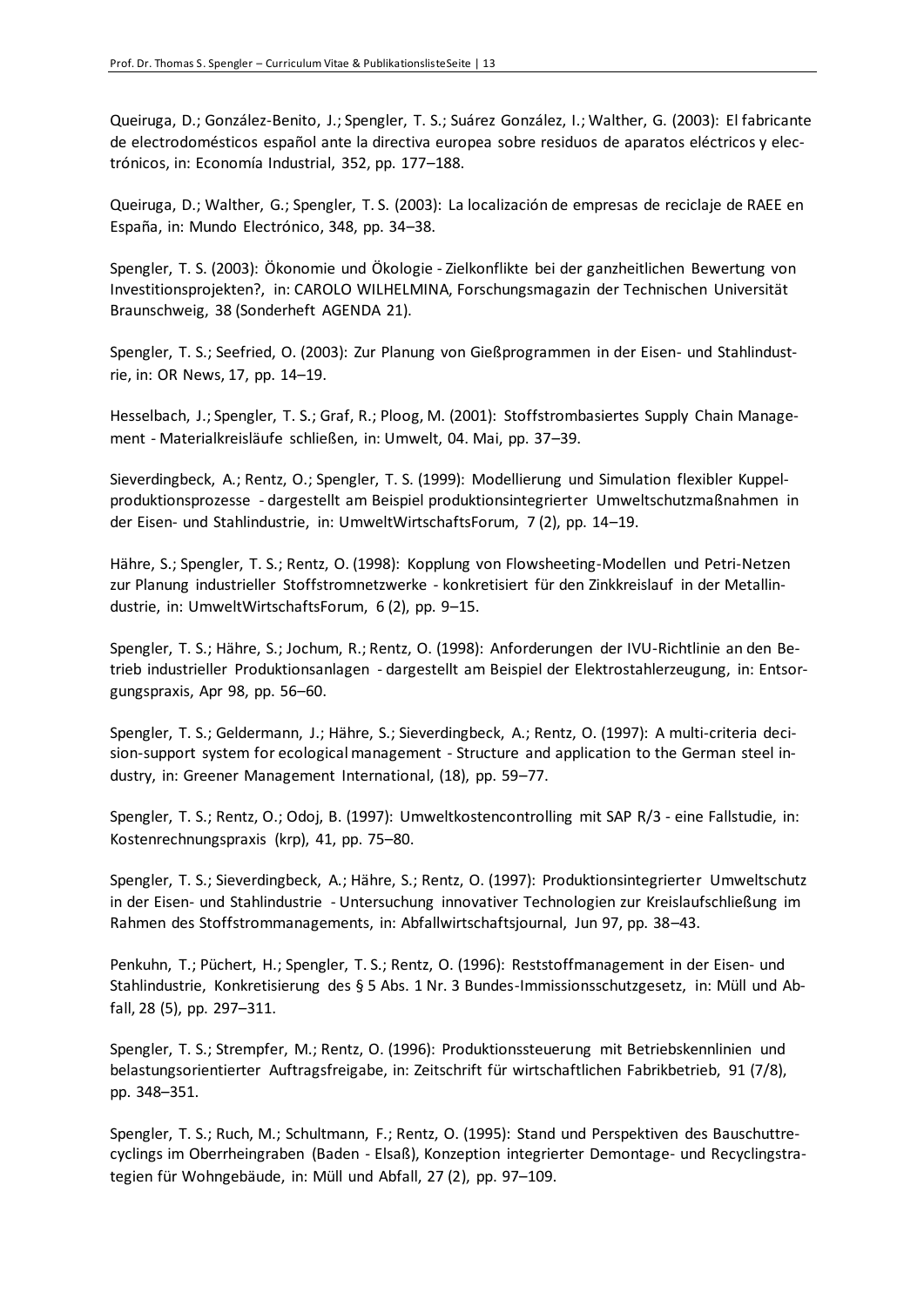Spengler, T. S.; Rentz, O. (1994): EDV-gestützte Erstellung integrierter Demontage- und Recyclingkonzepte am Beispiel des Recyclings von Elektro-/Elektronikgeräten, in: Umwelt Technologie Aktuell, 5, pp. 287–291.

#### **C. Monographien**

Vietor, T.; Herrmann, C.; Spengler, T. S. (2015): Synergetische Produktentwicklung – Unternehmensübergreifend erfolgreich zusammenarbeiten - Ergebnisse des Verbundprojekts SynProd, Shaker-Verlag, Aachen.

Flapper, S. D.; Spengler, T. S. (2006): Product recovery – Special Issue, in: OR Spectrum, 1, 28th edn., pp. 1–2.

Dyckhoff, H.; Spengler, T. S. (2004): Produktionswirtschaft – Eine Einführung für Wirtschaftsingenieure, Springer, Berlin.

Haasis, H.-D.; Spengler, T. S. (2004): Produktion und Umwelt - Festschrift für Otto Rentz, Springer, Berlin.

Spengler, T. S.; Herrmann, C. (2004): Stoffstrombasiertes Supply Chain Management in der Elektro(nik)industrie zur Schließung von Materialkreisläufen, in: Fortschritt Berichte VDI, 169, 16th edn., VDI Verlag, Düsseldorf.

Spengler, T. S.; Herrmann, C. (2004): Stoffstrombasiertes Supply-Chain-Management in der Elektro(nik)industrie zur Schließung von Materialkreisläufen - Projekt StreaM, in: Technik und Wirtschaft, VDI-Verlag, Düsseldorf.

Spengler, T. S.; Stölting, W.; Hesselbach, J.; Graf, R.; Herrmann, C. (2004): PAS (Publicly Available Specification) 1049: Übermittlung recyclingrelevanter Produktinformationen zwischen Herstellern und Recyclingunternehmen - der Recyclingpass, in: DIN Deutsches Institut Für Normung (ed.):, Beuth, Berlin.

Haasis, H.-D.; Inderfurth, K.; Spengler, T. S. (2001): Operations Research and Environmental Management: The pole position towards sustainable development, in: OR Spectrum, Special Issue.

Rentz, O.; Hähre, S.; Jochum, R.; Krippner, M.; Jahn, C.; Spengler, T. S.; Schultmann, F. (2000): Exemplarische Untersuchung zum Stand der praktischen Umsetzung des integrierten Umweltschutzes in der Metallindustrie und Entwicklung von generellen Anforderungen - Abschlussbericht des gleichnamigen Forschungsvorhabens im Auftrag des Umweltbundesamts.

Rentz, O.; Schultmann, F.; Spengler, T. S.; Sieverdingbeck, A.; Engels, B. (2000): Prozeßintegrierte Umweltschutzmaßnahmen in der Eisen- und Stahlindustrie - Abschlußbericht des gleichnamigen BMBF-Forschungsvorhabens, Karlsruhe.

Rentz, O.; Geldermann, J.; Spengler, T. S. (1998): Entwicklung eines multikriteriellen Entscheidungsunterstützungssystems zur optimalen Allokation produktionsintegrierter Umweltschutzmaßnahmen verifiziert für den Bereich der Eisen- und Stahlindustrie, Karlsruhe, Endbericht des gleichnamigen Forschungsprojekts II.

Spengler, T. S. (1998): Industrielles Stoffstrommanagement - Betriebswirtschaftliche Planung und Steuerung von Stoff- und Energieströmen in Produktionsunternehmen, Erich Schmidt, Berlin, vom Habilitationsausschuß der Fakultät für Wirtschaftswissenschaften.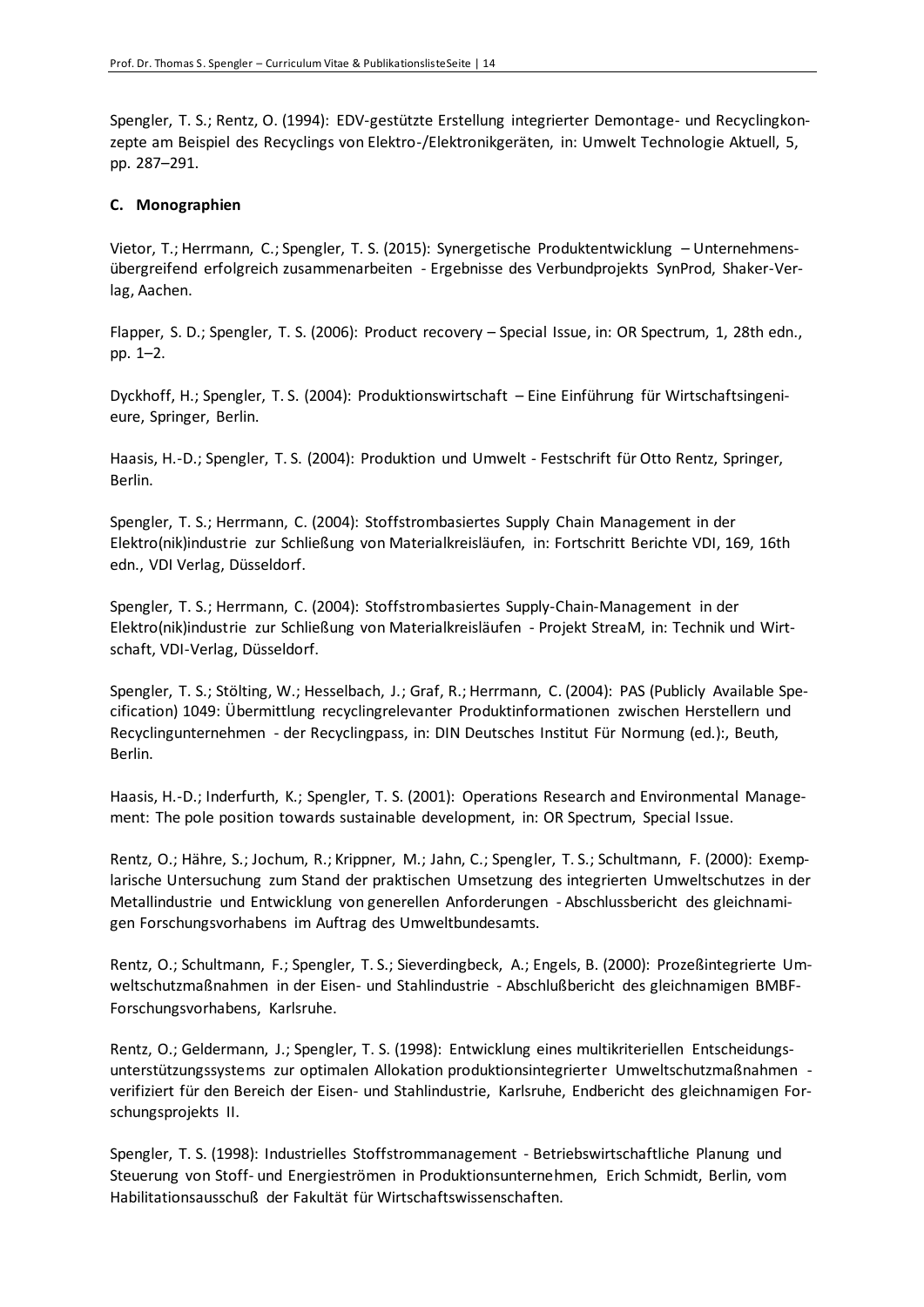Rentz, O.; Spengler, T. S.; Hähre, S.; Sieverdingbeck, A. (1997): Prozeßintegrierte Umweltschutzmaßnahmen in der Eisen- und Stahlindustrie, Abschlussbericht des gleichnamigen BMBF-Forschungsvorhabens - Teil 1.

Rentz, O.; Püchert, H.; Penkuhn, T.; Spengler, T. S. (1996): Stoffstrommanagement in der Eisen- und Stahlindustrie - Konkretisierung des § 5 Abs. 1 Nr. 3 Bundesimmisionsschutzgesetz - Teil 2: Anlagen der Eisen- und Stahlindustrie, Erich Schmidt, Berlin.

Rentz, O.; Püchert, H.; Spengler, T. S.; Goebel, C.; Tolzmann, F. (1995): Altautoentsorgung in Baden-Württemberg - Forschungsbericht für die Landesanstalt für Umweltschutz Baden-Württemberg.

Rentz, O.; Haasis, H.-D.; Tuma, A.; Spengler, T. S.; Ruch, M. (1994): Entwicklung emissionsorientierter Produktionsabstimmungsmechanismen für Stoff- und Energieflußsysteme - Endbericht eines Forschungsvorhabens im Auftrag der Volkswagen Stiftung.

Rentz, O.; Ruch, M.; Nicolai, M.; Spengler, T. S.; Schultmann, F. (1994): Selektiver Rückbau und Recycling von Gebäuden - Dargestellt am Beispiel des Hotel Post in Dobel, Landkreis Calw, in: Umweltforschung in Baden-Württemberg, Ecomed.

Spengler, T. S. (1994): Industrielle Demontage- und Recyclingkonzepte - Betriebswirtschaftliche Planungsmodelle zur ökonomisch effizienten Umsetzung abfallrechtlicher Rücknahme- und Verwertungspflichten, in: Abfallwirtschaft in Forschung und Praxis, 67, Erich Schmidt, Berlin, Dissertation.

Rentz, O.; Spengler, T. S.; Püchert, H.; Penkuhn, T. (1994): Konkretisierung des § 5 Abs. 1 Nr. 3 Bundes-Immissionsschutzgesetz für ausgewählte Anlagenarten - Teil 1 - Forschungsbericht des Umweltbundesamtes.

#### **D. Herausgeberbände**

Corsten, H.; Gössinger, R.; Spengler, T. S. (2018): Handbuch Produktions- und Logistikmanagement in Wertschöpfungsnetzwerken, De Gruyter Oldenbourg, Berlin/Boston.

Mattfeld, D. C.; Spengler, T. S.; Grunewald, M.; Brinkmann, J. (2016): Logistics Management - Contributions of the Section Logistics of the German Academic Association for Business Research, 2015, Braunschweig, Germany, Springer, Heidelberg.

Spengler, T. S.; Voss, S.; Kopfer, H. (2003): Logistik Management; Proceedings zur 3. Tagung Logistik Management 2003 (LM03) am 24.-26. September in Braunschweig, Springer, Heidelberg.

## **E. Begutachtete Beiträge in Proceedings und Sammelbänden**

Scheller, C.; Blömeke, S.; Nippraschk, M.; Schmidt, K.; Mennenga, M.; Spengler, T. S.; Herrmann, C.; Goldmann, D. (2021): [Coordinated Planning in Closed-loop Supply Chains and its Implications on the](https://doi.org/10.1016/j.procir.2021.01.135)  [Production and Recycling of Lithium-ion Batteries,](https://doi.org/10.1016/j.procir.2021.01.135) in: Procedia CIRP, 98th edn., pp. 464–469.

Barke, A.; Thies, C.; Popien, J.-L.; Melo, S. P.; Cerdas, F.; Herrmann, C.; Spengler, T. S. (2021): [Life cy](https://doi.org/10.1016/j.procir.2021.01.171)[cle sustainability assessment of potential battery systems for electric aircraft,](https://doi.org/10.1016/j.procir.2021.01.171) in: Procedia CIRP, 98, pp. 660–665.

Scheller, C.; Schmidt, K.; Spengler, T. S. (2021): [Effects of CO2-Penalty Costs on the Production and](https://doi.org/10.1016/j.procir.2021.01.168)  [Recycling Planning of Lithium-Ion Batteries,](https://doi.org/10.1016/j.procir.2021.01.168) in: Procedia CIRP, 98th edn., pp. 643–647.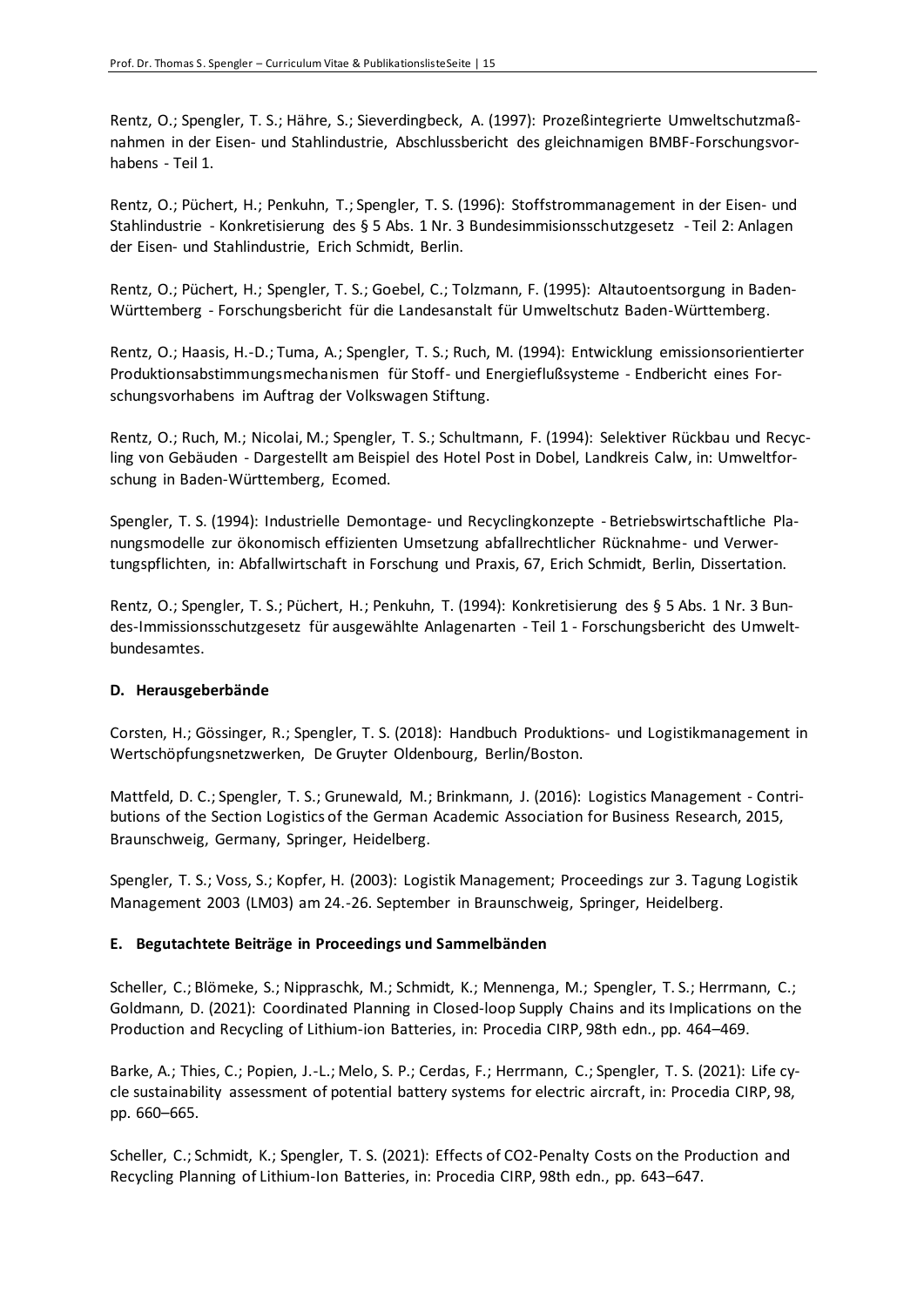Sangwan, K. S.; Sodhi, M. S.; Spengler, T. S.; Thies, C. (2021): [Exploring the three dimensions of sus](https://doi.org/10.1016/j.procir.2021.01.019)[tainability related to clay cups,](https://doi.org/10.1016/j.procir.2021.01.019) in: Procedia CIRP, 98, pp. 139–144.

Hüls, C.; Thies, C.; Kieckhäfer, K.; Spengler, T. S. (2020): Strategische Planung der Antriebsportfoliotransformation von Automobilherstellern, in: Proff, H. (ed.): Neue Dimensionen der Mobilität, Springer Gabler, Wiesbaden.

Schneider, D.; Huth, T.; Vietor, T.; Schumacher, P.; Weckenborg, C.; Spengler, T. S. (2020): DEVELOP-MENT OF A POTENTIAL MODEL TO SUPPORT THE ASSESSMENT AND INTRODUCTION OF INDUSTRY 4.0 TECHNOLOGIES, in: Proceedings of the Design Society: DESIGN Conference, pp. 707–716.

Barke, A.; Thies, C.; Melo, S. P.; Cerdas, F.; Herrmann, C.; Spengler, T. S. (2020): Socio-economic life cycle assessment of future aircraft systems, in: Procedia CIRP, 90, pp. 262–267.

Scheller, C.; Schmidt, K.; Herrmann, C.; Spengler, T. S. (2020): Decentralized Planning of Lithium-Ion Battery Production and Recycling, in: Procedia CIRP, 90, pp. 700–704.

Melo, S. P.; Cerdas, F.; Barke, A.; Thies, C.; Spengler, T. S.; Herrmann, C. (2020): Life Cycle Engineering for future aircraft systems: the case of eVTOL vehicles, in: Procedia CIRP, 90, pp. 297–302.

Kik, D.; Wichmann, M. G.; Spengler, T. S. (2020): Eine Multi-Objective Entscheidungsunterstützung für das Regional Facility Location and Development Planning Problem, in: Geldermann, J.; Geiger, M. J. (ed.): Entscheidungsunterstützung durch Methoden des Operations Research –Tagungsband des Workshops der GOR-Arbeitsgruppe 'Entscheidungstheorie und -praxis" am 13. und 14. März 2019 in Duisburg, Shaker Verlag, Düren, pp. 13–31.

Blömeke, S.; Mennenga, M.; Herrmann, C.; Nippraschk, M.; Goldmann, D.; Kintscher, L.; Bikker, G.; Poschmann, H.; Brüggemann, H.; Lawrenz, S.; Sharma, P.; Rausch, A.; Scheller, C.; Spengler, T. S. (2020): Recycling 4.0 – An Integrated Approach Towards an Advanced Circular Economy, in: Proceedings of the 7th International Conference on ICT for Sustainability, Association for Computing Machinery, New York, NY, USA, pp. 66–76.

Thies, C.; Kieckhäfer, K.; Spengler, T. S.; Sodhi, M. S. (2019): Spatially differentiated sustainability assessment of products, in: Schebek, L.; Herrmann, C.; Cerdas, F. (ed.): Progress in Life Cycle Assessment, Springer, Cham, pp. 155–163.

Weckenborg, C.; Spengler, T. S. (2019): Assembly Line Balancing with Collaborative Robots under consideration of Ergonomics: a cost-oriented approach, in: Ivanov, D.; Dolgui, A.; Yalaoui, F. (ed.): 9th IFAC Conference on Manufacturing Modelling, Management and Control MIM 2019, Berlin, Germany, 28–30 August 2019, IFAC-PapersOnLine 52 (13), pp. 1860–1865, Commended Paper Award.

Thies, C.; Kieckhäfer, K.; Spengler, T. S.; Sodhi, M. S. (2019): Assessment of social sustainability hotspots in the supply chain of lithium-ion batteries, in: Procedia CIRP, 80, pp. 292–297.

Johannes, C.; Wichmann, M. G.; Spengler, T. S. (2019): Energy-oriented production planning with time-dependent energy prices, in: Procedia CIRP, 80, pp. 245–250.

Krause, M.; Kik, D.; Nyhuis, P.; Spengler, T. S. (2019): Operational Site Planning and Development in Metropolitan Regions, in: Dimitrov, D.; Hagedorn-Hansen, D.; Von Leipzig, K. (ed.): International Conference on Competitive Manufacturing (COMA 19) Proceedings, Stellenbosch, South Africa, 2019-01- 31, pp. 527–532.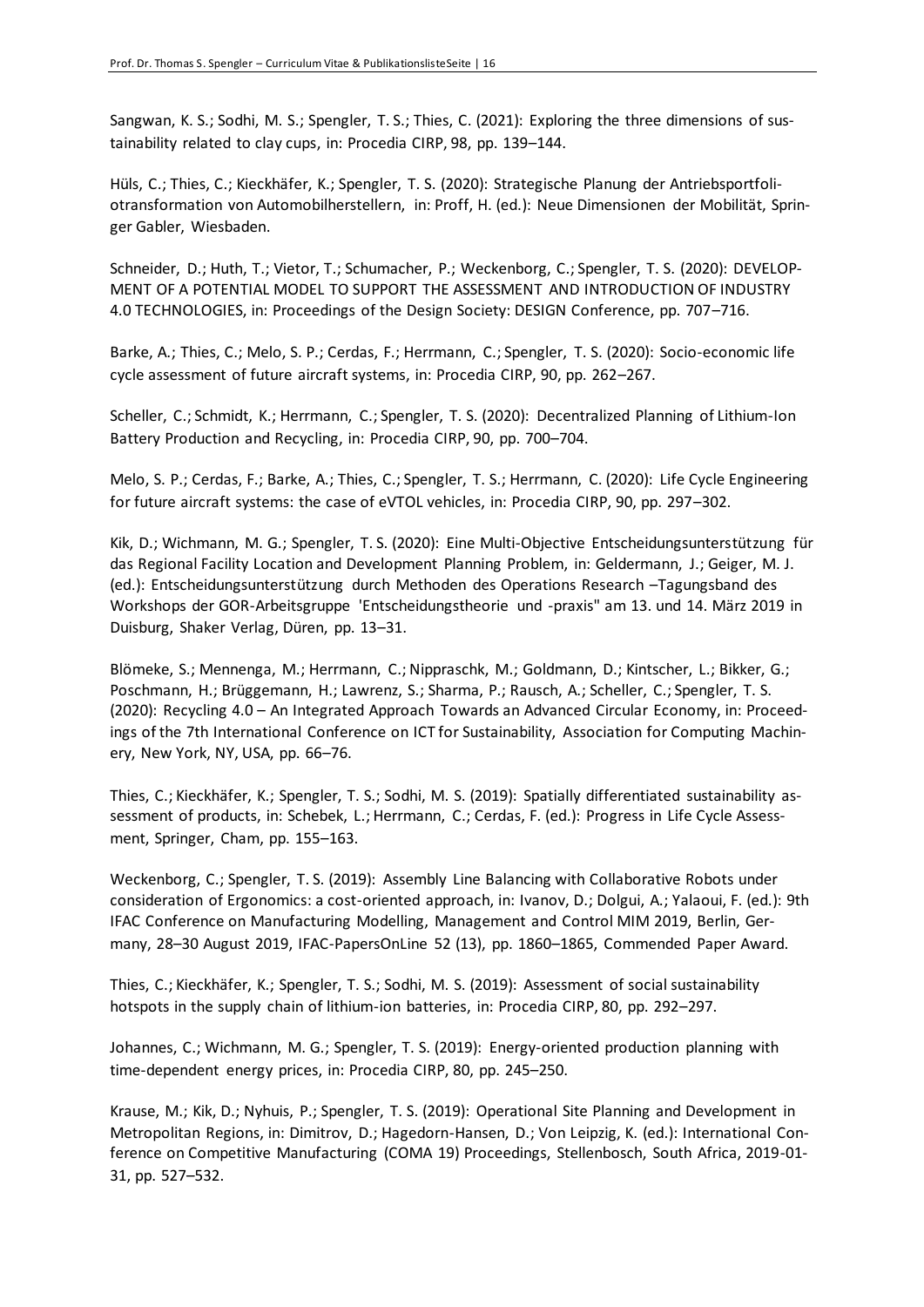Kik, D.; Wichmann, M. G.; Johannes, C.; Spengler, T. S. (2019): An integrated multi-criteria approach for the regional facility location development planning, in: Bierwirth, C.; Kirschtein, T.; Sackmann, D. (ed.): Logistics Management, LNLO, pp. 241–254.

Essakly, A.; Wichmann, M. G.; Spengler, T. S. (2019): A reference framework for the holistic evaluation of Industry 4.0 solutions for small- and medium-sized enterprises, in: 9th IFAC Conference on Manufacturing Modelling, Management and Control MIM 2019, Berlin, Germany, 2019-08-28/30.

Lembeck, H.; Schneider, D.; Essakly, A.; Inkermann, D.; Spengler, T. S.; Vietor, T. (2019): Evaluation methodology for the process integration of industry 4.0 solutions into Design, in: Binz, H.; Bertsche, B.; Bauer, W.; Riedel, O.; Spath, D.; Roth, D. (ed.): Stuttgarter Symposium für Produktentwicklung SSP 2019 - Agilität und kognitives Engineering, The Fraunhofer Institute for Industrial Engineering IAO, 2019-05-16.

Johannes, C.; Wichmann, M. G.; Spengler, T. S. (2018): Flexible production scheduling with volatile energy rates, in: Fink, A.; Fügenschuh, A.; Geiger, M.J. (ed.): Operations Research Proceedings 2016 - International Conference on Operations Research (OR 2016 Conference), Hamburg, Germany, 2016- 09-01, Springer, Cham et al., pp. 489–495.

Thies, C.; Kieckhäfer, K.; Spengler, T. S.; Sodhi, M. S. (2018): Spatially differentiated sustainability assessment for the design of global supply chains, in: Procedia CIRP, 69, pp. 435–440.

Schmidt, K.; Saucke, F.; Spengler, T. S. (2018): Scheduling of Electric Vehicles in the Police Fleet, in: Kliewer, Natalia, Ehmke, Jan Fabian, Borndörfer, Ralf (ed.): Operations Research Proceedings 2017 - International Conference on Operations Research (OR 2017 Conference), Berlin, Germany, Springer, pp. 693–699.

Grunewald, M.; Volling, T.; Müller, C.; Spengler, T. S. (2017): Dynamische Mehrprodukt-Losgrößenplanung unter detaillierter Berücksichtigung von Transportkapazitäten, in: Large, R. O.; Kramer, N.; Radig, A.; Schäfer, M.; Sulzbach, A. (ed.): Logistikmanagement − Beiträge zur LM 2017, Stuttgart, pp. 171–178.

Wieczorrek, S.; Grunewald, M.; Spengler, T. S. (2017): Lieferantenentwicklung unter Berücksichtigung von Wechselwirkungen im Netzwerk am Beispiel der Automobilindustrie, in: Large, R. O.; Kramer, N.; Radig, A.; Schäfer, M.; Sulzbach, A. (ed.): Logistikmanagement − Beiträge zur LM 2017, Stuttgart, pp. 215–222.

Müller, C.; Weckenborg, C.; Grunewald, M.; Spengler, T. S. (2016): Consideration of redundancies in the configuration of automated flow lines, in: Mattfeld, D. C.; Spengler, T. S.; Brinkmann, J.; Grunewald, M. (ed.): Logistics Management (Lecture Notes in Logistics), Springer, Cham, pp. 173– 185.

Müller, C.; Grunewald, M.; Spengler, T. S. (2016): Redundant configuration of automated flow lines, in: 8th IFAC Conference on Manufacturing Modelling, Management and Control MIM 2016, Troyes, France, 28-30.06.2016, pp. 751–756.

Thies, C.; Kieckhäfer, K.; Spengler, T. S.; Sodhi, M. S. (2016): Sustainability assessment of products with global value chains, in: Schaltegger, S. (ed.): Proceedings of the 20th Conference of the Environmental and Sustainability Management Accounting Network (EMAN), Lüneburg, Germany, 2016-09- 22, pp. 233–234.

Schlei-Peters, I.; Kurle, D.; Wichmann, M. G.; Thiede, S.; Herrmann, C.; Spengler, T. S. (2015): Assessing combined Water-Energy-Efficiency Measures in the Automotive Industry, in: Sami Kara (ed.):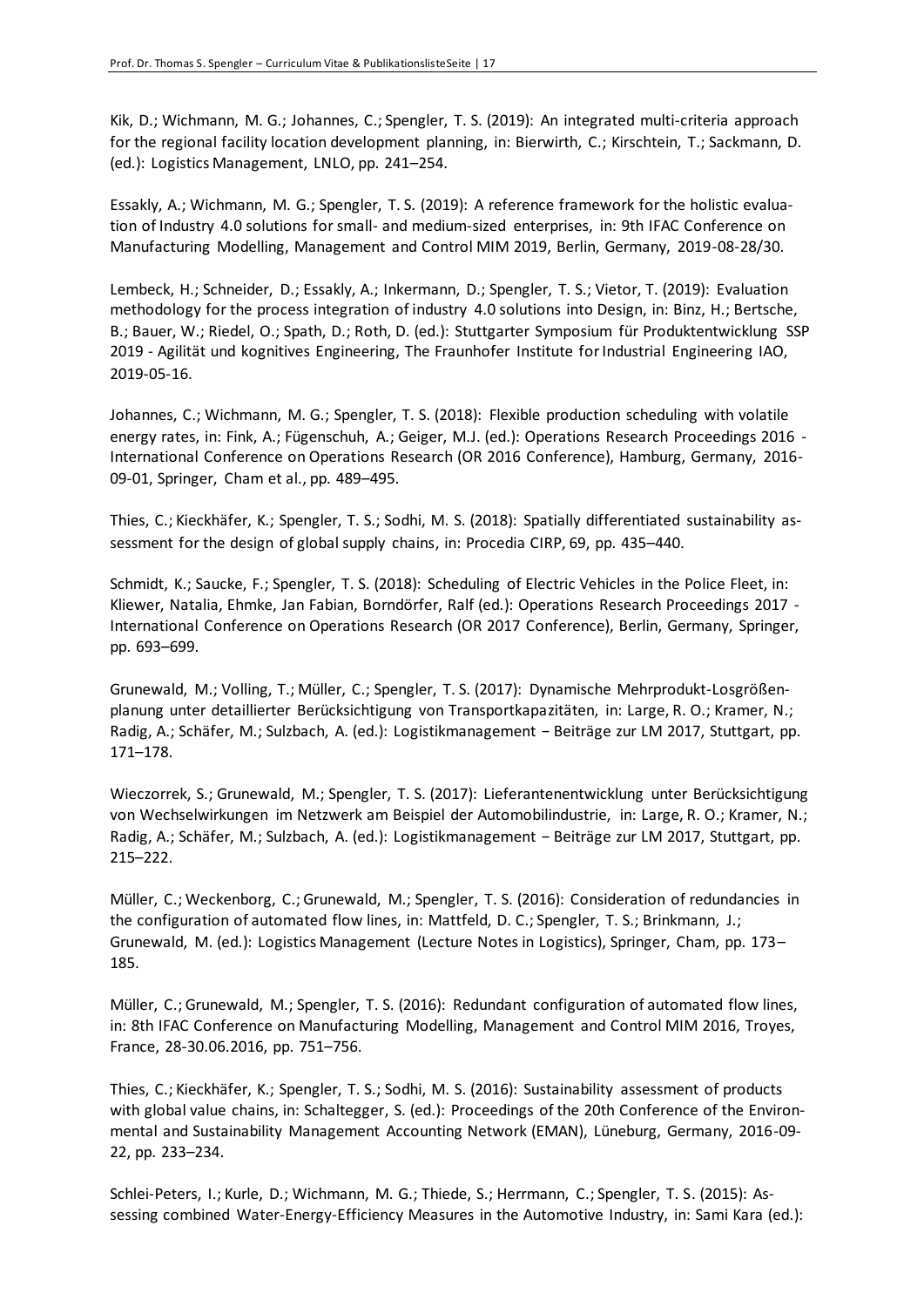Procedia CIRP, The 22nd CIRP Conference on Life Cycle Engineering, The University of New South Wales , Sydney, Australia, 2015-04-7/9, 29th edn., Elsevier, pp. 50–55.

Meyer, C.; Wichmann, M. G.; Spengler, T. S. (2014): Techno-economic analysis and evaluation of recycling measures for iron and steel slags, in: Huisman, D.; Louwerse, I.; Wagelmans, A. (ed.): Operations Research Proceedings 2013 - International Conference on Operations Research (OR 2013 Conference), Rotterdam, 2013-09-05, Springer, Cham et al., pp. 301–307.

Puttkammer, K.; Wichmann, M. G.; Spengler, T. S. (2014): Hot strip mill scheduling under consideration of

energy consumption, in: Huisman, D.; Louwerse, I.; Wagelmans, A.P.M. (ed.): Operations Research Proceedings 2013 - International Conference on Operations Research (OR 2013 Conference), Rotterdam, Netherlands, 2013-09-06, Springer, Cham et al., pp. 355–361.

Grunewald, M.; Volling, T.; Spengler, T. S. (2014): Integrierte Planung von Bestellmengen und Milkruns mit korrelierten Bedarfen, in: Bogaschewsky, R. (ed.): Supply Management Research: aktuelle Forschungsergebnisse 2014 [Tagungsband des wissenschaftlichen Symposiums Supply Management], 1st edn., Gabler, Wiesbaden, pp. pp. 147–163.

Müller, C.; Spengler, T. S.; Sodhi, M. S. (2014): Robust flowline design for automotive body shops, in: Guan, Y.; Liao, H. (ed.): Proceedings of the 2014 Industrial and Systems Engineering Research Conference, pp. 3077–3085.

Hoyer, C.; Kieckhäfer, K.; Spengler, T. S. (2013): Impact of Mandatory Rates on the Recycling of Lithium-Ion Batteries from Electric Vehicles in Germany, in: Nee, A. Y. C.; Song, B; Ong, S. (ed.): Re-engineering Manufacturing for Sustainability, Proceedings of the 20th CIRP International Conference on Life Cycle Engineering, Singapore, 2013-04-17/19, 1st edn., Springer, Singapore, pp. 543–548.

Diener, A.; Kieckhäfer, K.; Spengler, T. S. (2013): A Material Flow-based Approach for the Economic Assessment of Alternative Landfill Mining Concepts, in: Geldermann, J.; Schumann, M. (ed.): First International Conference on Resource Efficiency in Interorganizational Networks, Georg-August-Universität Göttingen, 2013-11-13/14, Universitätsverlag Göttingen, Göttingen, Germany, pp. 362–373.

Meyer, C.; Wichmann, M. G.; Spengler, T. S. (2013): Techno-economic analysis and evaluation of recycling measures for iron and steel slags, in: Geldermann, J.; Schumann, M. (ed.): First international conference on resource efficiency in interorganizational networks (ResEff 2013), Göttingen, 2013-11- 14, Universitätsverlag Göttingen, Göttingen, pp. 321–333.

Wichmann, M. G.; Volling, T.; Spengler, T. S. (2012): Produktkonfiguration von Flachstahlerzeugnissen, in: Mattfeld, D. C.; Robra-Bissantz, S. (ed.): Proceedings of the Multikonferenz Wirtschaftsinformatik 2012, Braunschweig, pp. 1207–1218.

Wichmann, M. G.; Volling, T.; Spengler, T. S. (2012): An efficient GRASP heuristic for the slab sequencing problem, in: Suhl, L.; Mitra, G.; Lucas, C.; Koberstein, A.; Beckmann, L. (ed.): Applied Mathematical Optimization and Modelling - APMOD 2012 Extended Abstracts, Paderborn, 28.03.2012, DS & OR Lab, Paderborn, pp. 196–203.

Grunewald, M.; Volling, T.; Spengler, T. S. (2012): Combining routing and leveled replenishment for the automotive industry under stochastic demand, in: Suhl, L.; Mitra, M.; Lucas, C.; Koberstein, A. (ed.): Applied Mathematical Optimization and Modelling - APMOD 2012 Extended Abstracts, Band 8, DS&OR Lab, University of Paderborn, pp. 181–188.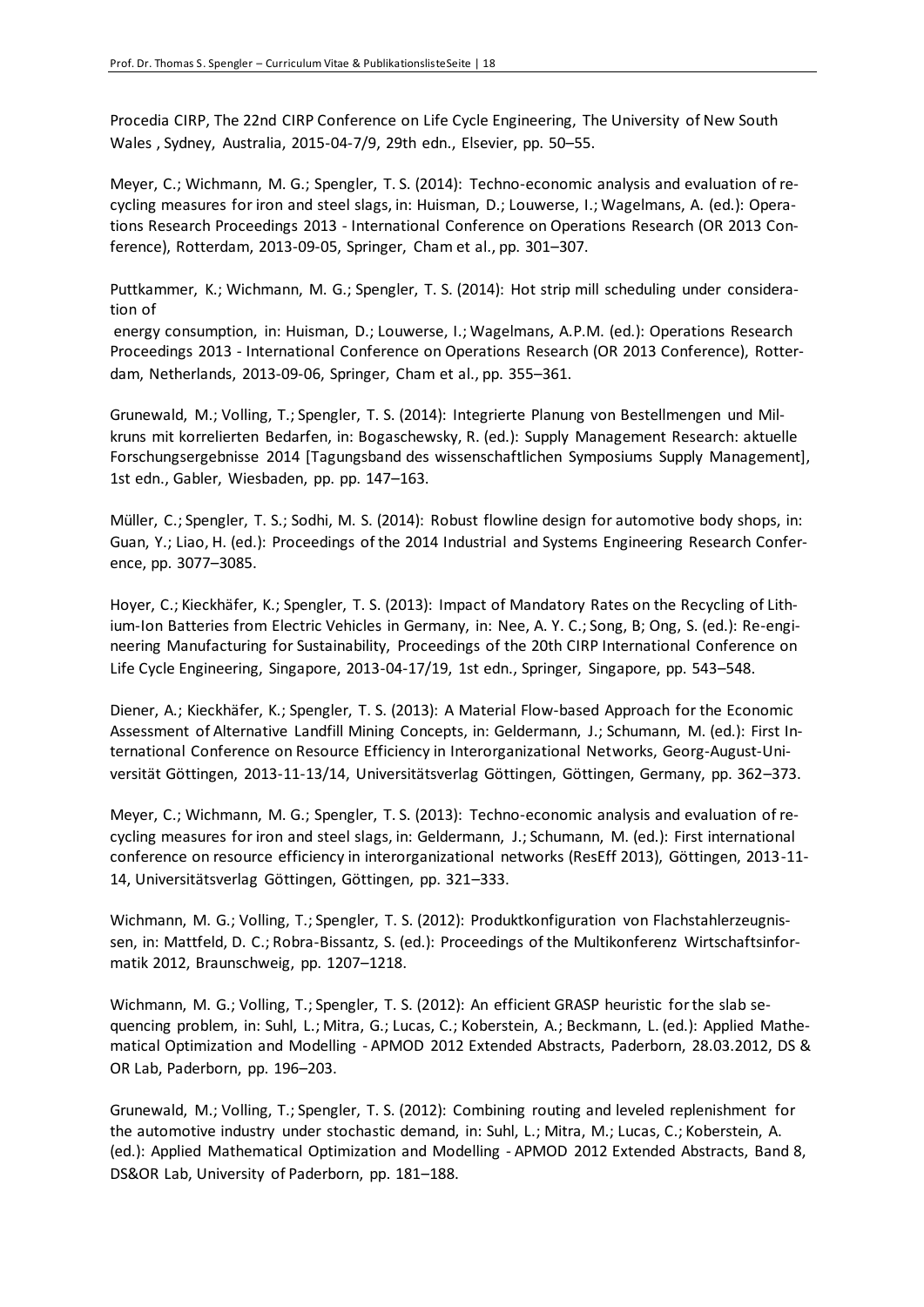Kieckhäfer, K.; Wachter, K.; Axmann, J.; Spengler, T. S. (2012): Model-based decision support for future OEM power-train portfolios – Academic solutions for practical requirements, in: Husemann, E.; Lane, D. (ed.): Proceedings of the 30th International Conference of the System Dynamics Society, St. Gallen, Switzerland, 2012-07-22/26.

Herrmann, C.; Kieckhäfer, K.; Mennenga, M.; Skerlos, S.; Spengler, T. S.; Stehr, J.; Raichur, V.; Walther, G. (2012): A framework to analyze the reduction potential of life cycle carbon dioxide emissions of passenger cars, in: Dornfeld, D. A.; Linke, B. S. (ed.): Leveraging technology for a sustainable world. Proceedings of the 19th CIRP Conference on Life Cycle Engineering, University of California at Berkeley, California, USA, 2012-05-23/25, Springer, Berlin, pp. 55–60.

Wittek, K.; Koberstein, A.; Spengler, T. S. (2012): Mid-Term Model-Plant Allocation for Flexible Production Networks in the Automotive Industry, in: Klatte, D.; Lüthi, H.-J.; Schmedders, K. (ed.): Operations Research Proceedings 2011, Springer, Berlin, pp. 433–438.

Herrmann, C.; Spengler, T. S.; Mennenga, M.; Wachter, K.; Kieckhäfer, K. (2012): The Transition to Alternative Powertrains: Concept for the Life-Cycle-Oriented Symbiosis of Technology, Product and Product Portfolio Planning, in: ASME 2012 International Design Engineering Technical Conferences and Computers and Information in Engineering Conference, Chicago, Illinois, USA, 2012-08-12/15, 5th edn., pp. 703–712, ISBN: 978-0-7918-4504-2 .

Grunewald, M.; Volling, T.; Spengler, T. S. (2011): Towards Leveled Inventory Routing for the Automotive Industry, in: Hu, B.; Morasch, K.; Pickl, S.; Siegle, M. (ed.): Operations research proceedings 2010: selected papers of the annual International Conference of the German Operations Research Society (GOR), Universität der Bundeswehr, München, 2011-09-01/03, Springer, Berlin, pp. 423–428.

Hoyer, C.; Kieckhäfer, K.; Spengler, T. S. (2011): A Strategic Framework for the Design of Recycling Networks for Lithium-Ion Batteries from Electric Vehicles, in: Hesselbach, J.; Herrmann, C. (ed.): Glocalized Solutions for Sustainability in Manufacturing, Proceedings of the 18th CIRP International Conference on Life Cycle Engineering, Technische Universität Braunschweig, Germany, 2011-05-02/04, 1st edn., Springer, Berlin, Heidelberg, pp. 79–84.

Schmidt, K.; Volling, T.; Spengler, T. S. (2011): Coordination by Contracts in Decentralized Product Design Processes - Towards Efficient Compliance with Recycling Rates in the Automotive Industry, in: Hu, B.; Morasch, K.; Pickl, S.; Siegle, M. (ed.): Operations Research Proceedings 2010, Springer, Berlin, pp. 435–440.

Schmidt, K.; Volling, T.; Spengler, T. S. (2011): Coordination of Design-for-Recycling Activities in Decentralized Product Design Processes in the Automotive Industry, in: Hesselbach, J.; Herrmann, C. (ed.): Glocalized Solutions for Sustainability in Manufacturing, Proceedings of the 18th CIRP International Conference on Life Cycle Engineering, Technische Universität Braunschweig, Braunschweig, 2011-05-02/04, Springer-Verlag, Berlin, Heidelberg, pp. 73–78.

Wittek, K.; Volling, T.; Spengler, T. S.; Gundlach, F.-W. (2011): Tactical Planning in Flexible Production Networks in the Automotive Industry, in: Hu, B.; Morasch, K.; Pickl, S.; Siegle, M. (ed.): Operations Research Proceedings 2010, Springer, Berlin, pp. 429–434.

Grunewald, M.; Volling, T.; Spengler, T. S. (2011): Integration von Losgrößenplanung und Tourenplanung zur Nivellierung der Volumenströme in der Automobilindustrie, in: Sucky, E.; Asdecker, B.; Dobhan, A.; Haas, S.; Wiese, J. (ed.): Logistikmanagement: Herausforderungen, Chancen und Lösungen, Band I, Tagungsband der Logistikmanagement 2011, University of Bamberg Press, Bamberg, pp. 117–135.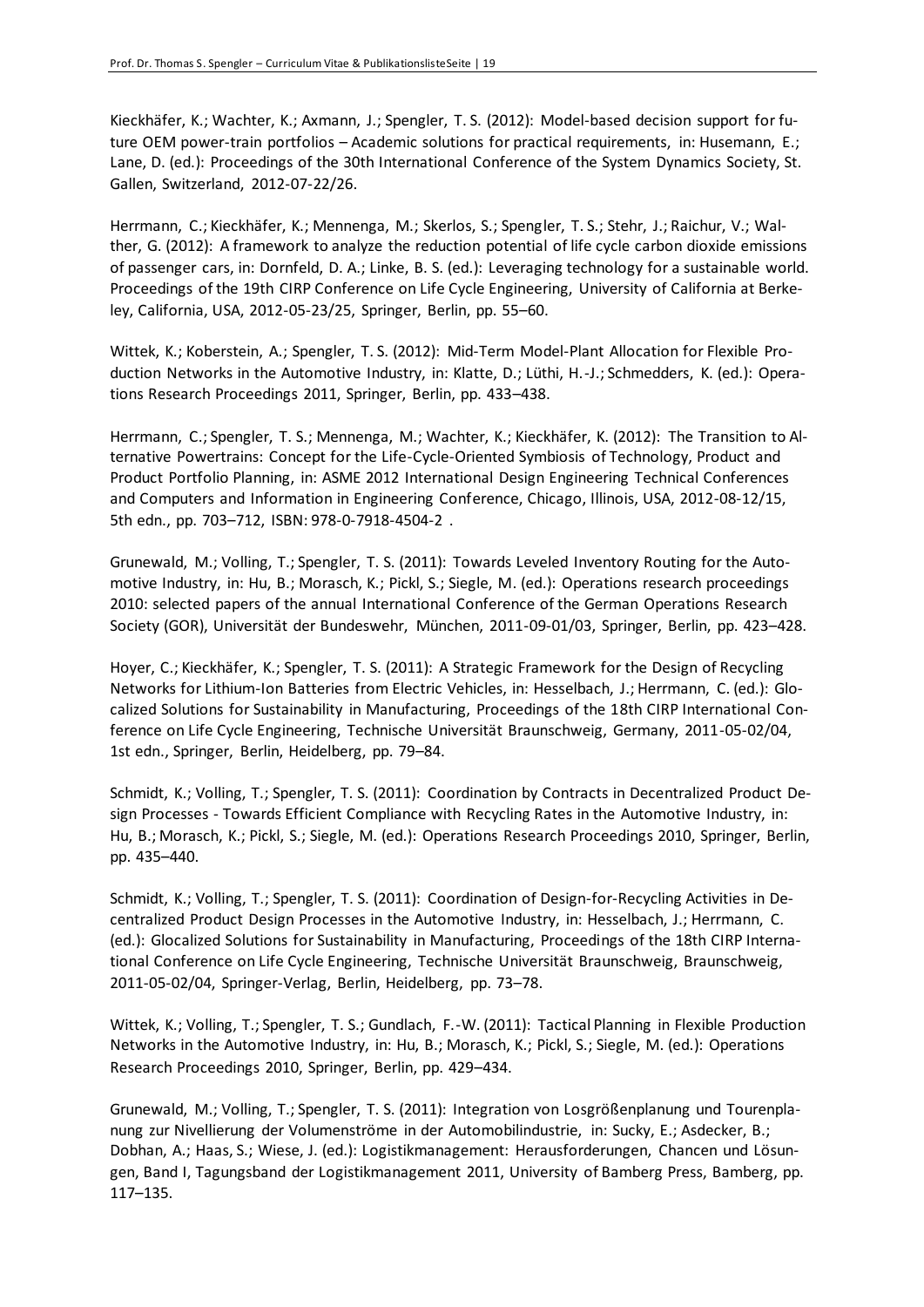Hoyer, C.; Kieckhäfer, K.; Spengler, T. S. (2011): Strategische Planung des Recyclings von Lithium-Ionen-Traktionsbatterien, in: Sucky, E.; Asdecker, B.; Dobhan, A.; Haas, S.; Wiese, J. (ed.): Logistikmanagement: Herausforderungen, Chancen und Lösungen, Band II, Tagungsband der Logistikmanagement 2011, Universität Bamberg, Germany, 2011-09-28/30, University of Bamberg Press, Bamberg, pp. 399–419.

Labitzke, N.; Volling, T.; Wichmann, M. G.; Spengler, T. S. (2010): Einfluss der Brammenlogistik auf den Energieverbrauch von Wärmeöfen in der Warmbreitbandstraße, in: Zülch, G.; Stock, P. (ed.): Integrationsaspekte der Simulation, KIT Scientific Institute 2010, KIT Scientific Publishing, Karlsruhe.

Wichmann, M. G.; Volling, T.; Spengler, T. S. (2010): Flow shop scheduling at continuous casters with flexible job specifications, in: Hu, B.; Morasch, K.; Pickl, S.; Siegle, M. (ed.): Operations Research Proceedings 2010, Springer, Berlin, pp. 373–378.

Kieckhäfer, K.; Walther, G.; Axmann, J.; Spengler, T. S. (2009): Integrating agent-based simulation and system dynamics to support product strategy decisions in the automotive industry, in: Rosetti, M. D.; Hill, R. R.; Johansson, B.; Dunkin, A.; Ingalls, R. (ed.): Proceedings of the 2009 Winter Simulation Conference, Austin, Texas, USA, 2009-12-13/16, pp. 1433–1443.

Labitzke, N.; Spengler, T. S.; Volling, T. (2009): Applying decision-oriented accounting principles for the simulation-based design of logistics systems in production, in: Rosetti, M. D.; Hill, R. R.; Johansson, B.; Dunkin (ed.): Proceedings of the 2009 Winter Simulation Conference, Omnipress, Austin, Texas, pp. 2496–2508.

Schmidt, K.; Walther, G.; Spengler, T. S.; Ernst, R. (2009): Towards Coordination of Decentralized Embedded System Development Processes, in: Fleischmann, B.; Borgwardt, K. H.; Klein, R.; Tuma, A. (ed.): Operations Research Proceedings 2008, Springer-Verlag, Berlin, Heidelberg, pp. 221–226.

Spengler, T. S.; Volling, T.; Wittek, K.; Akyol, D. (2009): Dynamic Bid-Price Policies for Make-to-Order Revenue Management, in: Fleischmann, B.; Borgwardt, K.-H.; Klein, R.; Tuma, A. (ed.): Operations Research Proceedings 2008, Springer, Berlin, pp. 103–108.

Schmid, E.; Walther, G.; Spengler, T. S. (2008): Coordination in Recycling Networks, in: Kalcsics, J; Nickel, S. (ed.): Operations Research Proceedings 2007, Springer, Berlin, Heidelberg, pp. 479–484.

Spengler, T. S.; Walther, G. (2008): Stichworte Reverse Logistics" und "Stoffstrommanagement", in: Corsten, H.; Gössinger, R. (ed.): Lexikon der Betriebswirtschaftslehre, Oldenbourg, pp. 710–712 und 797.

Volling, T.; Spengler, T. S. (2008): Modeling and Simulation of Order-Driven Planning Policies in Buildto-Order Automobile Production, in: Fifteenth International Working Seminar on Production Economics Pre-Prints, 1st edn., pp. 517–532.

Walther, G.; Schatka, A.; Spengler, T. S.; Bode, K.; Scholl, S. (2008): Designing Sustainable Supply Chains by Integrating Logistical and Process Engineering Aspects — A Material Flow Based Approach for 2nd Generation Synthetic Bio-Fuels, in: Kalcsics, J; Nickel, S. (ed.): Operations Research Proceedings 2007, Springer, Berlin, Heidelberg, pp. 211–216.

Walther, G.; Steinborn, J.; Spengler, T. S. (2008): Robuste Planung von Netzwerken zum Produktrecycling, in: Inderfurth, K.; Neumann, G.; Schenk, M.; Wäscher, G.; Ziems, D. (ed.): Begleitband zur 13. Magdeburger Logistiktagung: Netzwerklogistik Logistik aus technischer und ökonomischer Sicht", 1st edn., LOGiSCH, Magdeburg, pp. 235–249.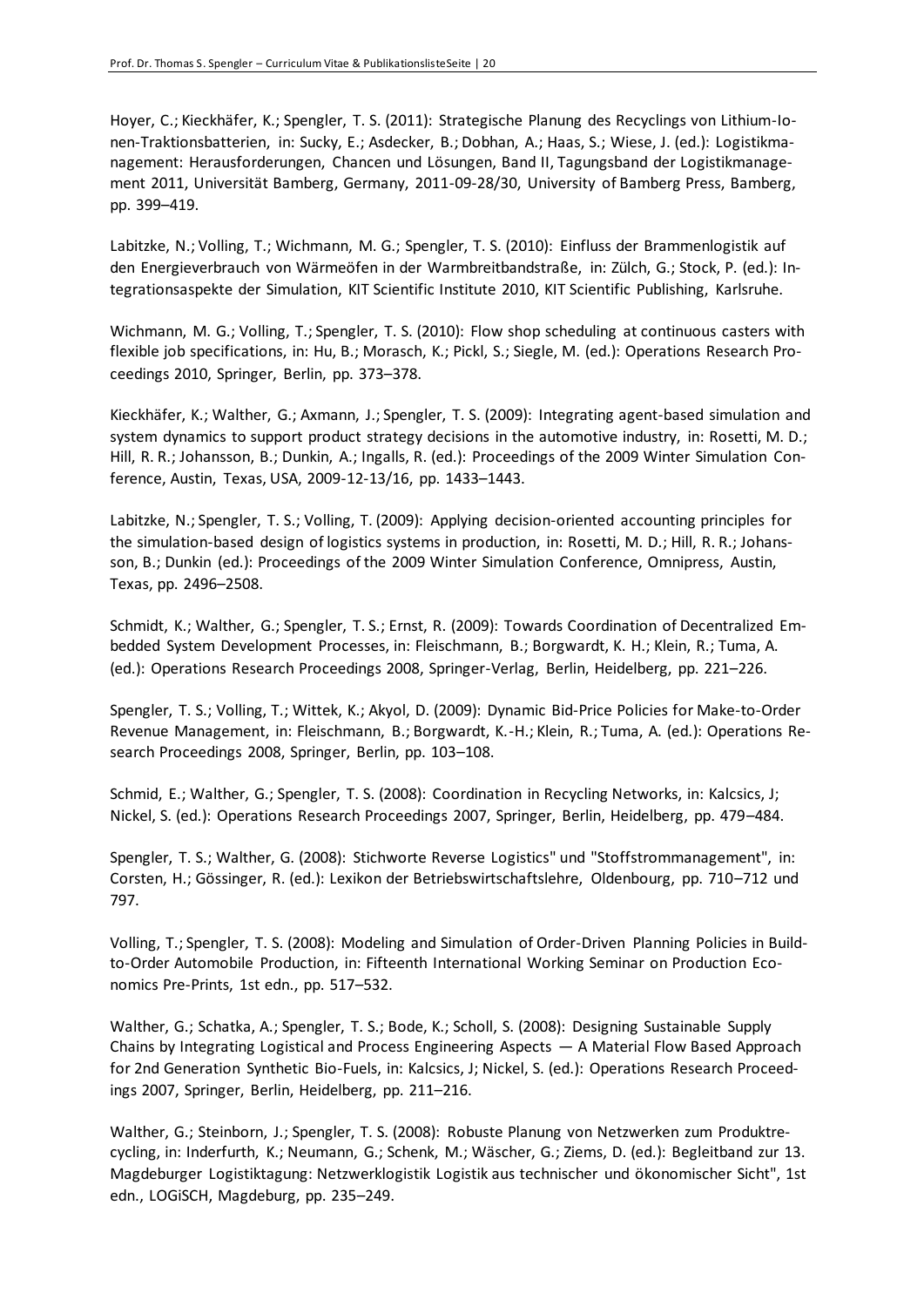Spengler, T. S.; Walther, G. (2007): Koordination nachhaltiger Netzwerke zum Produktrecycling, in: Corsten, H.; Miessbauer, H. (ed.): Produktions- und Logistikmanagement. Festschrift für Günther Zäpfel zum 65. Geburtstag, Vahlen, München, pp. 573–595.

Volling, T.; Spengler, T. S. (2007): Configuration of Order-Driven Planning Policies, in: Kalcsics, J.; Nickel, S. (ed.): Operations Research Proceedings 2007, Springer, Berlin, pp. 441–448.

Volling, T.; Spengler, T. S. (2007): Order-driven planning in build-to-order scenarios, in: Oberweis, A.; Weinhardt, C.; Gimpel, H.; Koschmieder, A.; Pankratius, V.; Schnizler, B. (ed.): eOrganisation: Service-, Prozess-, Market-Engineering, Universitätsverlag Karlsruhe, Karlsruhe, pp. 391–408.

Ploog, M.; Stölting, W.; Schröter, M.; Spengler, T. S.; Herrmann, C.; Graf, R. (2006): Efficient Closure of Material and Component Loops through Substance Flow Oriented Supply Chain Management, in: Wagner, B.; Enzler, S. (ed.): Material Flow Management - Improving Cost Efficiency and Environmental Performance, Springer, Berlin, Heidelberg, pp. 159–195.

Schmid, E.; Walther, G.; Spengler, T. S. (2006): Distributed Planning in Product Recovery Networks, in: Haasis, H.-D.; Kopfer, H.; Schönberger, J. (ed.): Operations Research Proceedings 2005 - Selected Papers of the Annual International Conference of the German Operations Research Society (GOR), Bremen, 2005-09-07/09, Springer, Berlin, pp. 179–184.

Spengler, T. S.; Volling, T.; Rehkopf, S. (2006): Zum Einsatz von Chaku-Chaku-Systemen in der Montage konsumentennaher Erzeugnisse — eine Fallstudie bei Rahmenauftragsfertigung, in: Günther, H.O.; Suhl, L.; Mattfeld, D.C. (ed.): Supply Chain Management und Logistik, Physica, Heidelberg, pp. 249–275.

Walther, G.; Schmid, E.; Spengler, T. S. (2006): Multi-Agentensysteme zur dezentralen Entscheidungsfindung in Entsorgungsnetzwerken, in: Rey, U.; Lang-Koetz, C.; Tuma, A. (ed.): Betriebliche Umweltinformationssysteme - System- und unternehmensüberfreifender Daten- und Informationsaustausch, Shaker, Aachen, pp. 1–19.

Walther, G.; Schmid, E.; Kramer, S.; Spengler, T. S. (2006): Planning and Evaluation of Sustainable Reverse Logistics Systems, in: Haasis, H.D.; Kopfer, H.; Schönberger, J. (ed.): Operations Research Proceedings 2005 - Selected Papers of the Annual International Conference of the German Operations Research Society (GOR), Bremen, 2005-09-07/09, Springer, Berlin, pp. 577–582.

Kruse, J.; Volling, T.; Thomsen, C.; Ernst, R.; Spengler, T. S. (2005): Towards Flexible Systems Engineering by Using Flexible Quantity Contracts, in: Proc. Automation, Assisstance and Embedded Real Time Platforms for Transportation (AAET) , Braunschweig.

Kruse, J.; Volling, T.; Thomsen, C.; Ernst, R.; Spengler, T. S. (2005): Introducing flexible quantity contracts into distributed SoC and embedded system design processes, in: Proc. Design, Automation and Test in Europe , pp. 938–943.

Walther, G.; Schmid, E.; Spengler, T. S. (2005): Dezentrale Entscheidungsfindung in der Produktdemontage, 13, in: Dangelmaier, W.; Döring, A.; Laroque, C.; Neumann, J. (ed.): Innovatives Supply Chain Management durch intelligente Logistiknetze - Potentiale und Risiken neuer Technologien, LB-HNI-Verlagsschriftreihe.

Walther, G.; Schmid, E.; Spengler, T. S. (2005): On distributed decision making in a reverse logistics environment, in: Lasch, R.; Janker, C.G. (ed.): Logistik Management - Innovative Logistikkonzepte, Deutscher Universitäts-Verlag, Wiesbaden, pp. 51–64.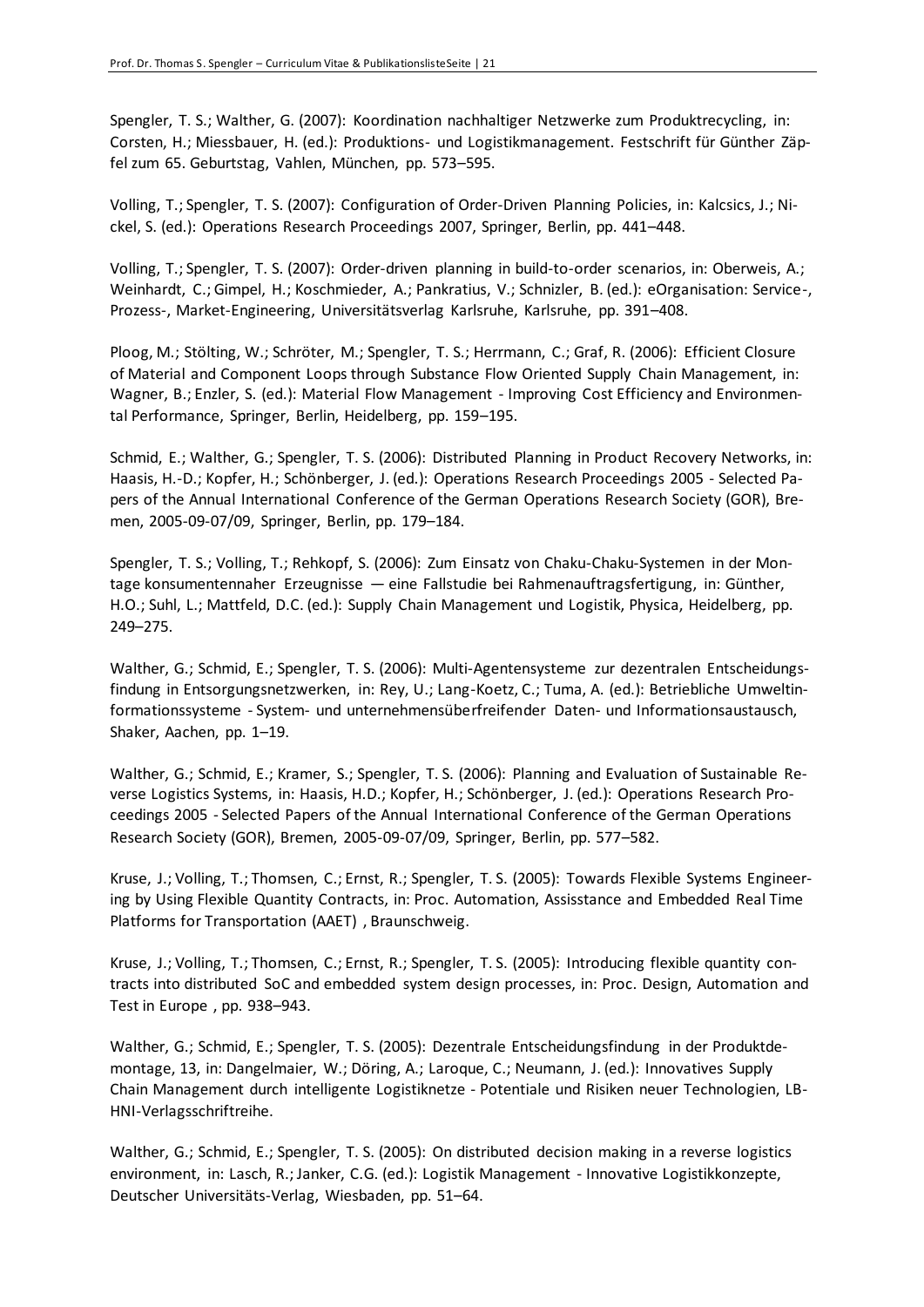Schröter, M.; Spengler, T. S. (2004): System-Dynamics-basierte Planung des Komponentenrecyclings in Closed-Loop Supply Chains, in: Fischer, T. (ed.): Kybernetik und Wissensgesellschaft: Kybernetische Lösungen für praktische Probleme und neue theoretische Ansätze, Duncker & Humblot, Köln.

Walther, G.; Spengler, T. S. (2004): Modelling and Evaluation of Material Flow Networks for Recycling of Discarded Products, in: Spengler, T.; Voss, S.; Kopfer, H. (ed.): Logistik Management - Prozesse, Systeme, Ausbildung, Physica, Heidelberg, pp. 363 – 381.

Queiruga, D.; Walther, G.; Spengler, T. S. (2003): Localización adecuada de empresas de reciclaje de RAEE, in: III Jornadas Técnicas de Reciclado de Aparatos Eléctricos y Electrónicos, Círculos de Innovación y Tecno, El Puerto de Santa María, 2003-09-18/19.

Spengler, T. S.; Ploog, M.; Schröter, M. (2003): Integrated Planning of Acquisition, Disassembly and Bulk Recycling: A Case Study on Electronic Scrap Recycling, in: Van Beek, P.; Günther, H.-O. (ed.): OR in the Process Industry, Schriftenreihe der Gesellschaft für Operations Research, Springer, Heidelberg.

Spengler, T. S.; Stölting, W. (2003): Recycling Oriented Information Management in Closed-Loop Supply Chains in the Electrical and Electronic Equipment Industry, in: Seuring, S. et al. (ed.): Strategy and Organization in Supply Chains, Physica, Heidelberg, pp. 353–368.

Spengler, T. S.; Stölting, W.; Ploog, M. (2003): Recycling Planning in Closed-Loop Supply Chains - an Activity Analysis based Approach, in: Dyckhoff et al. (ed.): Supply Chain Management and Reverse Logistics, Springer.

Spengler, T. S. (2000): Operative Recyclingplanung und -steuerung mittels Petri-Netzen und Signalflußparagraphen, in: Tuma, A. et al. (ed.): Innovative Methoden der Produktionssteuerung, Metropolis, Marburg.

Spengler, T. S. (2000): Stoffflußmodelle zur ökonomisch effizienten Gestaltung produktionsintegrierter Umweltschutzmaßnahmen, in: Haasis, H.-D.; Müller, W.; Winter, G. (ed.): Produktionsintegrierter Umweltschutz und Eigenverantwortung der Unternehmen, Metropolis, Marburg, pp. 73–92.

Brunn, H.; Bretz, R.; Fankhauser, P.; Spengler, T. S.; Rentz, O. (1998): LCA of the utilization processes of spent sulphuric acid, in: Klostermann, J.; Tukker, A. (ed.): Product Innovation and Eco-efficiency, Kluwer Academic Publishers, GB, pp. 95–101.

Geiger, W.; Jaeschke, A.; Rentz, O.; Simon, E.; Spengler, T. S.; Zilliox, L.; Zundel, T. (1997): Umweltinformatik'97, in: Jaschke, A.;Rentz, O., Simon, E.; Spengler, T.S.; Zilliox, L.; Zundel, T. (ed.): Proceedings zum 11. Internationalen Symposium der Gesellschaft für Informatik, 1997-09-10/12, Metropolis-Verlag, Marburg.

Brunn, H.; Kytzia, S.; Spengler, T. S.; Rentz, O. (1996): Ökobilanzen für Produkte und Unternehmen, in: Alijah, R. (ed.): Betriebliches Umweltmanagement, Systematische Umsetzung der EU-Öko-Audit-Verordnung.

Brunn, H.; Spengler, T. S.; Rentz, O. (1996): Internationale Normen zum Umweltmanagement: Das ISO 14000-System,, in: Alijah, R. (ed.): Betriebliches Umweltmanagement, Systematische Umsetzung der EU-Öko-Audit-Verordnung.

Kytzia, S.; Brunn, H.; Spengler, T. S.; Rentz, O. (1996): Öko-Controlling, in: Alijah, R. (ed.): Betriebliches Umweltmanagement, Systematische Umsetzung der EU-Öko-Audit-Verordnung.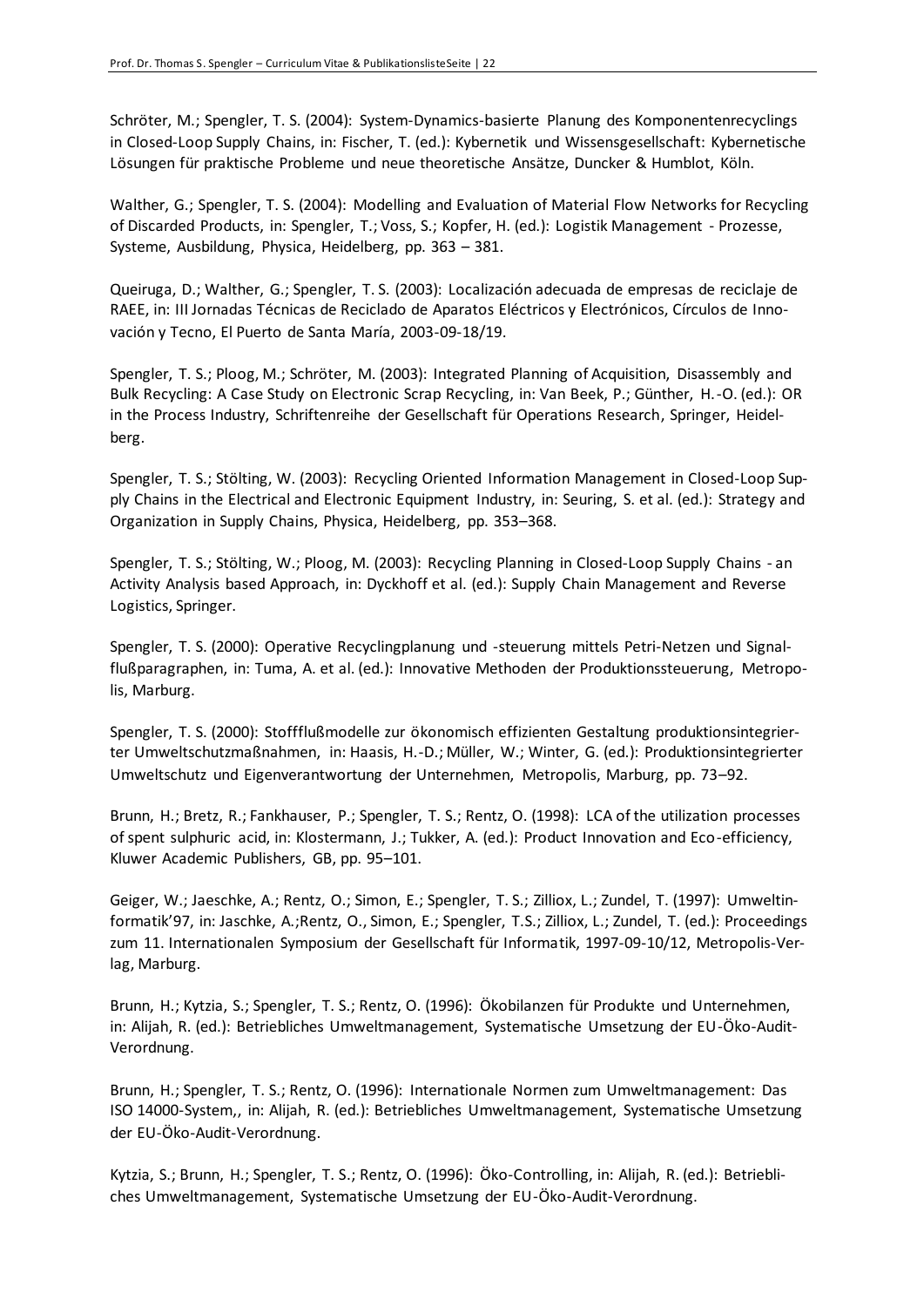Rentz, O.; Spengler, T. S. (1995): Umwelt-Controlling, in: Johann, H.P. (ed.): Handbuch für Betriebsbeauftragte Umweltschutz, Verlagsgruppe Deutscher Wirschaftsdienst, Köln, 12. Ergänzungslieferung.

Brunn, H.; Kippelen, C.; Spengler, T. S.; Rentz, O. (1994): Ökobilanzen als betriebliches Planungsinstrument bei der Sonderabfallbehandlung, in: Fleischer, G. (ed.): Produktionsintegrierter Umweltschutz, Berlin, pp. 403–426.

Spengler, T. S.; Nicolai, M.; Rentz, O.; Ruch, M. (1994): Development of a mixed integer programming model for the optimal recycling of demolition waste - System Modelling and Optimization, in: Hensy, J.; Yvon, J.P. (ed.): Lecture Notes in Control and Information Sciences, Springer, Heidelberg, pp. 746– 755.

## **F. Sonstige Beiträge in Proceedings und Sammelbänden**

Scheller, C.; Schmidt, K.; Spengler, T. S. (2020): Betriebswirtschaftliche Konzepte zur integrierten Planung von Recycling und Produktion, in: Holm, O.; Thomé-Kozmiensky, E.; Goldmann, D.;Friedrich, B. (ed.): Recycling und Rohstoffe, Band 13, TK Verlag, Neuruppin, pp. 114–127.

Spengler, T. S.; Scheller, C.; Schmidt, K. (2019): Chancen und Herausforderungen einer zirkulären Wertschöpfung, in: Flamme, S.; Gellenbeck, K.; Rotter, V. S.; Kranert, M.; Nelles, M.; Quicker, P. G. (ed.): 16. Münsteraner Abfallwirtschaftstage, Münster, pp. 87–92.

Thies, C.; Kieckhäfer, K.; Hoyer, C.; Spengler, T. S. (2018): Economic Assessment of the LithoRec Process, in: Kwade, A.; Diekmann, J. (ed.): Recycling of Lithium-Ion Batteries, Springer, Cham, pp. 253– 266.

Johannes, C.; Wichmann, M. G.; Spengler, T. S. (2018): Energy-oriented lotsizing and scheduling with volatile energy prices, in: Grubbström, R. W.; Hinterhuber, H. H.; Lundquist, J. (ed.): Pre-Prints of the Twentieth International Working Seminar on Production Economics, Volume 3, Innsbruck, pp. 243– 254.

Wichmann, M. G.; Johannes, C.; Spengler, T. S. (2018): Economic and energy saving potential of energy storages in energy-oriented lotsizing and scheduling, in: Grubbström, R. W.; Hinterhuber, H. H.; Lundquist, J. (ed.): Pre-Prints of the Twentieth International Working Seminar on Production Economics, Volume 3, Innsbruck, pp. 477–488.

von Hoesslin, I.; Schmidt, K.; Spengler, T. S. (2017): Management von eCarsharing-Systemen, in: Corsten, H.; Roth, S. (ed.): Handbuch Dienstleistungmanagement, Vahlen, München.

Wieczorrek, S.; Hermes, A.; Grunewald, M.; Spengler, T. S.; Braun, M. (2017): Logistisches Prozesspartnermanagement in der Beschaffungslogistik bei der Volkswagen AG, in: Göpfert, I.;Braun, D.;Schulz, M. (ed.): Automobillogistik: Stand und Zukunftstrends, 3rd edn., Springer Gabler, Wiesbaden, pp. 53–75.

Spengler, T. S.; Hoyer, C.; Kieckhäfer, K. (2016): Planung von Technologien und Kapazitäten für das Recycling von Lithium-Ionen-Batterien – Produktionstheoretische Einordung und Modellentwicklung, in: Ahn, H.; Clermont, M.; Souren, R. (ed.): Nachhaltiges Entscheiden, Springer Gabler, Wiesbaden, pp. 625–646.

Puttkammer, K.; Wichmann, M. G.; Spengler, T. S. (2016): The Resizing Knapsack Problem, in: Grubbström, R. W.; Hinterhuber, H. H. (ed.): Pre-Prints of the Nineteenth International Working Seminar on Production Economics, Volume 3, Innsbruck, pp. 281–289.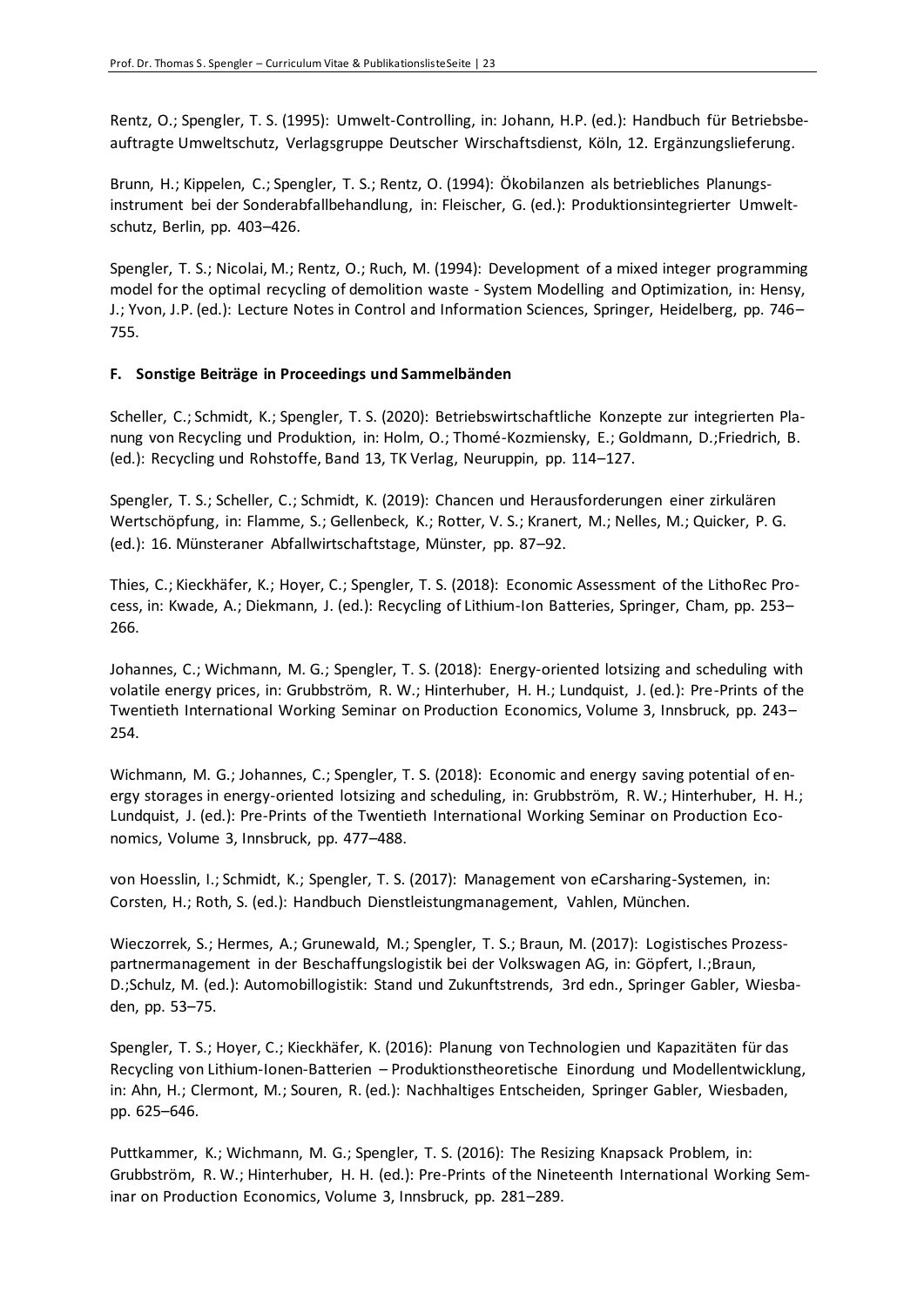Müller, C.; Grunewald, M.; Spengler, T. S. (2016): Redundant configuration of serial production lines with flexible unreliable machines, in: Grubbström, R. W.; Hinterhuber, H. H. (ed.): Pre-Prints of the Nineteenth International Working Seminar on Production Economics, Volume 3, Innsbruck, pp. 341– 352.

Breitenstein, A.; Kieckhäfer, K.; Spengler, T. S. (2016): TönsLM – Rückgewinnung von Wertstoffen aus Siedlungsabfall- und Schlackendeponien, in: Thomé-Kozmiensky, K. J.; Goldmann, D. (ed.): Recycling und Rohstoffe, Band 9, TK Verlag, Neuruppin, pp. 193–208.

Spengler, T. S.; Grunewald, M.; Müller, C. (2016): Redundant configuration of automated flow lines based on Industry 4.0-technologies and challenges for in-house logistics, in: Proceedings of 8th International Scientific Symposium on Logistics of BVL, June 15-16, 2016, pp. 72–91.

Breitenstein, A.; Kieckhäfer, K.; Spengler, T. S. (2016): Stoffstrombasierte ökonomische Bewertung von Landfill-Mining-Projekten, in: Thomé-Kozmiensky, K. J. (ed.): Mineralische Nebenprodukte und Abfälle, Band 3, TK Verlag, Neuruppin, pp. 607–621.

Breitenstein, A.; Kieckhäfer, K.; Spengler, T. S. (2016): Ökonomische Bewertung, in: Krüger, M.; Becker, B.; Fricke, K. (ed.): Leitfaden zum Enhanced Landfill Mining, Papierflieger Verlag, Clausthal-Zellerfeld, pp. 102–121.

Krüger, M.; Becker, B.; Dehoust, G.; Reinhardt, J.; Knappe, F.; Breitenstein, A.; Kieckhäfer, K.; Spengler, T. S. (2016): Entscheidungsunterstützung und Handlungsempfehlungen, in: Krüger, M.; Becker, B.; Fricke, K. (ed.): Leitfaden zum Enhanced Landfill Mining, Papierflieger Verlag, Clausthal-Zellerfeld, pp. 137–152.

Breitenstein, B.; Goldmann, D.; Breitenstein, A.; Kieckhäfer, K.; Spengler, T. S. (2016): Mögliche Technologiekombinationen zur Umsetzung von ELFM-Vorhaben, in: Krüger, M.; Becker, B.; Fricke, K. (ed.): Leitfaden zum Enhanced Landfill Mining, Papierflieger Verlag, Clausthal-Zellerfeld, pp. 93–101.

von Hoesslin, I.; Schmidt, K.; Spengler, T. S. (2016): Revenue management concept for e-carsharing operation, in: Vietor, T.; Owen, M.; Zhang, T. (ed.): Proceedings of the 4th joint symposium on Advanced Vehicle Energy Concepts and Structures for China (AVECS), Institute for Engineering Design, TU Braunschweig, Braunschweig, pp. 37–42.

Wachter, K.; Gehrke, L.; Seifert, K.; Spengler, T. S. (2015): The transition to electric vehicles: Simulation based analysis of the Chinese automotive market, in: Vietor, T.; Zhang, T. (ed.): Proceedings of the 2nd joint symposium on advanced vehicle energy concepts and structures for China, pp. 12–26.

Gäde, M.; Wichmann, M. G.; Spengler, T. S. (2015): Planungskonzept für verteilte, auftragsbasierte Produktentwicklungsprojekte, in: Vietor, T.; Herrmann, C.; Spengler, T. S. (ed.): Synergetische Produktentwicklung, 2015-03-31, 1st edn., Shaker, Aachen, pp. 125–146.

Spengler, T. S.; Kieckhäfer, K.; Hoyer, C.; Wachter, K. (2015): Strategic planning of the recycling of lithium-ion batteries from electric vehicles in Germany, in: Vietor, T.; Owen, M; Zhang, T. (ed.): Proceedings of the 3rd joint symposium on Advanced Vehicle Energy Concepts and Structures for China (AVECS), Institute for Engineering Design, TU Braunschweig, Braunschweig, pp. 1–7.

Puttkammer, K.; Wichmann, M. G.; Spengler, T. S. (2014): Hot strip mill scheduling under consideration of energy consumption, in: Grubbström, R. W.; Hinterhuber, H. H. (ed.): Pre-Prints of the Eigteenth International Working Seminar on Production Economics, Innsbruck, pp. 367–379.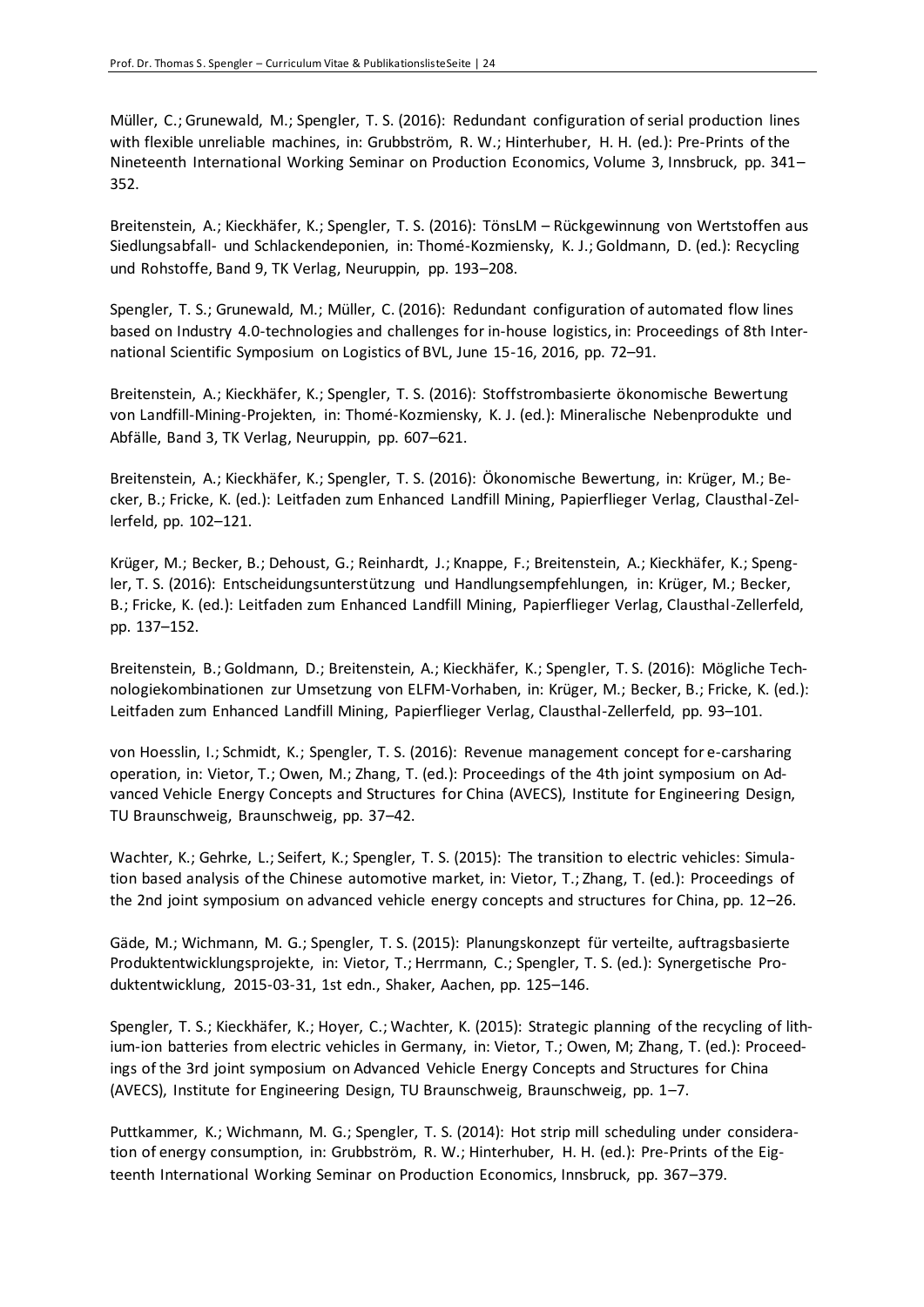Wichmann, M. G.; Spengler, T. S. (2014): Slab scheduling at parallel continuous casters, in: Grubbström, R.W.; Hinterhuber, H.H. (ed.): Pre-Prints of the Eighteenth International Working Seminar on Production Economics, 4th edn., Innsbruck, pp. 265–276.

Gäde, M.; Wichmann, M. G.; Spengler, T. S. (2014): Herausforderungen der ressourcenbeschränkten Projektplanung bei verteilten Produktentwicklungsprozessen, in: Gössinger, R.; Zäpfel, G. (ed.): Management integrativer Leistungserstellung: Festschrift für Hans Corsten, Duncker & Humblot, Berlin, pp. 145–163.

Meyer, C.; Wichmann, M. G.; Spengler, T. S. (2014): Recycling von Eisenhüttenschlacken – Technischökonomische Analyse und Bewertung, in: Heußen, M.; Motz, H. (ed.): Schlacken aus der Metallurgie - Band 3 - Chancen für Wirtschaft und Umwelt, TK Verlag, Neuruppin, pp. 231–250.

Schlei-Peters, I.; Matzke, A.; Wichmann, M. G.; Spengler, T. S. (2014): Bewertung von Maßnahmenpaketen zur Steigerung der Energie- und Ressourceneffizienz im Automobilbau, in: Neubauer, W.; Becker, T.; Herrmann, C. (ed.): Wissenchaftssymposium Komponente. Thema: Energie- und Ressourceneffizienz, Logos Verlag, Berlin, pp. 43–55.

Spengler, T. S.; Kieckhäfer, K.; Wachter, K.; Herrmann, C.; Mennenga, M.; Walther, G.; Hombach, L.; Sieg, G.; Kratzsch, U.; Dietrich, A.-M. (2013): STROM - Strategische Optionen der Automobilindustrie zur Maßnahmenallokation für die Migration nachhaltiger Antriebstechnologien in etablierten und aufstrebenden Märkten – Ergebnisbericht, in: Projektträger DLR (ed.): Zentrale Projektergebnisse der BMBF-Fördermaßnahmen: Soziale Dimensionen von Klimaschutz und Klimawandel, Wirtschaftswissenschaften für Nachhaltigkeit, Nachwuchsgruppen in der Sozial-ökologischen Forschung, pp. 446– 456.

Meyer, C.; Wichmann, M. G.; Spengler, T. S. (2013): Recycling von Eisenhüttenschlacken - Technischökonomische Analyse und Bewertung, in: Thomé-Kozmiensky, K. J. (ed.): Aschen, Schlacken, Stäube aus Abfallverbrennung und Metallurgie, Berlin, 2013-09-24, TK Verlag, Neuruppin, pp. 465–484.

Wichmann, M. G.; Spengler, T. S. (2013): Ein genetischer Algorithmus zur Lösung des Slab Scheduling Problems, in: Armborst, K.; Degel, D.; Lutter, P.; Pietschmann, U.; Rachuba, S.; Schulz, K.; Wiesche, L. (ed.): Management Science - Modelle und Methoden zur quantitativen Entscheidungsunterstützung, 2013-09-11, Dr. Kovac, Hamburg, pp. 271–292.

Kieckhäfer, K.; Volling, T.; Spengler, T. S. (2012): Supporting strategic product portfolio planning by market simulation – The case of the future powertrain portfolio in the automotive industry, in: Diamantopoulos, A.; Fritz, W.; Hildebrandt, L. (ed.): Quantitative Marketing and Marketing Management: Marketing Models and Methods in Theory and Practice, Springer Gabler, Wiesbaden, pp. 123– 147.

Matzke, A.; Volling, T.; Spengler, T. S. (2012): Produktionsprogrammplanung bei Lagerproduktion variantenreicher Automobile, in: Proff, H.; Schönharting, J.; Schramm, D.; Ziegler, J. (ed.): Zukünftige Entwicklungen in der Mobilität: Betriebswirtschaftliche und technische Aspekte, Tagungsband des 3. Wissenschaftsforums Mobilität, Gabler, Wiesbaden, pp. 287–300.

Kieckhäfer, K.; Wachter, K.; Spengler, T. S. (2012): Automobilmarktsimulation zur strategischen Planung von Produktportfolios im Übergang zur Elektromobilität, in: Proff, H.; Schönharting, J.; Schramm, D.; Ziegler, J. (ed.): Zukünftige Entwicklungen in der Mobilität: Betriebswirtschaftliche und technische Aspekte, Tagungsband des 3. Wissenschaftsforums Mobilität, Duisburg, Germany, 2011- 07-07, Springer Gabler, Wiesbaden, pp. 231–244.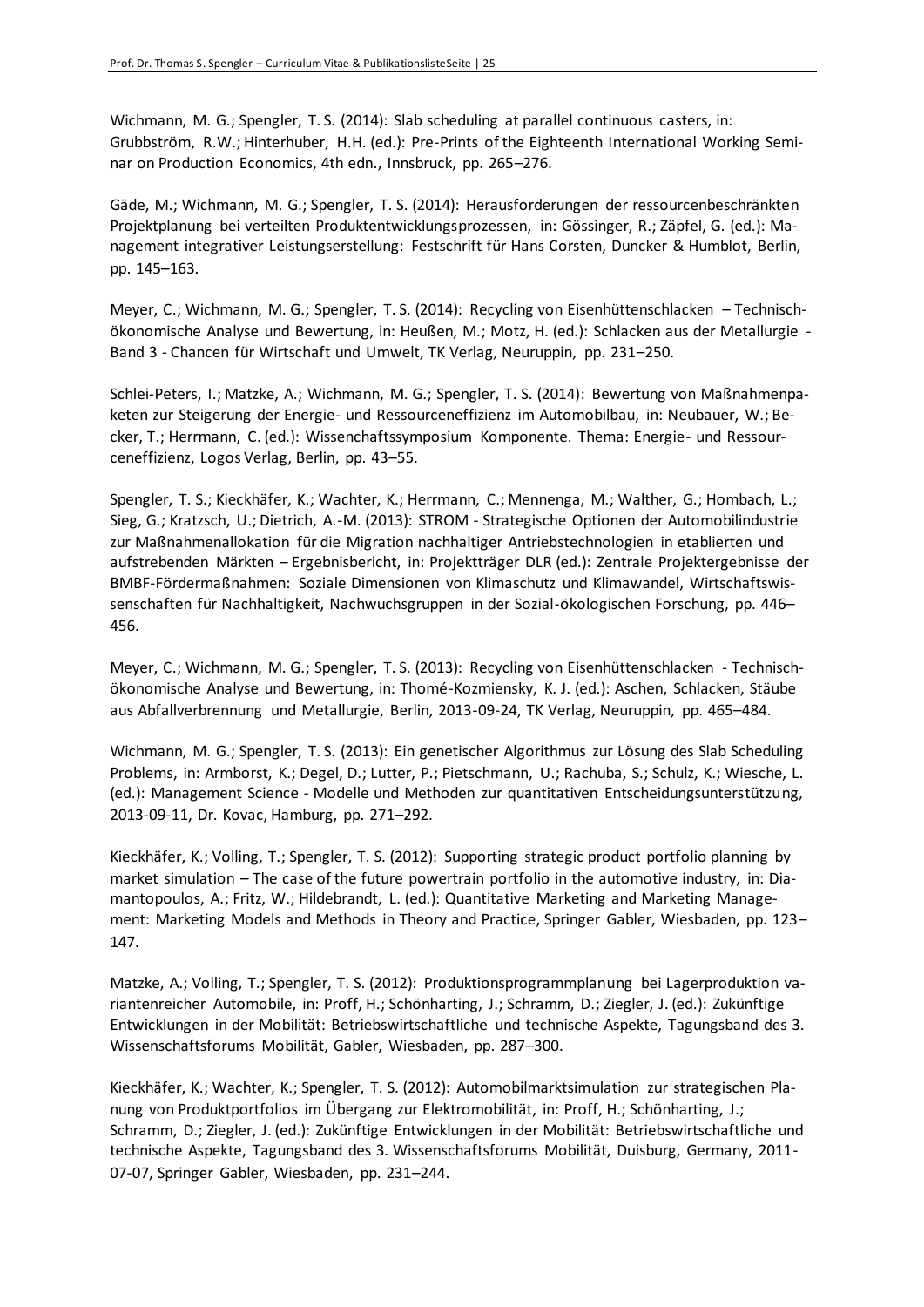Brüning, R.; Rosemann, B.; Enderle, B.; Schmidt, K.; Spengler, T. S. (2012): The VDI 2343 Guideline gives recommendations for the concerned parties - Part ReUse, in: Tagungsband zum ISWA World Congress 2012, Florence, Italy, 2012-09-17/19.

Spengler, T. S.; Walther, G.; Schatka, A. (2012): Analyse und Gestaltung von Produktionsnetzwerken für synthetische Biokraftstoffe – Eine Fallstudie in Norddeutschland, in: Corsten, H; Roth, S. (ed.): Nachhaltigkeit – Unternehmerisches Handeln in globaler Verantwortung, 1st edn., Springer Gabler, Wiesbaden, pp. 215–239.

Walther, G.; Engel, B.; Spengler, T. S. (2011): Integration of a New Emission-Efficiency Ratio into Industrial Decision-Making Processes – A Case Study on the Textile Chain, in: Antes, R.; Hansjürgens, B.; Lethmate, P.; Pickl, S. (ed.): Emissions Trading Institutional Design, Decision Making and Corporate Strategies, Springer, Brelin Heidelberg, pp. 163–179.

Brüning, R.; Rosemann, B.; Enderle, B.; Schmidt, K.; Spengler, T. S.; Plumeyer, M. (2010): The VDI 2343 Guideline gives recommendations for the concerned parties - Part ReUse, in: Tagungsband zum ISWA World Congress 2010, Hamburg, 2010-11-15/18.

Brüning, R.; Rosemann, B.; Enderle, B.; Schmidt, K.; Spengler, T. S.; Plumeyer, M. (2010): Wiederverwendung von Elektroaltgeräten: Pro und/oder Kontra?, in: Lorber, K.E.; Adam, J.; Aldrian, A.; Arnberger, A. (ed.): Tagungsband zur 10. DepoTech-Konferenz, Leoben, Austria, 2010-11-03/05.

Engel, B.; Walther, G.; Spengler, T. S. (2009): Integration of Carbon Efficiency into Corporate Decision-Making, in: GOR Jahrestagung (Annual International Conference), 2008-09-03/05, pp. 47–52.

Kieckhäfer, K.; Walther, G.; Spengler, T. S. (2009): Konzeption einer Entscheidungsunterstützung für die Entwicklung von Produktstrategien im Automobilsektor, in: Geldermann, J.; Lauven, L.-P. (ed.): Einsatz von OR-Methoden zur Entscheidungsunterstützung, Tagungsband des Workshops der GOR-Arbeitsgruppen "OR im Umweltschutz" und "Entscheidungstheorie- und praxis", Göttingen, Germany, 2009-03-11/13, Shaker, Aachen.

Steinborn, J.; Walther, G.; Spengler, T. S. (2009): Production Planning with Common Parts in Closed-Loop Supply Chains, in: Fleischmann, B; Borgwardt, K. H.; Klein, R.; Tuma, A. (ed.): Operations Research Proceedings 2008, Springer, Berlin, Heidelberg, pp. 59–64.

Steinborn, J.; Walther, G.; Spengler, T. S. (2009): Rollierende Produktionsprogrammplanung in Closed-Loop Supply Chains, in: Inderfurth, K ; Schenk, M.; Wäscher, G.; Zadek, D.; Ziems, D. (ed.): Begleitband zur 14. Magdeburger Logistiktagung: Sustainable Logistic Logistik aus technischer und ökonomischer Sicht", 1st edn., LOGiSCH, Magdeburg, pp. 167–182.

Walther, G.; Steinborn, J.; Spengler, T. S. (2009): Variantenvielfalt und Lebenszyklusbetrachtungen im Remanufacturing, in: Heyde, F.; Löhne, A.; Tammer, C. (ed.): Methods of Multicriteria Decision Theory and Applications, Shaker, Aachen, pp. 179–204.

Wansart, J.; Walther, G.; Spengler, T. S. (2009): Modellbasierte Entwicklung von Strategien für die Umsetzung von Emissionsgesetzen im Automobilbereich, in: Heyde, F.; Löhne, A.; Tammer, C. (ed.): Methods of Multicriteria Decision Theory and Applications, Shaker, Aachen, pp. 205–228.

Wichmann, M. G.; Volling, T.; Spengler, T. S. (2009): A new approach to cope with product variety in the steel industry, in: Proceedings of the 20th Annual Conference of the Production and Operations Management Society, Orlando, Fl, USA, 03.05.2009.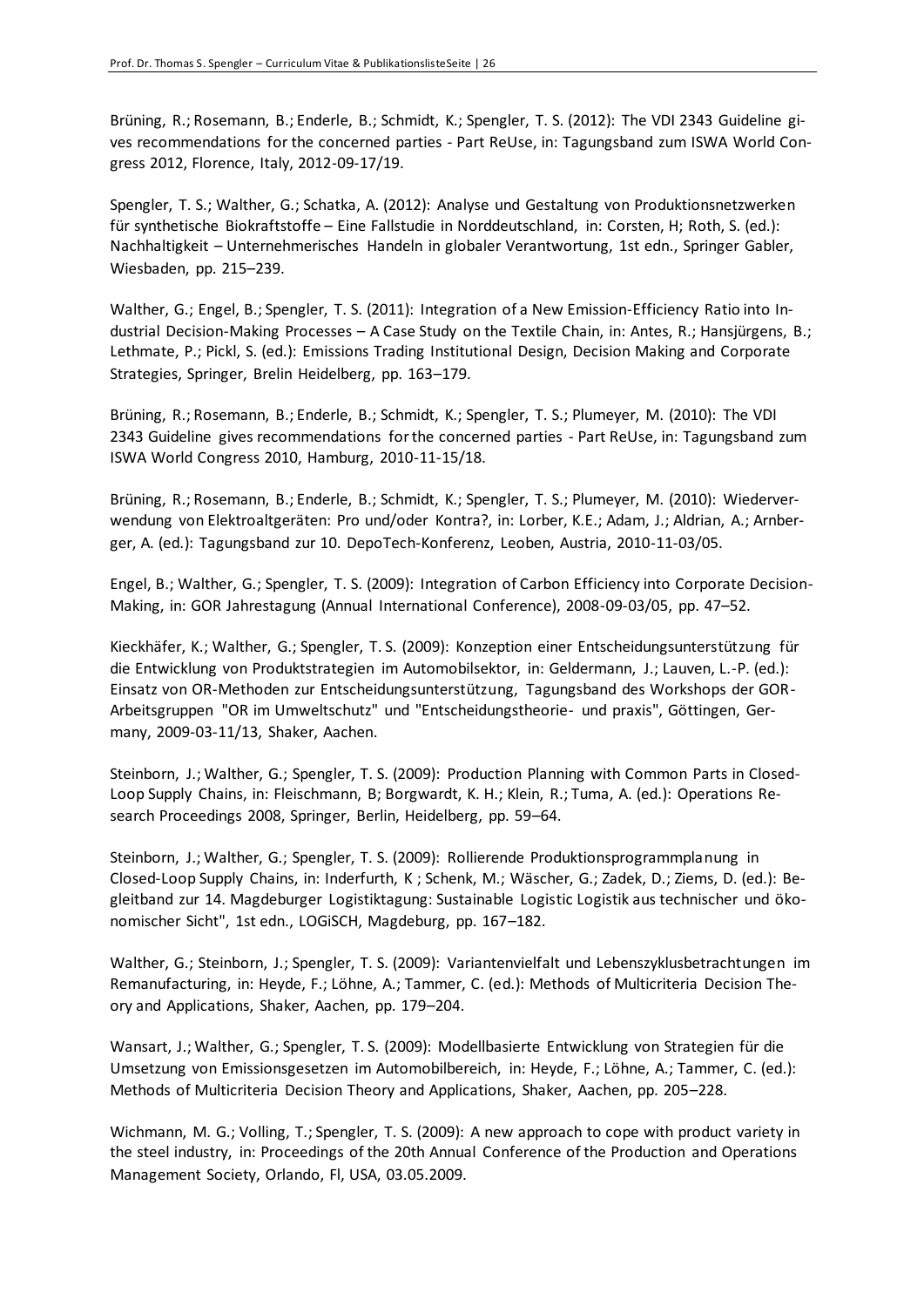Engel, B.; Walther, G.; Spengler, T. S. (2009): Bewertung und Steuerung betrieblicher Öko-Effizienz , in: Baumgartner, R. J. (ed.): Öko-Effizienz : Konzepte, Anwendungen und Best Practices, Hampp, München, pp. 27–42.

Herrmann, C.; Luger, T.; Walther, G.; Spengler, T. S.; Steinborn, J.; Schöps, D.; Brüning, R.; Wentland, A.-K.; Kratel, W. (2008): Empirical Study on Consumer Acceptance and Product Return Behavior, in: First World ReUse Forum, Electronics Goes Green 2008.

Herrmann, C.; Spengler, T. S.; Luger, T.; Walther, G.; Steinborn, J. (2008): Business Processes and Network Management in Closed-Loop Supply Chains to close Product Cycles, in: Reichl, H.; Nissen, N. F.; Müller, J.; Deubzer, O. (ed.): Electronics Goes Green 2008+, Fraunhofer IRB, Stuttgart, pp. 889–894.

Herrmann, C.; Spengler, T. S.; Luger, T.; Walther, G.; Steinborn, J. (2008): Business Processes and Network Management in Closed-Loop Supply Chains to close Product Cycles, in: Reichl, H.; Nissen, N. F.; Müller, J.; Deubzer, O. (ed.): Electronics Goes Green 2008+, Berlin, 2008-09-23/25, Fraunhofer IRB, Stuttgart, pp. 895–900.

Spengler, T. S.; Walther, G.; Schmid, E. (2008): Koordination von Recyclingnetzwerken, in: Martinuzzi, A.; Tiroch, M. (ed.): Umweltwirtschaft - International, Interdisziplinär und Innovativ. Beiträge zur Tagung der Kommission Umweltwirtschaft im Verband der Hochschullehrer für Betriebswirtschaft e.V., 2007-10-03/05.

Spengler, T. S.; Wichmann, M. G.; Volling, T. (2008): Nutzenpotentiale integrierter Fabrikmodelle in der kundenbezogenen Leistungserstellung - dargestellt am Beispiel der eisen- und stahlerzeugenden Industrie, in: Dangelmeier et al. (ed.): Reagible Unternehmen in dynamischen Märkten.

Steinborn, J.; Walther, G.; Spengler, T. S.; Herrmann, C. (2008): Common part strategies for variant management in Closed-Loop Supply Chains, in: Reichl, H.; Nissen, N. F.; Müller, J.; Deubzer, O. (ed.): Electronics Goes Green 2008+, Fraunhofer IRB, Stuttgart, pp. 895–900.

Walther, G.; Meyer, G.; Spengler, T. S.; Wansart, J. (2008): Regulatory Impact Assessment for the Transportation Sector - Case Study Germany, in: INTERNATIONAL SYSTEM DYNAMICS SOCIETY (ed.): Conference Proceedings - The 2008 International Conference of the System Dynamics Society, Athen, 2008-07-20/24.

Wansart, J.; Walther, G.; Spengler, T. S. (2008): Limiting motor vehicles' CO2 emissions - a manufacturer's challenge, in: INTERNATIONAL SYSTEM DYNAMICS SOCIETY (ed.): The 2008 International Conference of the System Dynamics Society, Athen, 2008-07-20/24.

Spengler, T. S.; Volling, T.; Laukart, P. (2007): Konfiguration von Entscheidungsmodellen zur auftragsbasierten Planung bei variantenreicher Serienfertigung, in: Dangelmeier, W.; Aufenanger, M.; Klöpper, B. (ed.): Kundenindividuelle Produktion und lieferzeitoptimierte Unternehmensnetzwerke, ALB-HNI-Verlagsschriftreihe Band 15.

Walther, G.; Schmid, E.; Spengler, T. S. (2007): Multi-agent systems for decision making in reverse logistics networks, in: Proceedings on the 2nd International Conference ECO-X 2007: Sustainable Recycling Management&Recycling Network Centrope, Vienna, 2007-05-09/11, pp. 155–162.

Walther, G.; Engel, B.; Spengler, T. S. (2007): Integration of a new emission-efficiency ratio into industrial decision-making processes, in: Workshop "Emissions Trading and Business", Universität Halle-Wittenberg, 2007-11-07/09.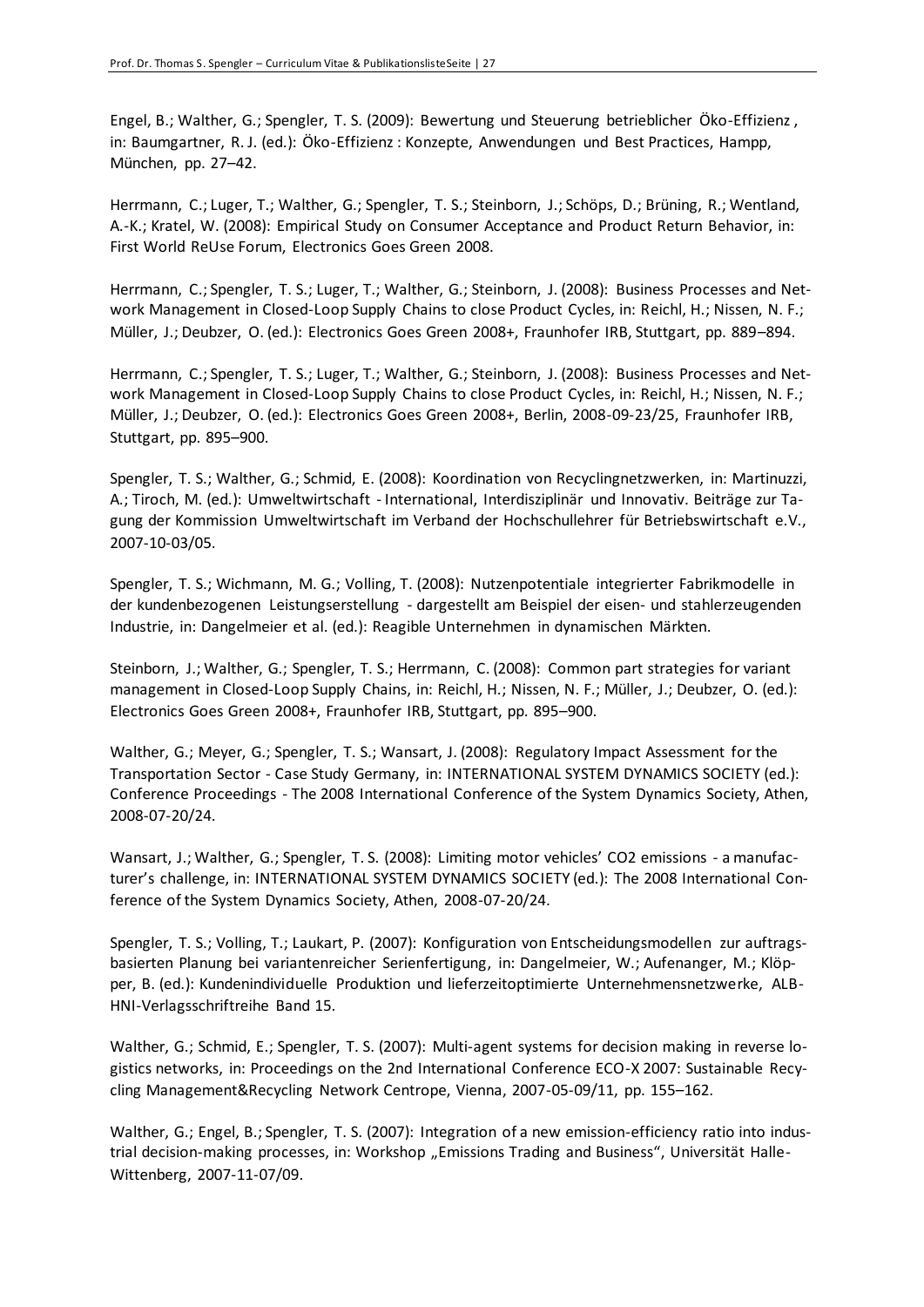Herrmann, C.; Spengler, T. S.; Luger, T.; Schmid, E.; Walther, G. (2006): Design and control of material flow networks for the recycling of WEEE, in: Proceedings of the 2006 IEEE International Symposium on Electronics and the Environment (ISEE) in conjunction with Electronics Recycling Summit, San Francisco, 2006-05-08/11, pp. 340–345.

Spengler, T. S.; Volling, T.; Rehkopf, S. (2006): Taktisch-operative Planung bei variantenreicher Serienfertigung - betriebswirtschaftliche Kalküle der auftragsbezogenen Planung, in: Jacquemin, M.; Pibernik, R.; Sucky, E. (ed.): Quantitative Methoden der Logistik und des Supply Chain Management, Verlag Dr. Kovač, Hamburg, pp. 183–210.

Rehkopf, S.; Spengler, T. S. (2005): Revenue Management in a Make-to-Order Environment, in: Fleuren, H. ; Den Hertog, D.; Kort. P. (ed.): Operations Research Proceedings 2004, Springer Verlag, Berlin, Heidelberg, pp. 470–478.

Spengler, T. S.; Stölting, W. (2005): Bewertung von Remanufacturing-Strategien auf Basis einer erweiterten Lebenszyklusrechnung, in: Proceedings zur 11. Magdeburger Logistiktagung: Intelligente Logistikprozesse, pp. 226–242.

Stölting, W.; Spengler, T. S. (2005): Life cycle considerations in remanufacturing strategies — a framework for decision support, in: Operations Research Proceedings 2004, Springer Verlag, Berlin, Heidelberg, pp. 50–58.

Walther, G.; Schmid, E.; Spengler, T. S. (2005): Assessment of WEEE Recycling Systems, in: Proceedings of Eco-X - Ecology and Economy in Electronix. Future Challenges and Sustainable Solutions for the Electronics Sector, Vienna, 2005-06-08/12, pp. 477–490.

Stölting, W.; Spengler, T. S. (2005): Strategic evaluation of alternatives for the implementation of remanufacturing systems, in: Proceedings of Eco-X: Ecology and economy in electronics, Wien, 2005- 06-08/10, pp. 491–505.

Schröter, M.; Spengler, T. S. (2004): Policy design in closed-loop supply chains for the integrated management of component recycling and spare-parts supply in electronics industry, in: Environmentally Conscious Manufacturing III, Proceedings of SPIE, Volume 5262, in: Gupta, S.M. (ed.): Environmentally Conscious Manufacturing III, Proceedings of SPIE.

Spengler, T. S. (2003): Management of Material Flows in Closed-Loop Supply Chains - Decision Support System for Electronic Scrap Recycling Companies, in: Sprague, R.; IEEE (ed.): Proceedings (CD-ROM) of the 36. Annual Hawaii International Conference on System Sciences (HICSS36), Hawaii, 2003-01-06/09.

Spengler, T. S.; Rehkopf, S.; Seefried, O. (2003): Bereitstellungsplanung von Zwischenprodukten in der Auftragsfertigung - dargestellt am Beispiel eines Produktionsverbundes der Eisen- und Stahlindustrie, in: Proceedings zur 9. Magdeburger Logistiktagung: Logistikplanung und -management, pp. 124–140.

Spengler, T. S.; Seefried, O. (2003): Optimale Belegung von Stranggießanlagen mittels 2-dimensionaler Bin-Packing-Modelle, in: Proceedings zur International Conference on Operations Research (OR 2002), Springer Verlag, Berlin, Heidelberg, pp. 53–58.

Spengler, T. S.; Walther, G. (2003): Gestaltung von Stoffstrom-Netzwerken zum Produktrecycling, in: Leopold-Wildburger, U.; Rendl, F.; Wäscher, G. (ed.): International Operations Research Proceedings 2002. Selected Papers of the International Conference on Operations Research (SOR 2002) in Klagenfurt, 2002-09-02/05, Springer Verlag, Berlin, Heidelberg, pp. 278–283.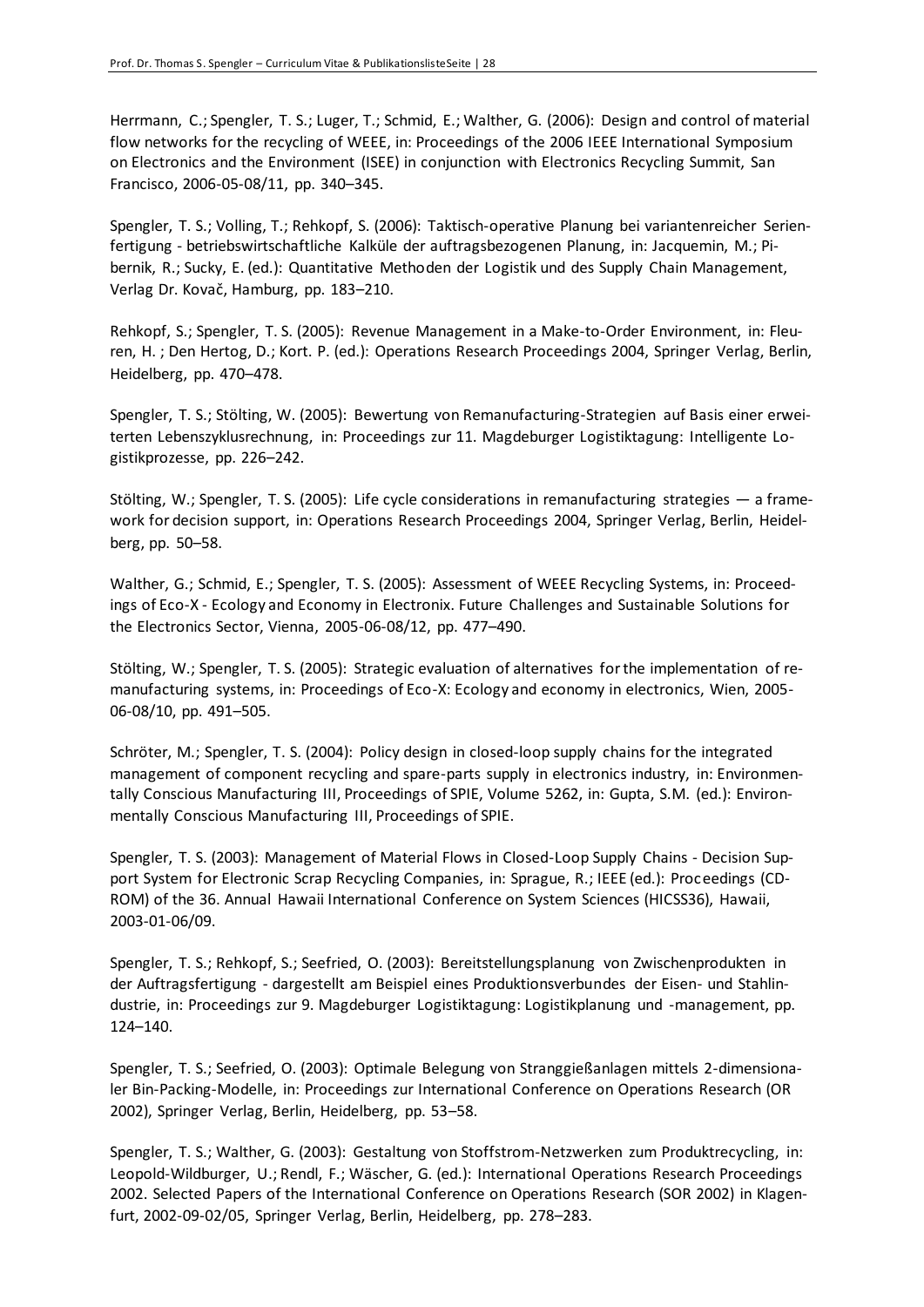Walther, G.; Spengler, T. S.; Ohlendorf, M.; Hesselbach, J. (2003): Enhanced Recycling of Waste Electrical and Electronic Equipment (WEEE) - A Two Level Approach, in: Seliger, G. (ed.): Proceedings Colloquium e-ecological Manufacturing, 2003-03-27/29, Uni-edition, Berlin, pp. 179–182.

Ploog, M.; Spengler, T. S. (2002): Integrated planning of electronic scrap disassembly and bulk recycling, in: IEEE International Symposium on Electronics and the Environment, San Francisco, pp. 263– 268.

Queiruga, D.; Walther, G.; Spengler, T. S. (2002): Registro y tratamiento de aparatos eléctricos y electrónicos en Alemania. Situación actual y tendencias futuras, in: II Jornadas Técnicas de Reciclado de Aparatos Eléctricos y Electrónicos, Círculos de Innovación y Tecno, El Puerto de Santa María, 2002- 11-26/27.

Spengler, T. S.; Ploog, M.; Schröter, M. (2002): Integrierte Recyclingprogrammplanung der Demontage und verfahrenstechnischen Aufbereitung von Elektronikschrott, in: Fichtner, W.; Geldermann, J. (ed.): Proceedings zum Workshop OR im Umweltschutz, Bad Herrenalb, 2001-11-29/30, pp. 21–36.

Spengler, T. S.; Schröter, M. (2002): Systemdynamische Ansätze für ein stoffstrombasiertes Supply Chain Manangement - dargestellt am Beispiel der Elektronikindustrie, in: Milling, P. (ed.): Entscheiden in komplexen Systemen, Wirtschaftskybernetik und Systemanalyse, pp. 361–375.

Spengler, T. S.; Schröter, M.; Stölting, W. (2002): Bereitstellung recyclingrelevanter Produktdaten im Rahmen eines stoffstrombasierten Supply Chain Managements, in: Dangelmaier, W. (ed.): Modelle im E-Business, Proceedings zur 4. Paderborner Frühjahrstagung des Fraunhofer Instituts Anwendungszentrum logistikorientierte Betriebswirtschaft, Paderborn, 11.04.2002, pp. 302–315.

Spengler, T. S.; Walther, G. (2002): Stoffstromnetzwerke zur ökonomisch effizienten Umsetzung der EU-Richtlinie zur Rücknahme und Verwertung von Elektro(nik)-Altgeräten, in: Schenk, M. et al. (ed.): Logistik aus technischer und wirtschaftlicher Sicht, Begleitband zur 8. Magdeburger Logistik-Tagung, Magdeburg, 2002-11-14/15, pp. 209–224.

Spengler, T. S.; Walther, G.; Hesselbach, J.; Ohlendorf, M. (2002): Product Assessment and Recycling Data Analysis as Precondition for Efficient WEEE Recycling, in: Hesselbach, J.; Ohlendorf, M. (ed.): Going Green - CARE INNOVATION 2002, Proceedings of the Fourth International Symposium (CD-ROM), Wien, 2002-11-25/28.

Spengler, T. S.; Schröter, M.; Walther, G. (2001): Überbetriebliches Informationsflußkonzept zum stoffstrombasierten Supply Chain Management in der Elektro(nik)industrie, in: Buhl, H.-U. ET.AL. (ed.): Information Age Economy, 5. Internationale Tagung Wirtschaftsinformatik, Physica-Verlag, Heidelberg, pp. 773–786.

Spengler, T. S.; Seefried, O.; Köck, P. (2001): Planungsmodell zur kostenminimalen Brammenversorgung eines integrierten Hüttenwerks, in: Proceedings zur International Conference on Operations Research (OR 2000), Springer Verlag, Berlin, Heidelberg, pp. 345–350.

Vogeler, U.; Spengler, T. S. (2001): Deckungsbeitragsorientierte Qualitätskostenrechnung bei limitiert verfügbaren Produktionsfaktoren, in: International Conference on Operations Research (OR 2000), Springer Verlag, Berlin, Heidelberg, pp. 363–367.

von Westernhagen, K.; Hesselbach, J.; Schröter, M.; Spengler, T. S. (2001): Planung und Steuerung der Retro-Produktion in der Elektro(nik)industrie, in: Ziems, D.; Inderfurth, K.; Schenk, M. (ed.): Logistikplanung im e-Zeitalter, Proceedings zur 7. Magdeburger Logistik-Tagung, 2001-11-15/16, pp. 104–118.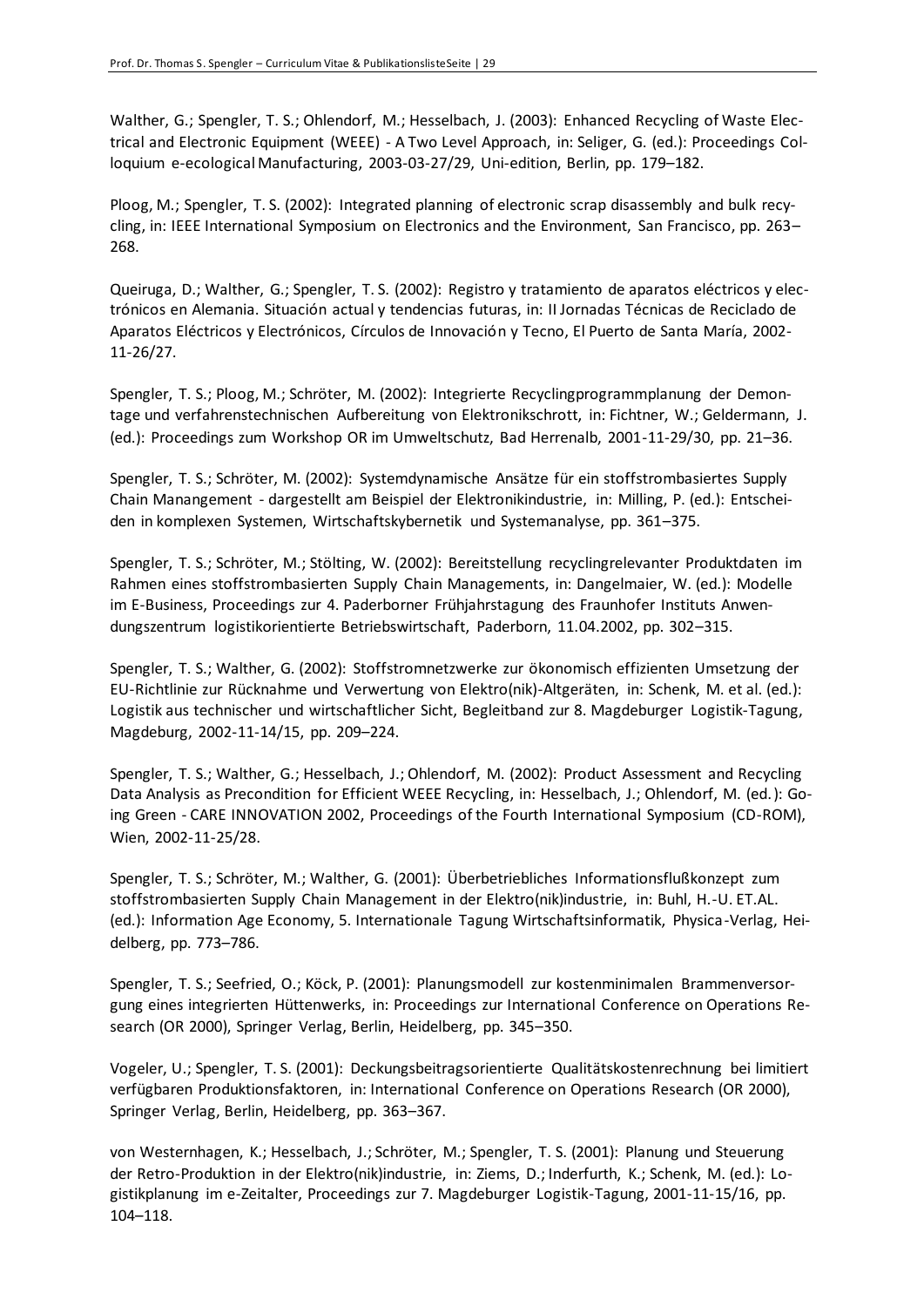Spengler, T. S. (2001): Techno-Ökonomie produktionsintegrierter Umweltschutzmaßnahmen - dargestellt am Beispiel der Eisen- und Stahlindustrie, in: Bohnet, M.; Lompe, K. (ed.): AGENDA 21 - Herausforderung für Forschung und Gesellschaft, Proceedings zur Ringvorlesung an der Technischen Universität Braunschweig im Wintersemester 2000/01, pp. 129–152.

Spengler, T. S. (2000): Industrielles Stoffstrommanagement, in: Iinderfurth, K. ET AL. (ed.): Proceedings zum Symposium Operations Research (SOR 99) der GOR in Magdeburg, Springer Verlag, Berlin, Heidelberg, pp. 524–535.

Sieverdingbeck, A.; Engels, B.; Spengler, T. S.; Rentz, O. (1999): EDV-gestützte Simulation industrieller Stoff- und Energieströme mittels des kommerziellen Flowsheeting-Systems ASPEN Plus, in: Haasis, H.- D. ET AL. (ed.): Proceedings des 12. internationalen Symposiums , Metropolis Verlag, Marburg.

Spengler, T. S. (1999): Umweltschutz: Anforderungen integrierter Umweltschutzvorschriften an Betreiber industrieller Produktionsanlagen in der Europäischen Union, in: Hesse, H.; Rebe, B. (ed.): Vision und Verantwortung - Herausforderungen an der Schwelle zum neuen Jahrtausend, Festschrift anläßlich des 60. Geburtstages von Dr. h.c. Bodin, Vorstandsvorsitzender der Nord/LB, Hannover, pp. 307–324.

Geldermann, J.; Spengler, T. S.; Rentz, O. (1998): Multikriterielle Entscheidungsunterstützung bei der Auswahl produktionsintegrierter Umweltschutzmaßnahmen, in: Bullinger, H.-J.; Hilty, L.M.; Rautenstrauch, C.; (ed.): Betriebliche Umweltinformationssysteme in Produktion und Logistik, Metropolis Verlag, Marburg, pp. 127–141.

Sieverdingbeck, A.; Engels, B.; Spengler, T. S.; Geldermann, J. (1998): Determination of Technical and Economic Effects of Process Integrated Environmental Measures in the Iron and Steel Industry, in: Proceedings of the UN-ECE-Seminar on Economic Aspects of Clean Technologies, Energy and Waste Management in the Steel Industry, Linz (Österreich).

Rentz, O.; Spengler, T. S.; Geldermann, J. (1997): Ganzheitliche Bewertung von Produktionsprozessen durch multikriterielle Entscheidungsunterstützung, in: Operations Research Proceedings 1996, Heidelberg, pp. 415–420.

Spengler, T. S.; Rentz, O. (1997): Entscheidungsorientierte Umweltkostenrechnung auf Basis von Stoffflußmodellen und betrieblichen Umweltinformationssystemen, in: Geiger, W.; Jaeschke, A.; Rentz, O.; Simon, E.; Sp (ed.): Umweltinformatik'97, Proceedings zum 11. Internationalen Symposium der Gesellschaft für Informatik, 1997-09-10/12, Metropolis-Verlag, Marburg.

Spengler, T. S.; Rentz, O. (1997): Planung von Kreislaufwirtschafts- und Logistiksystemen für Produktionsabläufe in der Eisen- und Stahlindustrie, in: Proceedings der 3. Fachtagung Logistik auf Umweltkurs: Chancen und Herausforderungen, Otto-von-Guericke-Universität Magdeburg, 1997-11-20/21, Magdeburg.

Spengler, T. S.; Rentz, O. (1997): Planung von Lebenszykluskosten industrieller Produkte mit Hilfe der Fuzzy Linearen Optimierung, in: Operations Research Proceedings 1996, Heidelberg, pp. 265–270.

Brunn, H.; Fankhauser, P.; Spengler, T. S.; Rentz, O. (1996): Entscheidungsvorbereitung als Teil der Optimierungsanalyse bei Produktökobilanzen, in: Operations Research Proceedings 1995, Heidelberg, pp. 517–522.

Hamidovic, J.; Spengler, T. S.; Ruch, M.; Rentz, O. (1996): Planung des Glasrecyclings in Baden-Württemberg, in: Operations Research Proceedings 1995, Heidelberg, pp. 523–528.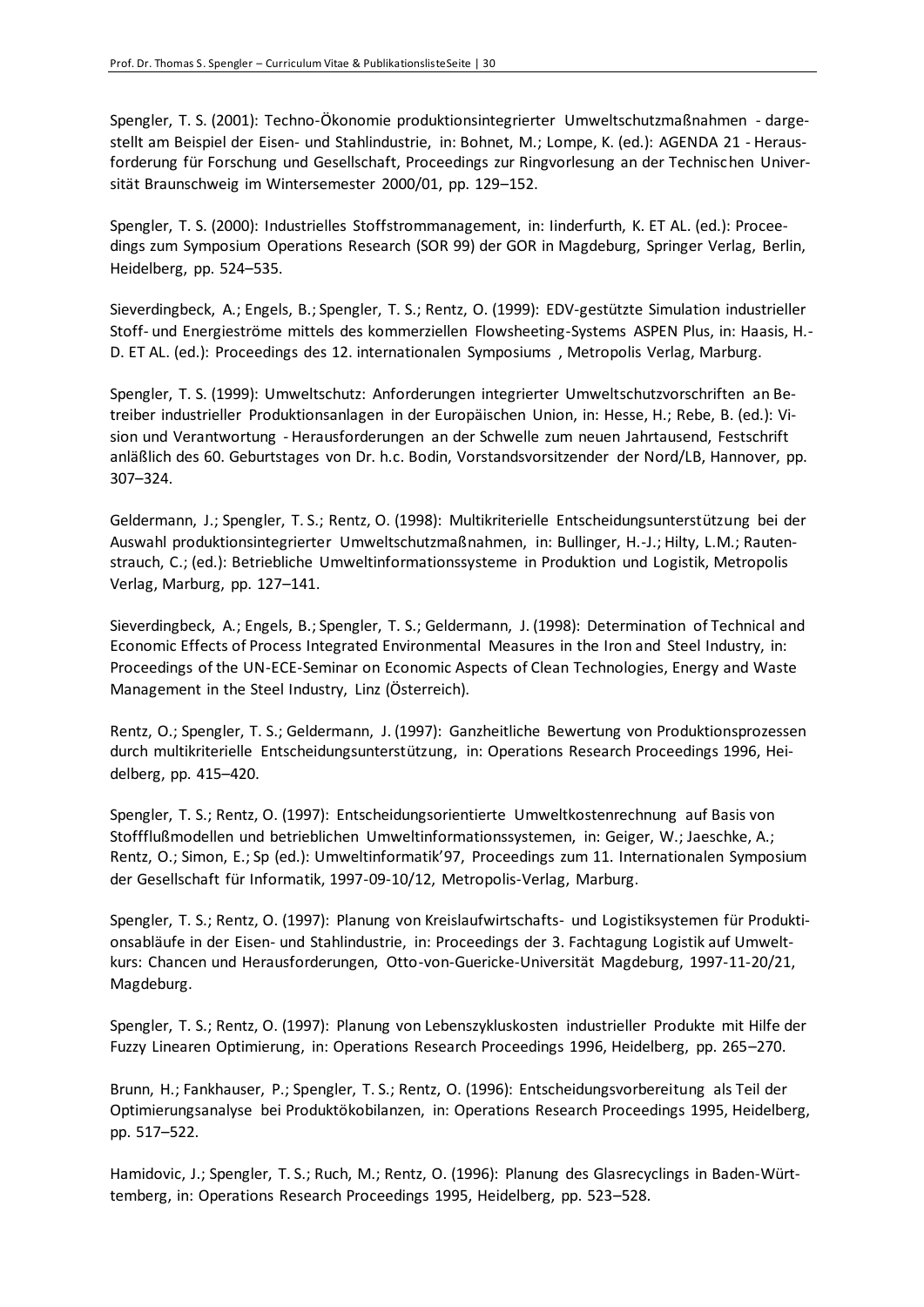Penkuhn, T.; Püchert, H.; Spengler, T. S.; Rentz, O. (1996): By-product management in the iron and steel industry, in: Proceedings of the UN-ECE Congress on Control Technology for Emissions from Stationary Sources, 1996-10-14/17, Budapest.

Penkuhn, T.; Püchert, H.; Spengler, T. S.; Sieverdingbeck, A.; Rentz, O. (1996): Analysis and evaluation of by-product management in the German iron and steel industry, in: Proceedings of the International Conference on Mineral & Metallurgical Waste Utilisation, 1996-02-22/24, Bhubaneswar, Indien.

Penkuhn, T.; Püchert, H.; Spengler, T. S.; Sieverdingbeck, A.; Rentz, O. (1996): Analysis and evaluation of by-product management in the German iron and steel industry, in: Proceedings of the International Conference on Mineral & Metallurgical Waste Utilisation, 1996-02-22/24, Bhubaneswar, Indien.

Penkuhn, T.; Püchert, H.; Spengler, T. S.; Rentz, O. (1996): Umweltintegrierte operative Produktionsplanung in der Prozeßindustrie mit der nichtlinearen Optimierung, in: Operations Research Proceedings 1995, Springer Verlag, Berlin, Heidelberg, pp. 529–534.

Spengler, T. S.; Rentz, O.; Hähre, S.; Penkuhn, T.; Sieverdingbeck, A.; Geldermann, J. (1996): KOSIMEUS - A Combination of a Flowsheeting Program and a Multicriteria Decision Support System, in: SAMBA II Workshop (State of the Art Computer Programs for Material Balancing), Wuppertal Institut, 1996-05-30/31, Wuppertal.

Spengler, T. S.; Geldermann, J.; Penkuhn, T.; Rentz, O. (1996): Development of a Multiple Criteria Based Decision Support System for LCA - Case Study: Tinplate Production, in: Proceedings of the International Conference on Application of Life Cycle Assessment in Agriculture, Food and Non-Food Agro-Industry and Forestry: Achievements and Prospects, Vlaamse Instelling voor Technologisch Onderzoek (VITO), Mol (Belgium), , 1996-04-04/05, Brüssel, Belgien.

Spengler, T. S.; Geldermann, J.; Hähre, S.; Penkuhn, T.; Sieverdingbeck, A.; Rentz, O. (1996): Multicriteria Decision Support System for Ecological Management, in: Proceedings Business Strategy and the Environment Conference, University of Leeds, Leeds, 1996-09-19/20.

Spengler, T. S.; Püchert, H.; Rentz, O.; Hähre, S.; Penkuhn, T.; Sieverdingbeck, A.; Geldermann, J. (1996): KOSIMEUS - Multicriteria Decision Support System for Life Cycle Assessment (LCA) in the Iron and Steel Industry, in: Proceedings, 2nd International Conference on EcoBalance, 1996-11-11/13, Tsukuba, Japan.

Spengler, T. S.; Sieverdingbeck, A.; Hähre, S.; Penkuhn, T.; Püchert, H.; Geldermann, J. (1996): Flowsheet-based Simulation of By-product Management in an Integrated Steel Plant,, in: United Nations Economic Commission for Europe (UN ECE) Working Party on Steel: Seminar on the Processing, Utilization and Disposal of Waste in the Steel Industry, Balatonszéplak, Unga.

Brunn, H.; Bretz, R.; Fankhauser, P.; Spengler, T. S.; Rentz, O. (1995): ESOLIP - Ein Expertensystem zur Schätzung ökologischer Lasten industrieller Prozesse, in: Kremers, H.; Pillmann, W. (ed.): Raum und Zeit in Umweltinformationssystemen, GI-Fachausschuß 4.6 "Informatik im Umweltschutz", Metropolis Verlag, Marburg, pp. 756–764.

Fichtner, W.; Landes, P.; Spengler, T. S.; Ruch, M.; Rentz, O.; Studer, R. (1995): Der Mike-Ansatz zur Modellierung von Expertenwissen im Umweltbereich, dargestellt am Beispiel des Bauschuttrecyclings, in: Kremers, H.; Pilmann, W. (ed.): Raum und Zeit in Umweltinformationssystemen, GI-Fachausschuß 4.6 "Informatik im Umweltschutz", Metropolis Verlag, Marburg, pp. 795-802.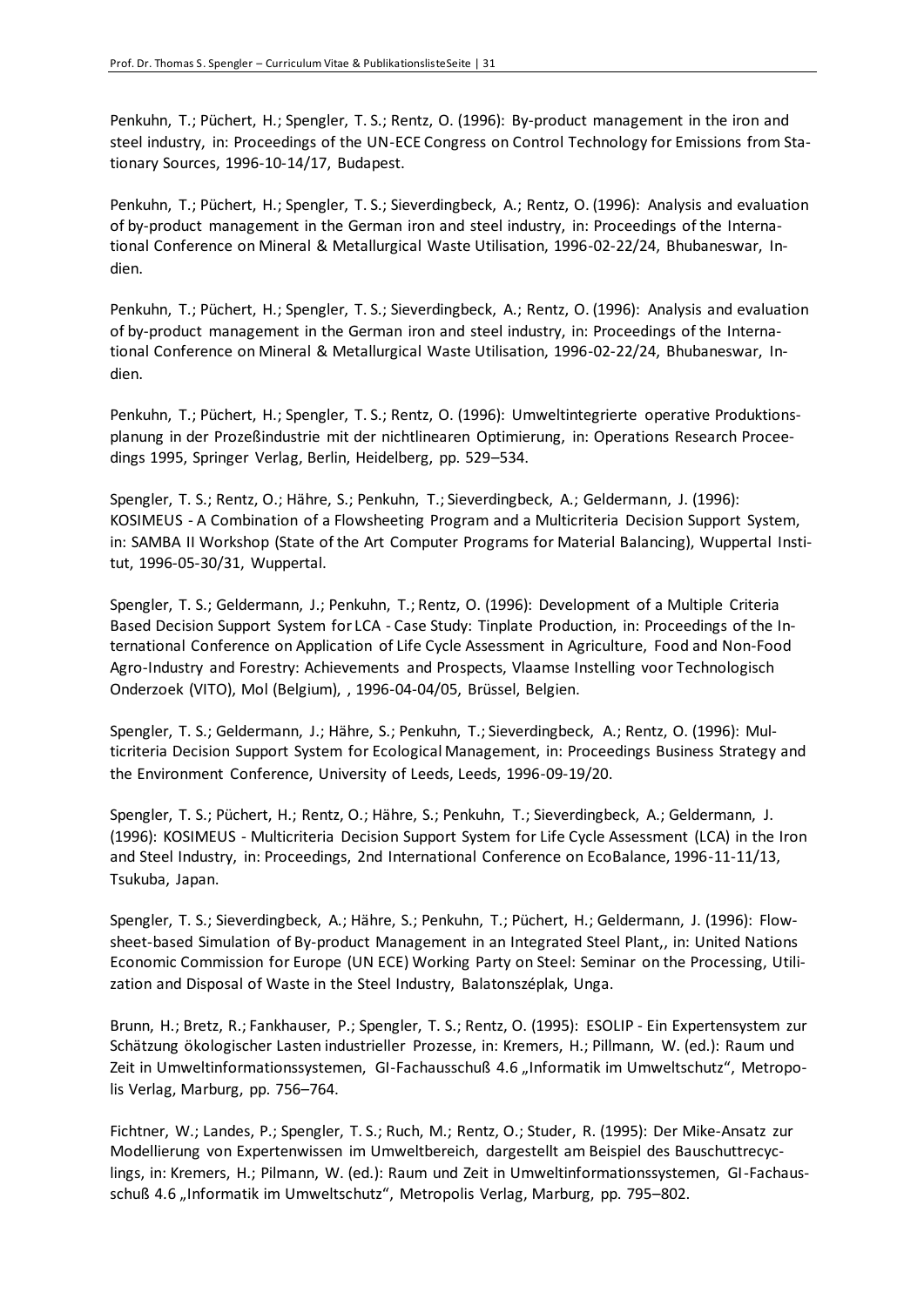Penkuhn, T.; Püchert, H.; Spengler, T. S.; Rentz, O. (1995): Planning models for the integrated byproduct management in the iron and steel industry, in: Proc. R'95 Congress, Genf, Schweiz, pp. II– 135.

Spengler, T. S.; Penkuhn, T.; Püchert, H.; Rentz, O. (1995): Recovery and Utilization of By-Products from Emission Control Facilities in Integrated Iron and Steel Works, in: Proceedings of the 10th World Clean Air Congress, 1995-05-28/06-02, Espoo, Finland.

Schultmann, F.; Ruch, M.; Spengler, T. S.; Rentz, O. (1995): Recycling and reuse of demolition waste - A case study of an integrated assessment for residential buildings, in: Schultmann F.; Ruch, M.; Rentz, O. (ed.): Proceedings of the R'95 International Congress Recovery, Recycling, Re-integration, pp. 1358–1363.

Spengler, T. S.; Püchert, H.; Rentz, O. (1995): EDV-gestützte Entscheidungsmodelle zum umweltintegrierten Produktionsmanagement am Beispiel des Altautorecyclings, in: Haasis, H-D.; Hilty, L. M.; Kürzl, H.; Rautenstrau (ed.): Betriebliche Umweltinformationssysteme (BUIS), Projekte und Perspektiven, Metropolis Verlag, Marburg, pp. 51–66.

Spengler, T. S.; Rentz, O. (1995): Methodische Demontage- und Verwertungsplanung - dargestellt am Beispiel des Recyclings von Elektrowerkzeugen, in: Operations Research Proceedings 1994, Heidelberg, pp. 448–453.

Spengler, T. S.; Nicolai, M.; Rentz, O. (1994): Planning Models for the Optimal Dismantling and Recycling of Domestic Buildings with Regard to Environmental Aspects, in: Operations Research Proceedings 1993, pp. 306–313.

Spengler, T. S.; Rentz, O. (1994): EDV-gestützte Demontage- und Recyclingplanung - dargestellt am Beispiel des Elektronikschrottrecyclings, in: Hilty, C. M.; Jaeschke, A.; Page, B.; Schwabl, A. (ed.): Informatik für den Umweltschutz, Band II Anwendungen für Unternehmen und Ausbildung, Marburg, pp. 191–198.

Spengler, T. S.; Geldermann, J. (1994): Methodische Demontage- und Recyclingplanung von Elektro- /Elektronikgeräten, in: Scheer, A.-W. (ed.): Fachbeiträge zum III. Workshop Integrierte Entsorgungssicherung in Industriebetrieben, Saarbrücken.

Nicolai, M.; Spengler, T. S.; Geldermann, J. (1993): Avoidance, recycling and reuse of demolition waste - An integrated concept for the region of the Upper Rhine Valley, in: Proceedings of 86th Annual Meeting Exhibition, Denver, Colorado, USA.

Nicolai, M.; Spengler, T. S.; Ruch, M.; Valdivia, S.; Hamidovic, J.; Rentz, O. (1993): Minimization, Recycling and Reuse of Demolition Waste - A Dismantling and Recycling Planning System for the Region of the Upper Rhine Valley, in: Nicolai, M.; Ruch, M.; Valdiva, S.; Hamidovic, J.; (ed.):, pp. 1–12.

Nicolai, M.; Spengler, T. S.; Rentz, O. (1993): Zur Konvergenz spezifischer Materialparameter bei Mehrfachrecycling, in: Operations Research Proceedings 1992, Heidelberg, pp. 103–110.

Spengler, T. S.; Hamidovic, J.; Nicolai, M.; Ruch, M.; Valdivia, S.; Rentz, O. (1993): Konzeption eines EDV-gestützten Planungssystems zur optimalen Demontage- und Verwertungsplanung von Wohngebäuden im Oberrheingraben (Baden/Elsaß), in: Informatik für den Umweltschutz, 7. Symposium Ulm, in: Jaeschke, A.; Kämpke, T.; Page, B.; Radermacher, F (ed.):, Springer Verlag, Heidelberg, pp. 166– 177.